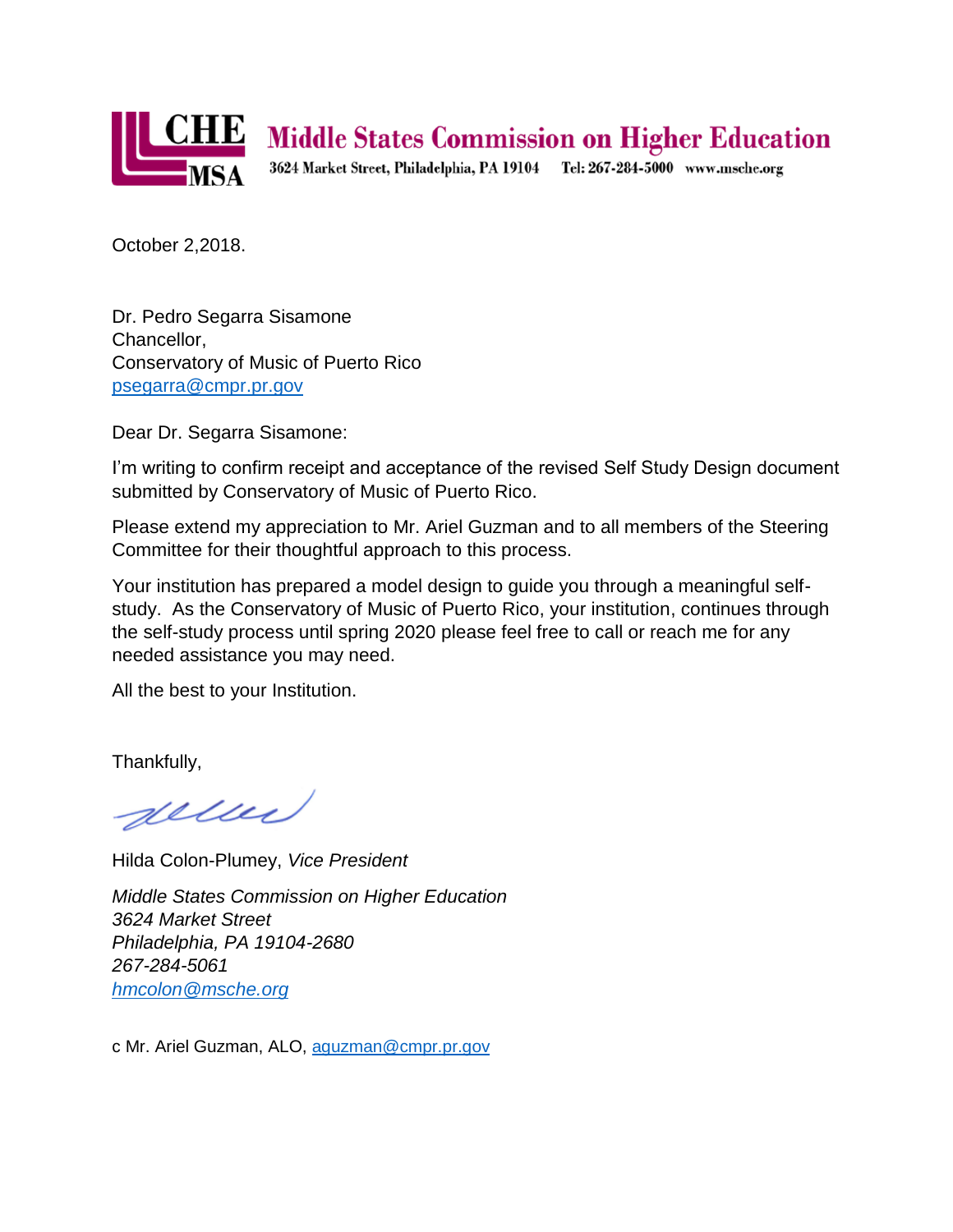

# **Puerto Rico Conservatory of Music Self-Study Design Plan**

Presented to the Middle States Commission on Higher Education

September 2018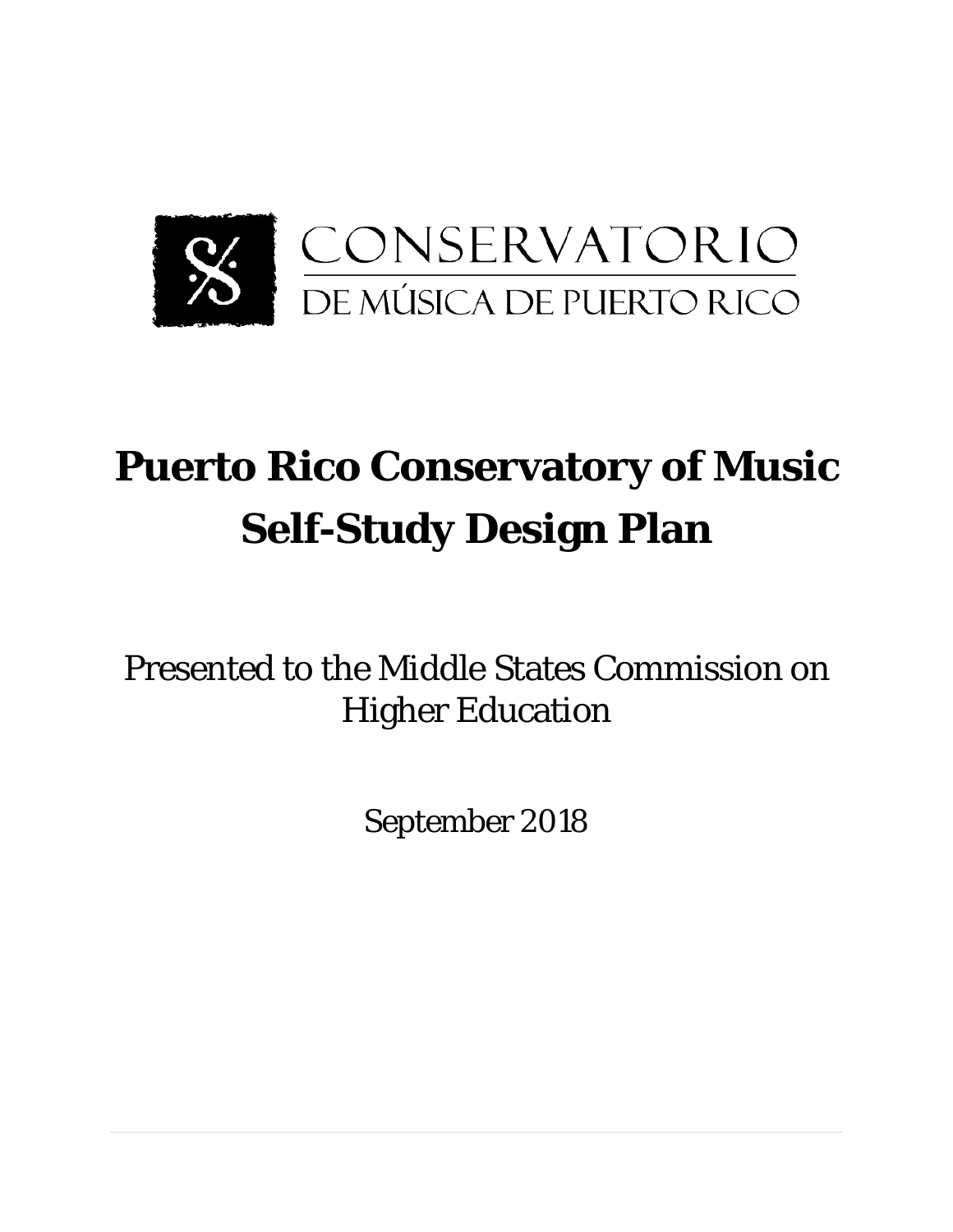## **TABLE OF CONTENTS**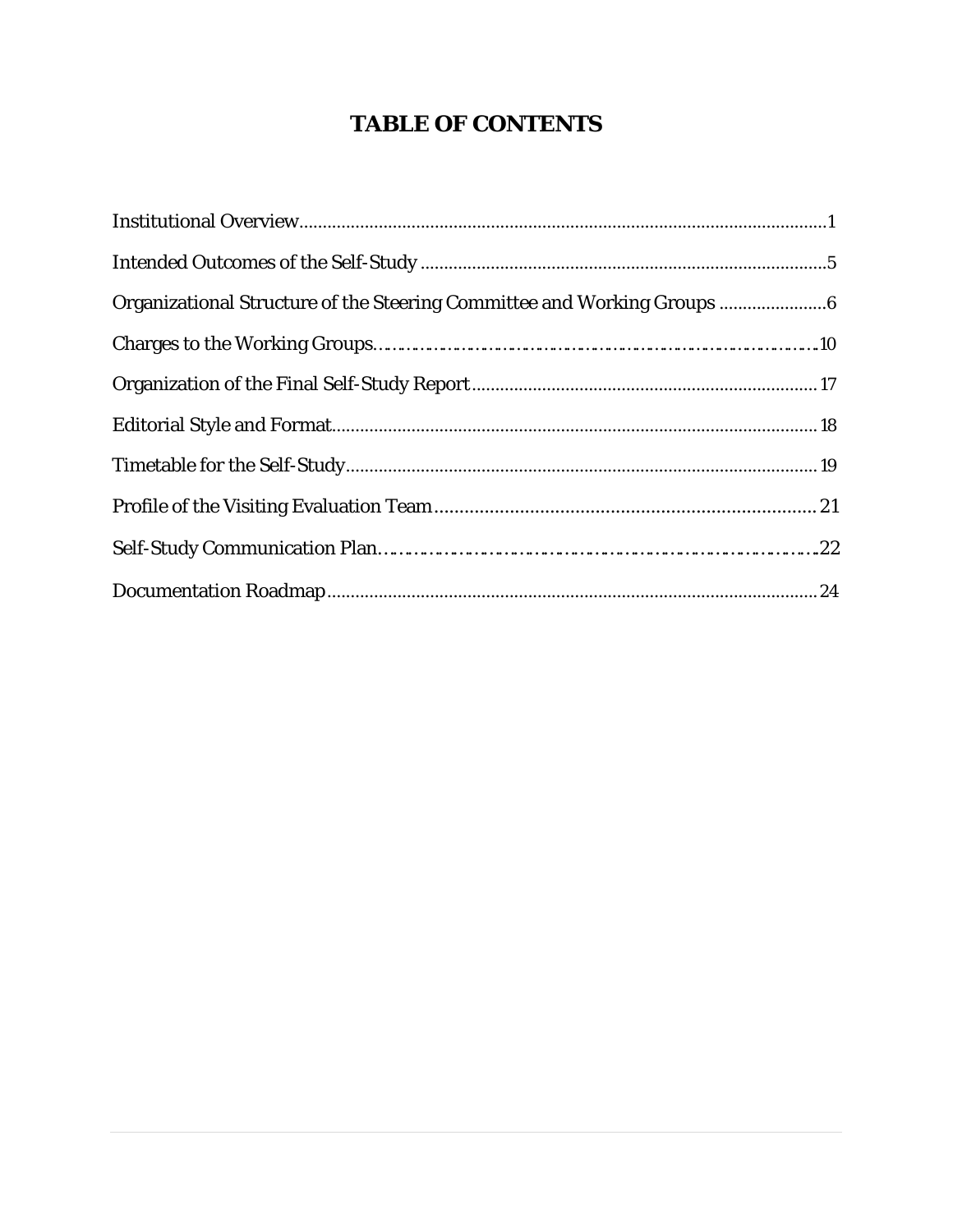## **INSTITUTIONAL OVERVIEW**

## **I. Introduction**

The Puerto Rico Conservatory of Music (PRCM) is a public institution of higher learning created by Law no. 35 of 1959. It is a government-owned corporation with administrative, fiscal, and operational autonomy, overseen by a Board of Directors (Law no. 141 of 1995). Located in the heart of the historic zone of Miramar, in the district of Santurce, San Juan, the campus combines a state-of-the-art teaching and performing space with an imposing late nineteenthcentury structure, which is listed in the National Register of Historic Places.

The PRCM is currently the only institution in this hemisphere holding accreditation from both the Middle States Commission on Higher Education and the National Association of Schools of Music that offers undergraduate and graduate music programs in Spanish. Its unique portfolio of accredited offerings makes it attractive not only to the Puerto Rican community, but also to students in the Caribbean Basin and Latin America. There are 32 undergraduate programs of study in seven departments at the Conservatory; the Conservatory also offers graduate degrees and performance diplomas in 46 subject areas. As the island's leading school of music, the PRCM is conscious of its important role as a vehicle for encouraging and disseminating interest in music in the Puerto Rican community at large. The PRCM currently enrolls 466 students in its undergraduate, graduate and diploma programs and serves 1912 students in its pre-college and community programs.

## **II. Mission and Vision**

In May 2018, the PRCM Board of Directors approved the following new mission and vision statements:

#### *Mission*:

The Conservatory of Music of Puerto Rico is a specialized public university that offers professional programs of excellence at undergraduate and graduate levels, as well as services, studies and programs aimed at the community at large.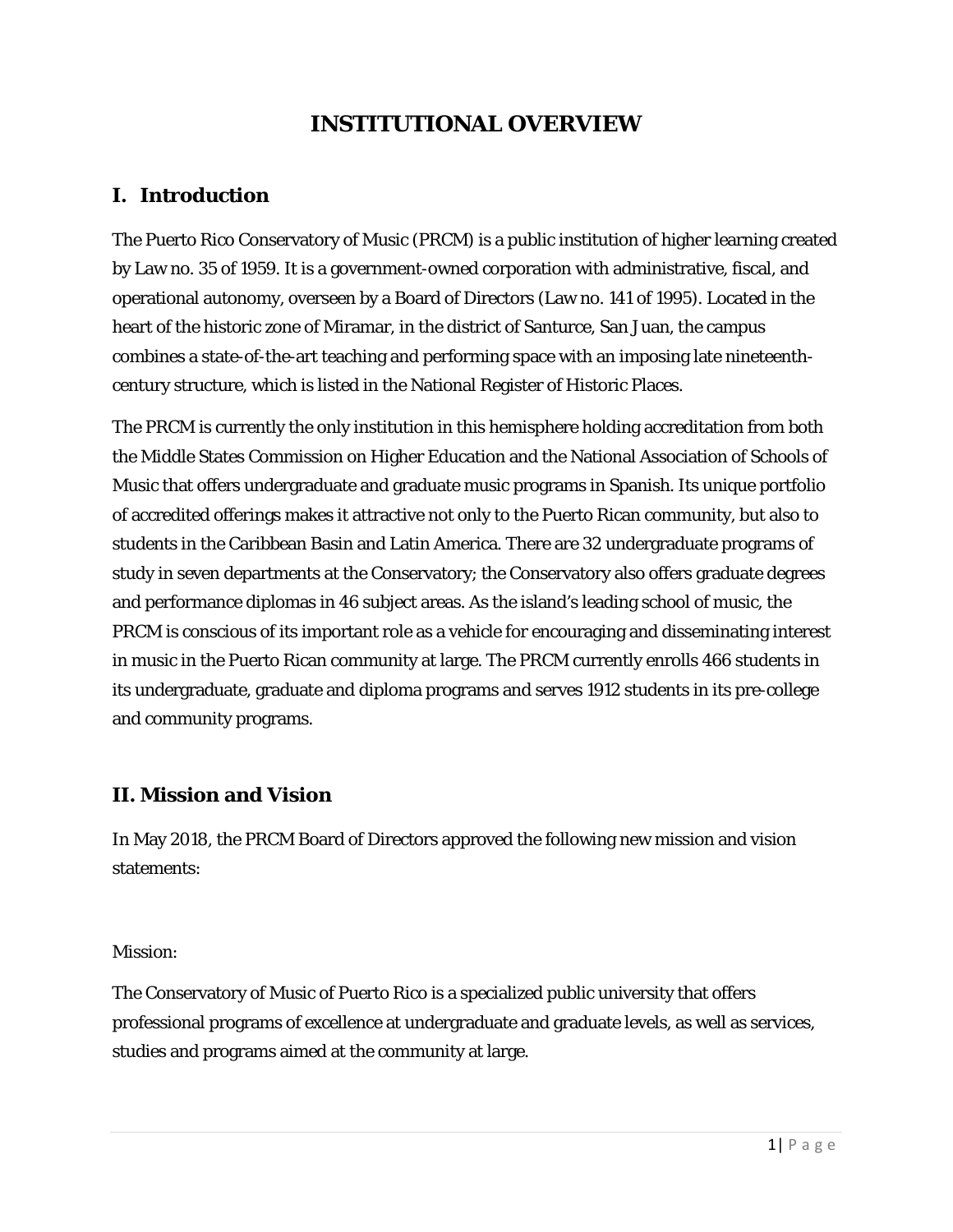#### *Vision*:

To attract, educate and develop students artistically and intellectually in the interpretation, teaching, and research of music. To ensure the perpetuity and strengthening of our Conservatory in order to transform it into a leading educational institution in Latin America.

These mission and vision statements are the foundation of what will be our institutional strategic plan 2018-2023. The drafting of the Conservatory's Strategic Plan is in its final stage and must be completed by November 2018. In this new Strategic Plan, it is envisaged that the Conservatory will direct its efforts toward three institutional priorities:

- (1) Strengthen the quality and relevance of our academic programs
- (2) Optimize our capacity for financial and operational sustainability
- (3) Link our institution with the Puerto Rican and international community

These institutional priorities will provide focus on the areas of student educational experience, faculty and staff development, facilities enhancement and financial stability, and the Conservatory's role as an anchor institution in the heart of the Puerto Rican community and Latin America. The single most important aim of these institutional objectives is to promote continuous and sustainable improvement in the quality of teaching and learning at the Puerto Rico Conservatory of Music.

## **III. Governing and Administrative Structure**

The Puerto Rico Conservatory of Music is governed by its Board of Directors, which oversees the institution's compliance with its objectives, approves its policies and regulations, considers how closely the institution follows its stated educational philosophy, and establishes the ways in which to administer its resources and finances. The Conservatory's Board of Directors is composed of nine members. Except for one faculty and one student representative (both appointed by the PRCM community), the Governor of the Commonwealth of Puerto Rico appoints—and establishes the time-limit—of the remaining seven members of the Board.

The Chancellor is the PRCM's principal executive officer whose primary responsibility consists of overseeing fulfillment of the mission and objectives of the institution. The Chancellor supervises the operation of all the institution's academic and community programs and the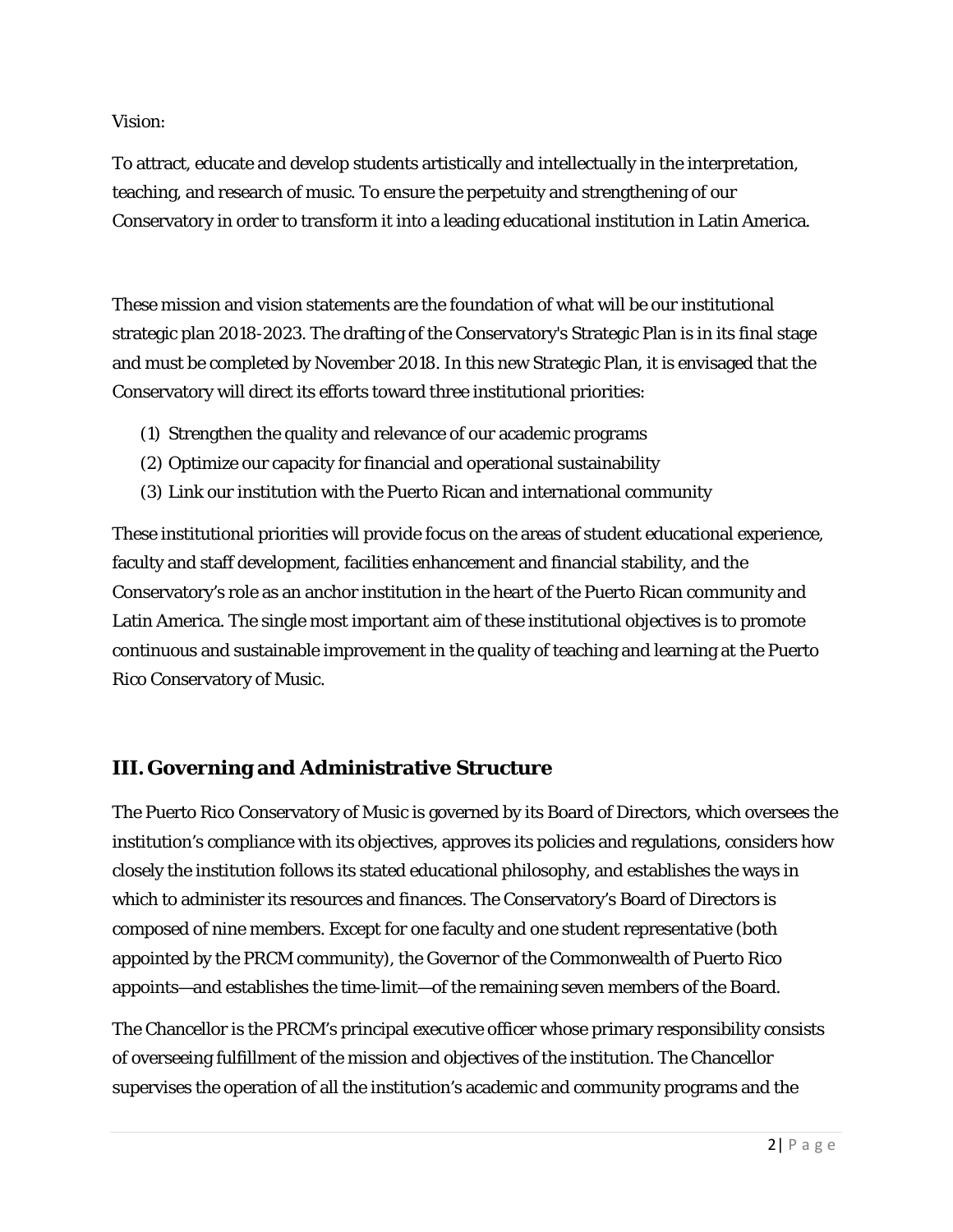contracting of academic and administrative personnel in accordance with the policies and regulations of both the PRCM and the Commonwealth of Puerto Rico. Among his/her duties, the Chancellor convokes and presides over meetings of university councils, various institutional committees and the Academic Senate, and answers to the Board of Directors for all matters concerning the Conservatory's operation and development.

## **IV. Major Developments and Challenges since the Last Self-Study**

Since the last Self-Study in 2008, there have been three major developments in the Conservatory. First, the opening of the new academic and performance building in fall 2012. The facility includes a modern concert hall, two recital halls, and the largest and most comprehensive music library in Puerto Rico. Second, with the Law no. 94 of 2012, *Música 100 x 35*—a social program targeting high-poverty communities and public housing projects, which aims to make music education available to socially and economically disadvantaged children and youth—started to benefit from robust financial support from state government. Finally, in fall 2016, the Conservatory inaugurated its recording studio, which provides students, faculty, and the community at large the opportunity to record in a state-of-the-art facility. The recording studio is connected to the main concert hall, the recital halls, and various rehearsal rooms, making it attractive for project and productions of all sizes.

While budgetary pressures continue to impact Puerto Rico's public institutions of higher education (i.e., the University of Puerto Rico, the School of Plastic Arts and Design, and the Conservatory), the Conservatory is, given the times, in a relatively stable financial situation—as of today, the Conservatory is without debt. Even though there is no doubt that the Conservatory has faced a highly difficult operating environment due to the island's battered economy, the largest public debt restructuring process in American history, a significant population drain, and the impact of Hurricanes Irma and María, it is also undeniable that the fiscal measures and initiatives taken by the PRCM's administration have effectively ensured the academic and operational activities of the institution. Although in the last five years the contribution of the state government has been reduced by more than 30%, the number of students has remained stable. Also, considerable savings have been achieved through efficiencies in hiring practices, enhancements and controls in our purchasing operations, the repayment of all the PRCM's credit lines, the maximization of parking and rental facilities, seasonal closures (summer and winter), among other actions.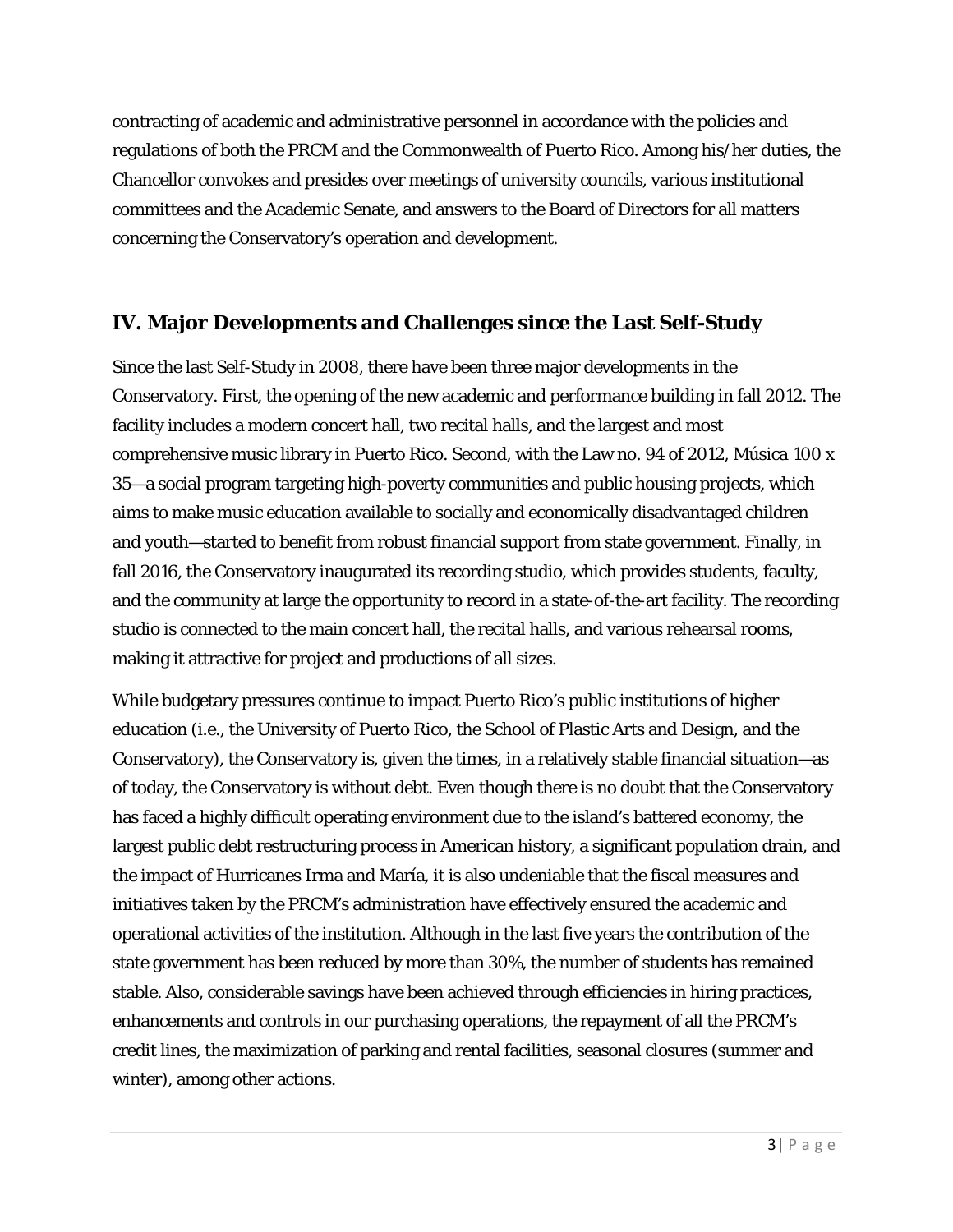Regardless of the actual fiscal environment within the island—twelve years of economic contraction, the impact and aftermath of hurricanes Irma and María in fall 2017, and the appointment of a Financial Oversight and Management Board—the PRCM's leaders are confident that the institution will continue to build on its reputation for excellence in the field of music through good practices of government, planning and assessment.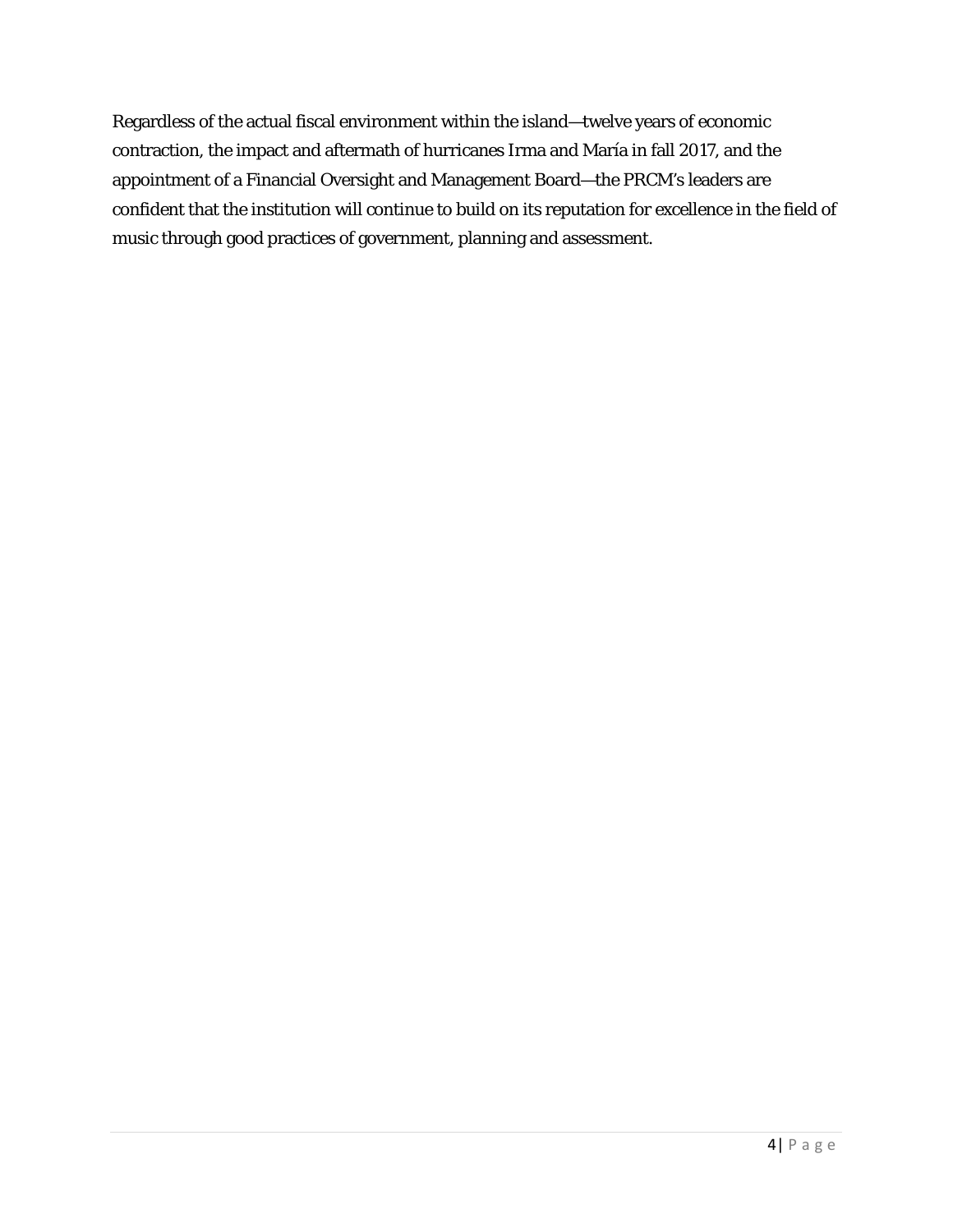## **INTENDED OUTCOMES OF THE SELF-STUDY**

The Self-Study process comes at an optimal moment for reflection for the Conservatory, as the institution is simultaneously delineating a new Strategic Plan, starting a comprehensive curricular revision of its programs, and transitioning to the leadership and vision of a new Chancellor—Dr. Pedro Segarra-Sisamone. This self-appraisal exercise will provide the Puerto Rico Conservatory of Music with a valuable opportunity for thoughtful assessment and introspection regarding the Conservatory's current programs and services. At the same time, this process will inform us how well our practices and operations align with our mission and institutional priorities. By engaging in the Self-Study process, the Puerto Rico Conservatory of Music will:

- Demonstrate that the PRCM meets MSCHE Standards for Accreditation and Requirements of Affiliation, while at the same time confirm that the institution complies with both state and federal statutes that govern all aspects of higher education.
- Determine how well the Conservatory is meeting the objectives of its mission.
- Provide evidence-based, revealing, and achievable recommendations for advancing our institutional priorities and identifying current and future challenges and opportunities.
- Evaluate—and ultimately strengthen—current assessment practices throughout the institution.
- Ascertain the adequacy, pertinence, and effectiveness of the academic programs—at all degree levels—and administrative services that support teaching and learning.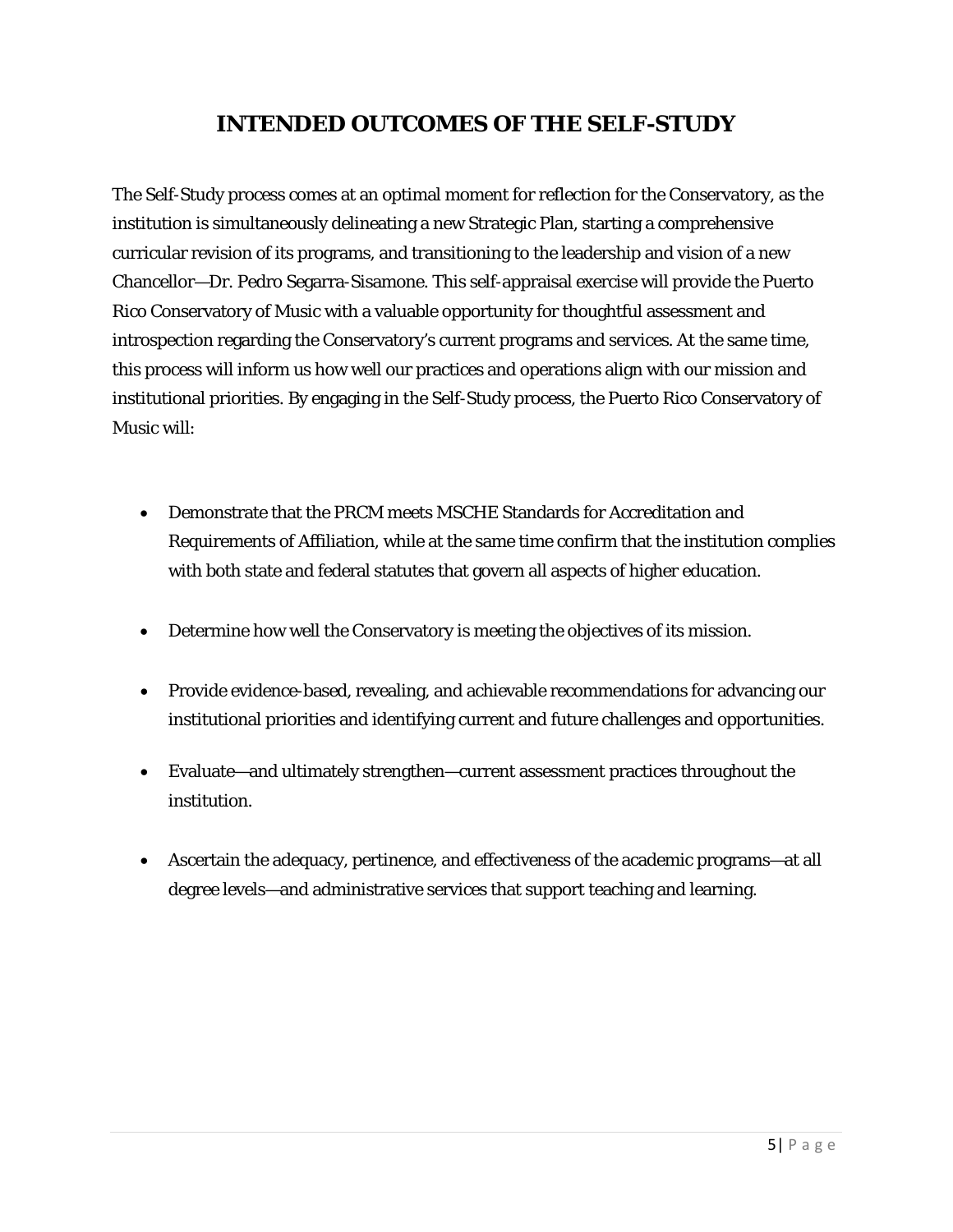## **ORGANIZATIONAL STRUCTURE OF THE STEERING COMMITTEE AND WORKING GROUPS**

## **I. Steering Committee**

The PRCM's Self-Study process, coinciding as it does with the design and launch of the new Strategic Plan, provides us with a valuable opportunity not only to reflect on our achievements as the island's leading school of music (for almost 60 years), but also to thoroughly assess the opportunities and challenges that we may face in the future. This process will be inclusive of the entire campus community, aiming to foster the participation of all the constituent groups and stakeholders at the PRCM: students, faculty, alumni, staff, and administration.

For reasons of efficiency, effectiveness and experience, our Chancellor, Dr. Pedro Segarra-Sisamone, understood that the Steering Committee should be made up of the members of the Strategic Planning and Assessment Committee (henceforth SPAC)—this committee is in charge of the design and preparation of the new strategic plan. The SPAC, in collaboration with the Conservatory's stakeholders, expects to complete work on the new Strategic Plan and receive the approval of the PRCM Board of Directors by fall 2018.

The duties of the Steering Committee will be guided by three co-chairs: Dr. Pedro Segarra-Sisamone, Chancellor; Ariel Guzmán-Figueroa, Dean of Academic and Student Affairs; and Gloryber Laboy-Espinell, Dean of Administration and Finance. The PRCM Self-Study Committee is composed of the following individuals:

- Dr. Pedro Segarra-Sisamone—Chancellor (faculty in the Theory, Composition and Musicology Dept.), *Co-Chair*
- Prof. Ariel Guzmán-Figueroa—Dean of Academic and Student Affairs (faculty in the Music Education Dept.), *Co-Chair and MSCHE ALO*
- Gloryber Laboy-Espinell—Dean of Administration and Finance, *Co-Chair*
- Prof. Ernesto Ramos-Vázquez, Associate Dean of Academic and Student Affairs (faculty in the PRCM Preparatory School)
- Eutimia Santiago-Díaz—Director, Office of Institutional Research
- José Matos-Rodríguez—Director, Office of Operations and Infrastructure
- María del Carmen Maldonado-Bárcenas—Acting Director, CRAFAR (Library)
- Alba Dávila-Román—Director, Office of Human Resources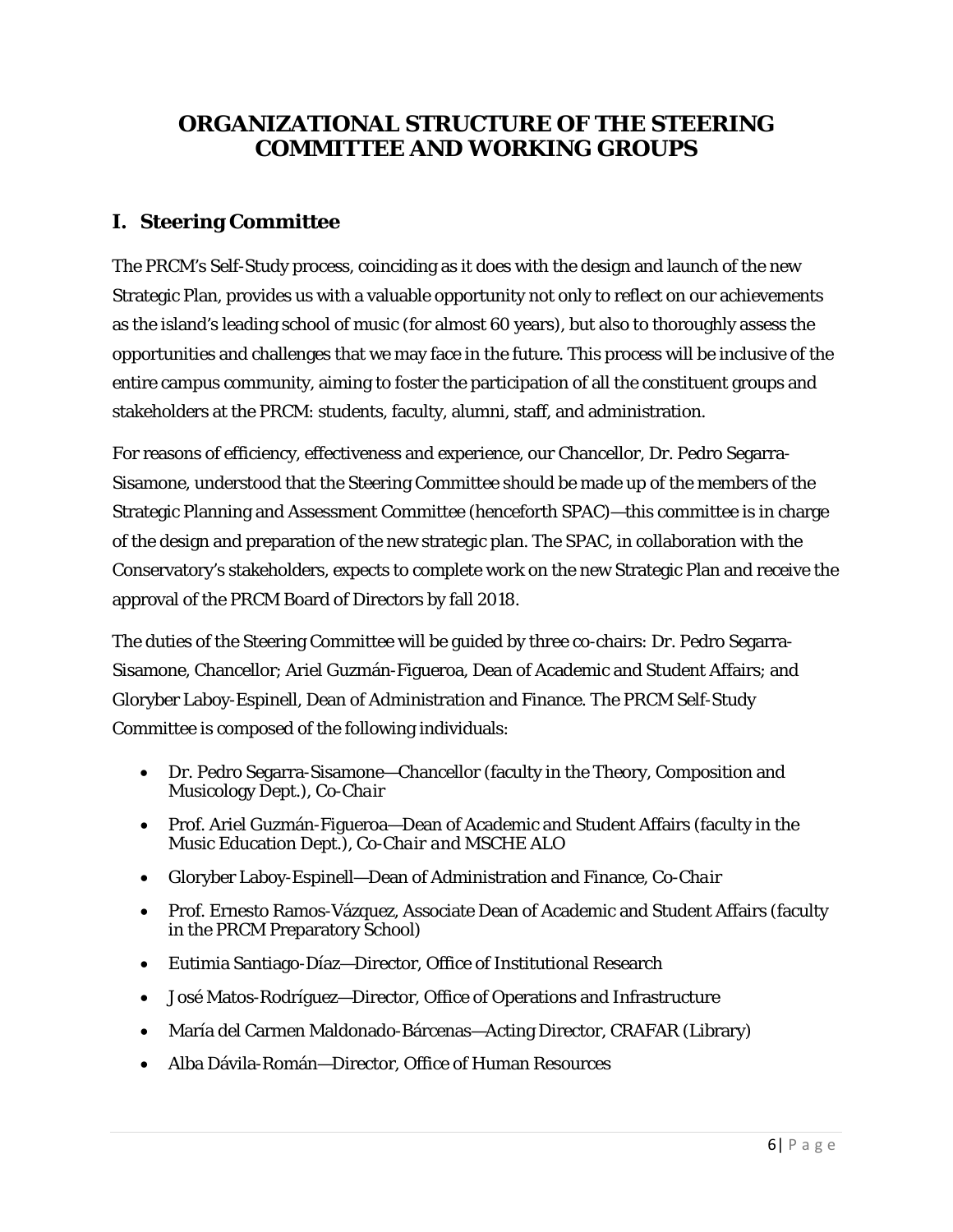• Luis Ruiz-Pacheco—Student Representative (Theory, Composition, and Musicology Dept.)

## **II. Working Groups**

In undertaking the self-study process, the Steering Committee called for volunteers among the Conservatory's high administration, faculty, staff, and students to form eight Working Groups one group for each of the seven Standards for Accreditation and the Evidence and Compliance Verification Group. These groups are also responsible for determining the extent to which the PRCM meets the Requirements of Affiliation and complies with state and federal education statutes. Each Working Group, constituted of five members, will have a chair who will be in charge of coordinating and conducting the works and reporting to the Steering Committee. These chairs are responsible for the effective operation of their respective Working Groups, while also serving as an active communication link between the group and the Steering Committee.

The chairs and the members of the Working Groups—and their titles—are listed below (an asterisk "\*" denotes a member of the Steering Committee).

#### **Standard I: Mission and Goals**

*Chair*: Pedro Segarra-Sisamone\*, Chancellor

Members: Strategic Planning and Assessment Committee/Steering Committee (see pp. 6–7)

#### **Standard II: Ethics and Integrity**

*Chair*: Alba Dávila-Román\*, Director of Human Resources

Members: Ernesto Ramos-Vázquez\*, Associate Dean of Academic and Student Affairs; Elías Santos-Celpa, Associate Professor (Jazz and Caribbean Music Dept.); Andrea Rivera-Pérez, Student Representative (Music Education Dept.); Waleska Martínez-Rivera, Registrar

#### **Standard III: Design and Delivery of the Student Learning Experience**

*Chair*: Ariel Guzmán-Figueroa\*, Dean of Academic and Student Affairs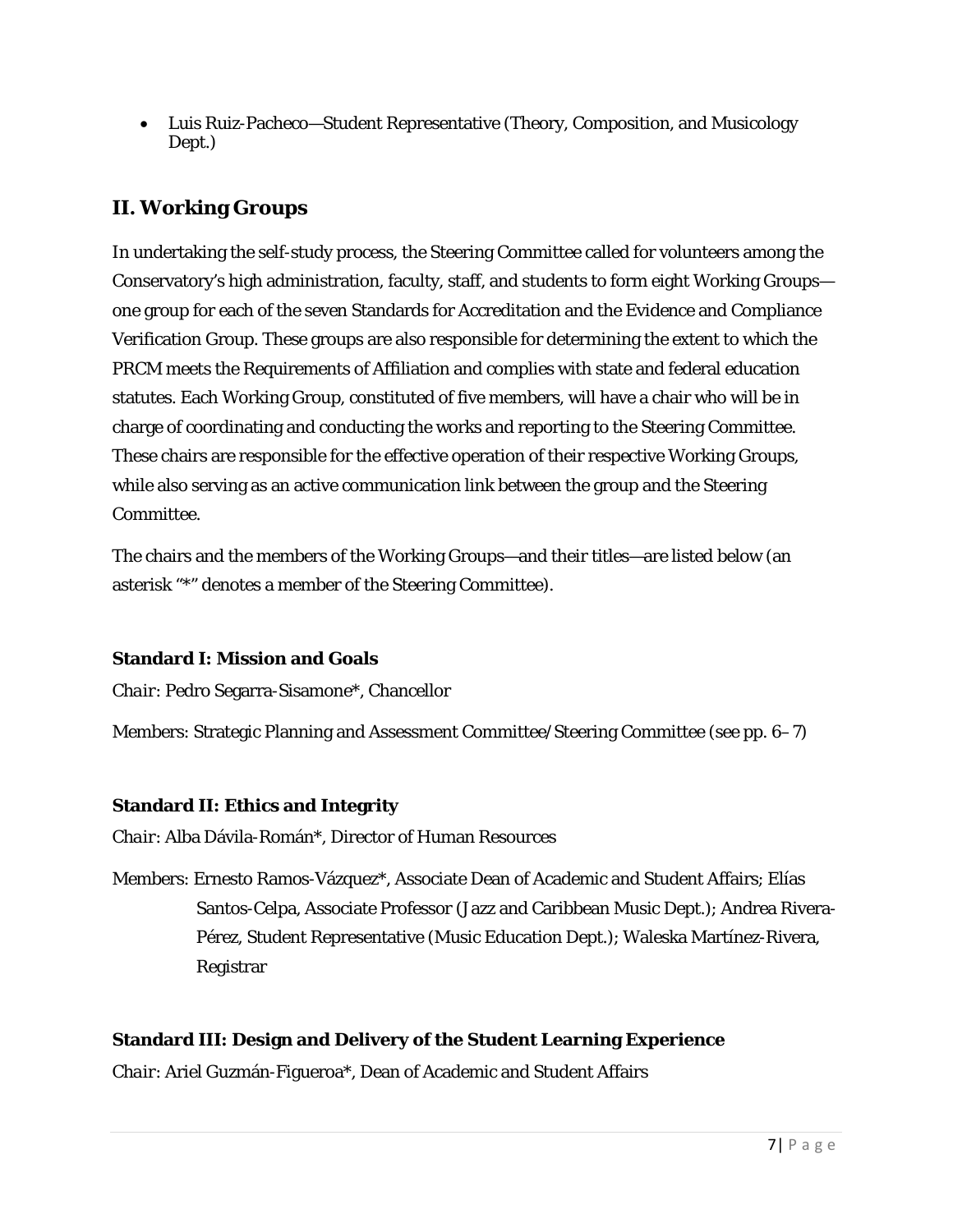Members: Waleska Martínez-Rivera, Registrar; Sheila Ortiz-González, Associate Professor (Theory, Composition, and Musicology Dept.); Esthermarí Barbosa-Álvarez, Coordinator of Accounting and Administrative Affairs; Luis Pabón-Rico, Student Representative (Music Education Dept.)

#### **Standard IV: Support of the Student Experience**

*Chair*: Ernesto Ramos-Vázquez\*, Associate Dean of Academic and Student Affairs

Members: Ana Marta Arraiza-Miranda, Coordinator of Admissions; Luis Diaz, Director of Financial Aid; Paloma Rivera-Zárate, Director of Institutional Activities; Carlos Torres-Soto, Program Coordinator of PRCM Preparatory School

#### **Standard V: Educational Effectiveness Assessment**

*Chair*: Marta Hernández-Candelas, Associate Professor (Graduate Studies)

Members: Ariel Guzmán-Figueroa\*, Dean of Academic and Student Affairs; Alfredo Torres, Alumni; Lucía Conde-Martínez, Administrative Officer; Eutimia Santiago-Díaz\*, Director of Institutional Research

#### **Standard VI: Planning, Resources and Institutional Improvement**

*Chair*: Gloryber Laboy-Espinell\*, Dean of Administration and Finance

Members: Joaquín Rodríguez, Member of the Board of Directors; José Matos-Rodríguez\*, Director of Operations and Infrastructure; Francelyn Figueroa-Troche, Accounting Officer; Helen González-Lorenzo, Director of *Música 100 x 35*

#### **Standard VII: Governance, Leadership and Administration**

*Chair*: Vivian López-Llamas, Acting President and Vice-President of the Board of Directors

Members: Dr. Pedro Segarra-Sisamone\*, Chancellor; Gloryber Laboy-Espinell\*, Dean of Administration and Finance; Luis Pabón-Rico, Student Representative on the Board of Directors (Music Education Dept.); Nelie Lebrón-Robles, Faculty Representative on the Board of Directors (Music Education Dept.)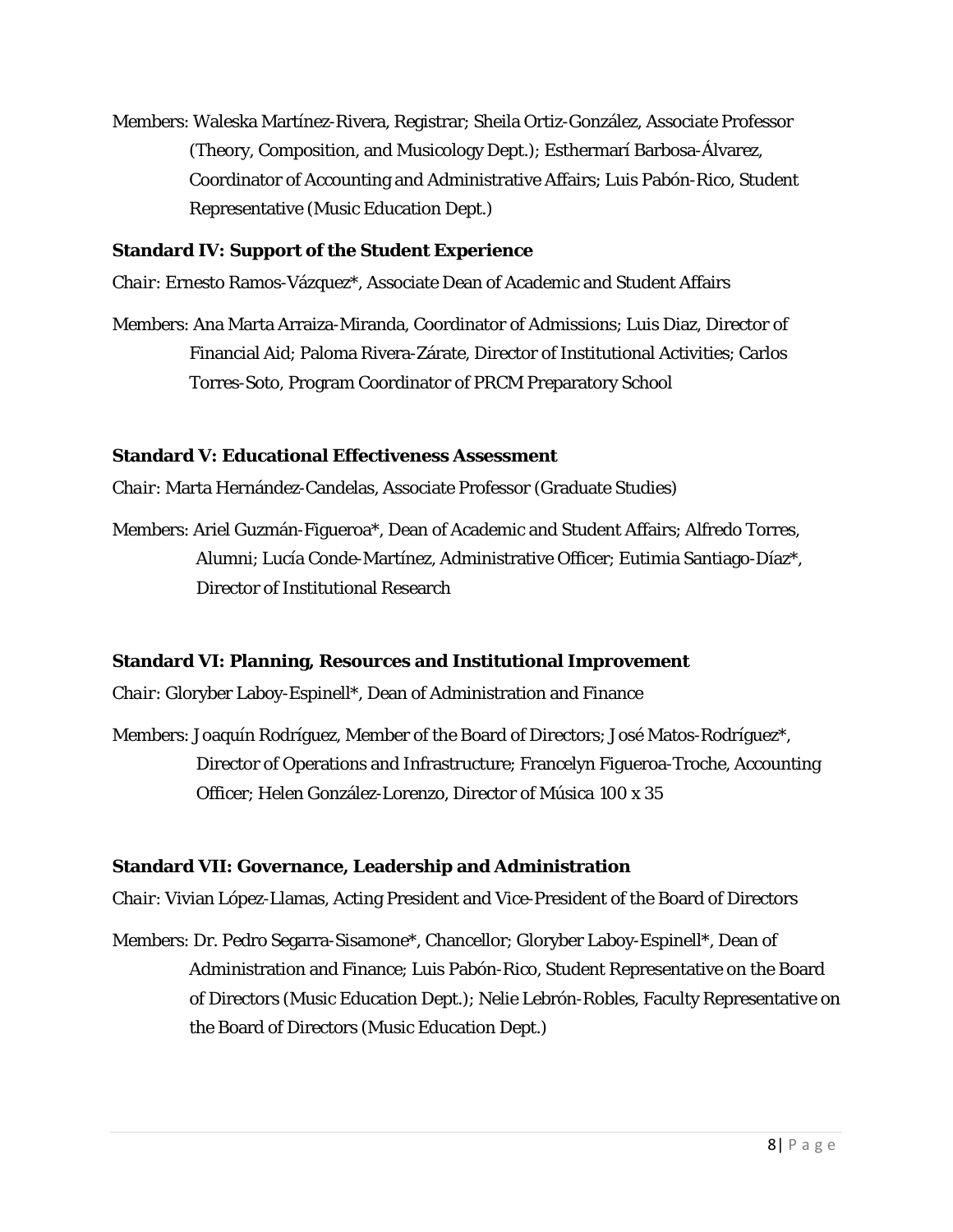## **Evidence and Compliance Verification Group**

*Chair*: Eutimia Santiago-Díaz\*, Director—Office of Institutional Research

Members: Luis Castro, IT Coordinator; Jennifer Ortiz-Ramírez, Audiovisual/Media Services Coordinator; Aniello Alberti-Poventud, Recruitment Specialist; Franchesca Ortiz-Rodríguez, Institutional Archive Specialist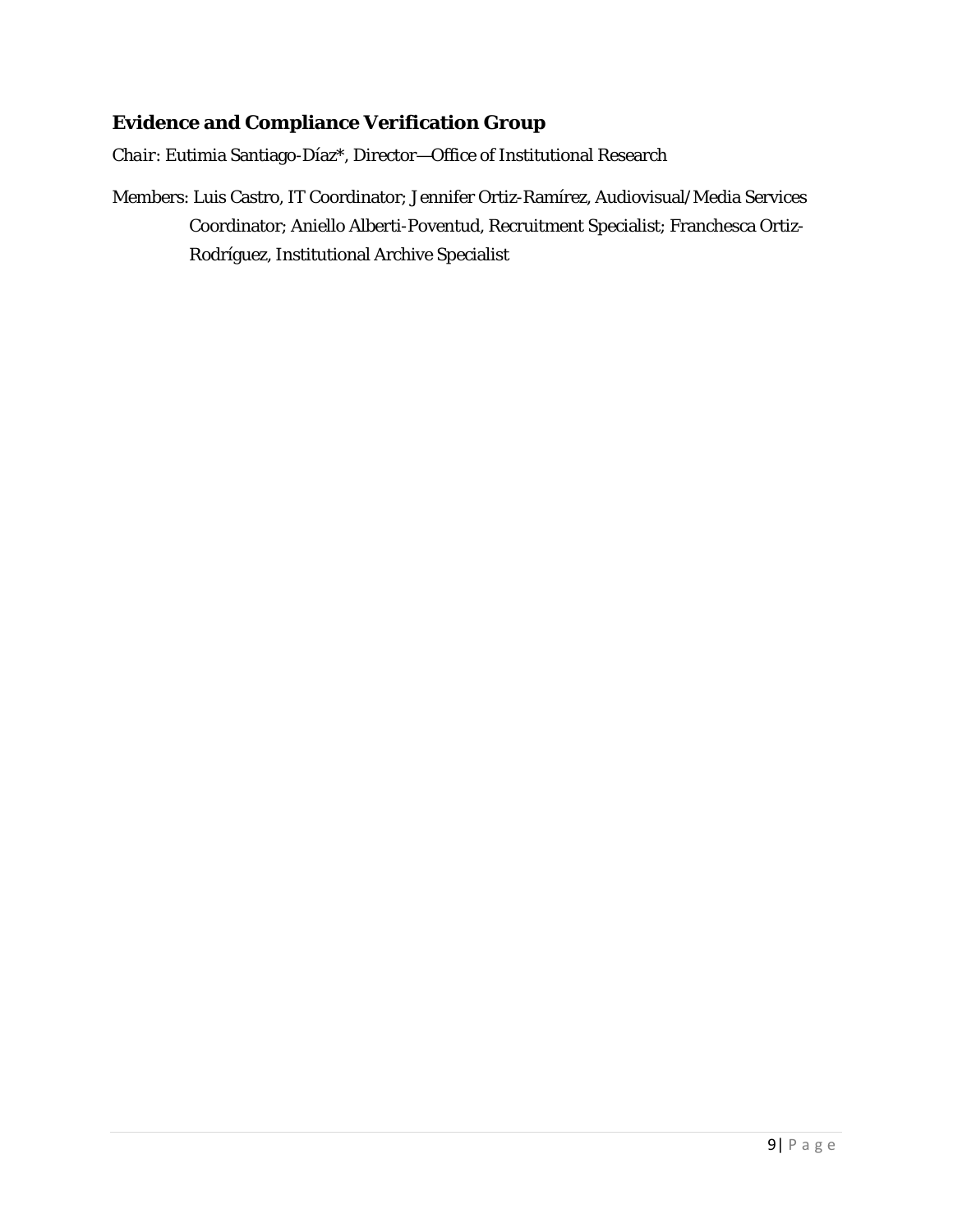## **CHARGES TO THE WORKING GROUPS**

At the beginning of the fall 2018 semester, all the members of the Working Groups and the Steering Committee will participate in a training workshop led by the Co-Chairs of the Steering Committee and the Director of Institutional Research. After this workshop, each Working Group will meet regularly (at least once or twice a month) to accomplish the responsibilities and tasks of its charge. To fulfill its duties, each Working Group will produce a final research report on the assigned Standard and Requirement(s) of Affiliation. The Commission's guidelines divide responsibility for demonstrating compliance with the Fifteen Requirements of Affiliation between the Self-Study Report and Verification of Compliance Report as follows: Requirements of Affiliation 1–6 and 14 are addressed and submitted within the Verification of Compliance Report. Requirements of Affiliation 7–13 and 15 are addressed within the narrative of the Self-Study Report and documented in the Documentation Roadmap.

Working Groups are asked to keep notes of its meetings. These groups must gather, organize, and save all accompanying evidence and documentation (in print as well as in an electronic file) used in association with their research report. Chairs will bring questions and early drafts to the Steering Committee and coordinate closely with other Working Groups' chairs, particularly when their work and research areas overlap. The Steering Committee and the Working Groups will use Microsoft OneDrive as editing and sharing tool during the development of the Self-Study. Deadlines for submission of drafts of Self-Study sections are included in the Timetable for the Self-Study (included later in this document).

## **I. General Charge for the Working Groups**

Each Working Group will:

- Identify, review, and analyze relevant documents, procedures, policies, and institutional data specific to their Standard for Accreditation.
- Relate findings to documents demonstrating compliance with the criteria of the Standard and Requirement(s) of Affiliation assigned.
- Engage in a process of honest, comprehensive, and open inquiry to identify institutional strengths, challenges, and areas of improvement as they relate to their assigned Standard for Accreditation.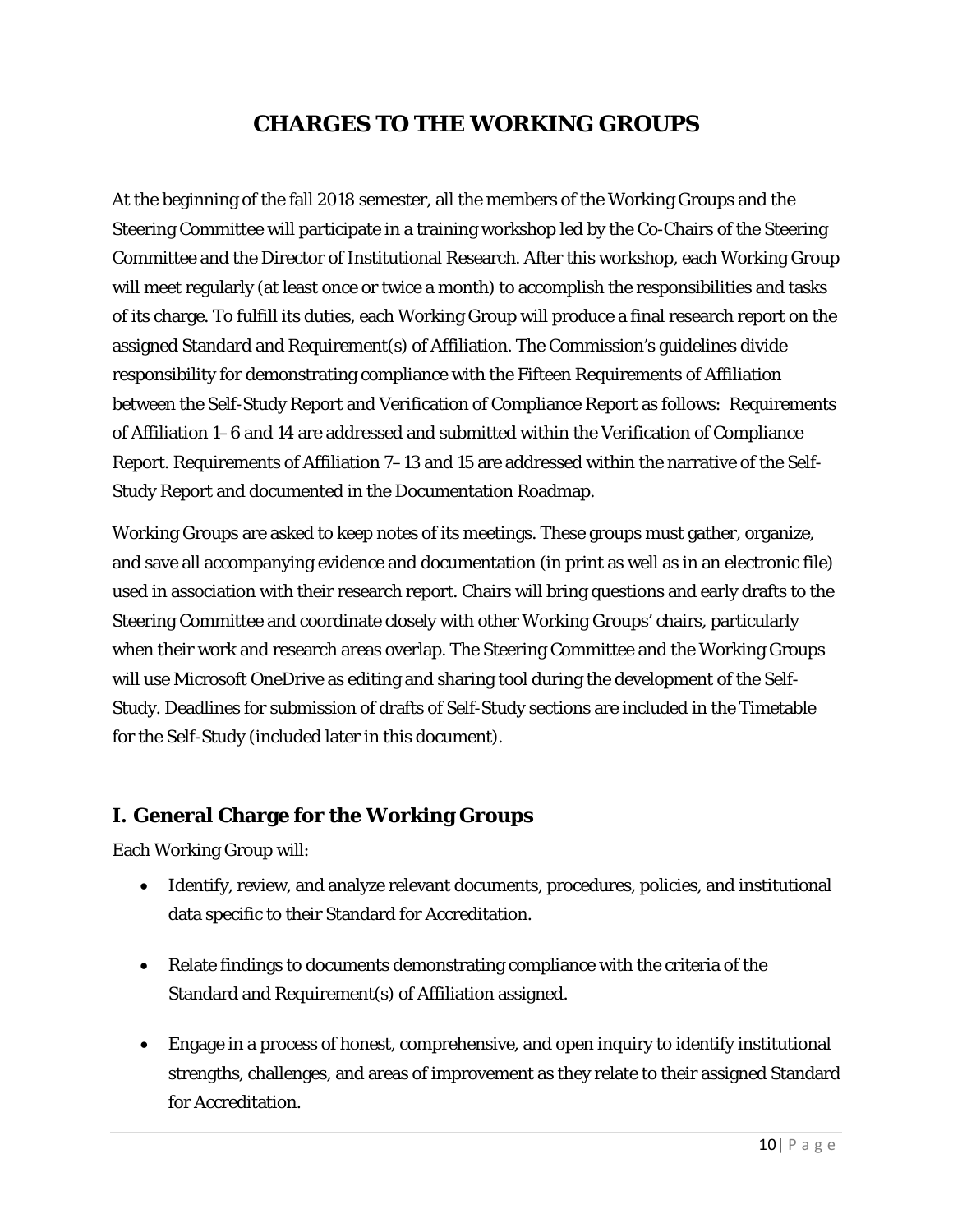- Periodically update the Steering Committee on progress and findings relevant to the assigned Standards for Accreditation and Requirement(s) of Affiliation. While each Working Group has the flexibility to define its own meeting schedule, certain milestones—interim reports and drafts of the chapters—have specific deadline dates (see Timetable for the Self-Study).
- Produce a preliminary report based on the analysis and review of evidence, presenting, if necessary, a limited number of recommendations for the Conservatory to improve student success, assessment practices, and institutional effectiveness. From a writing perspective, the report should be primarily analytical and interpretive (with assertions and recommendations supported by evidence), not descriptive. Also, given that assessment is embedded within each Standard, the report should also include a critical appreciation of the institutional assessment efforts relative to the Standard and relevant Requirements of Affiliation under analysis. The preliminary report should be presented by the date listed in the timetable.
- Receive the feedback and recommendations of the Steering Committee regarding the preliminary report; submit a final report by the date listed in the timetable.

## **II. Charge for the Evidence and Compliance Verification Group**

The main objective of the Evidence and Compliance Verification Group is to make sure that each Working Group is relying on evidence and data that clearly address and demonstrate compliance with assigned Standards and respective Requirements of Affiliation. This group is also responsible of reviewing and updating the evidence inventory as the Self-Study progresses. While, as pointed out above, each Working Group is chiefly responsible of identifying, reviewing, and analyzing relevant documents, procedures, policies, and institutional data specific to their Standard for Accreditation, the Evidence and Compliance Verification Group will serve as an active helpline for the chairs of the Working Groups as they review and gather the evidence to prepare and submit the chapters of the report. Additionally, this group is charged with the completion of the Verification of Compliance.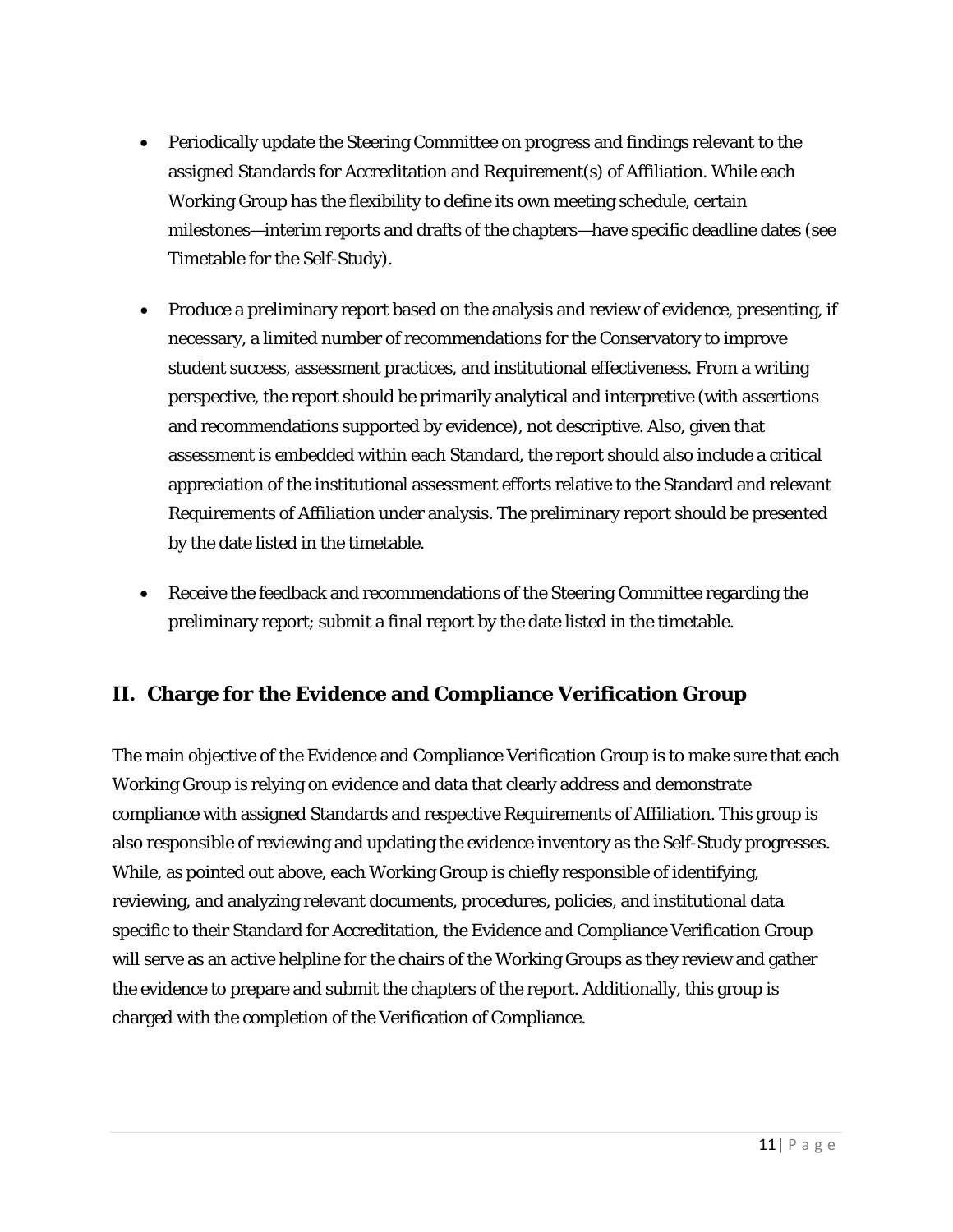## **III. Research Questions Particular to Each Standard**

#### **Working Group 1 Standard I: Mission and Goals**

*The institution's mission defines its purpose within the context of higher education, the students it serves, and what it intends to accomplish. The institution's stated goals are clearly linked to its mission and specify how the institution fulfills its mission.*

- 1) To what degree does the Puerto Rico Conservatory of Music meet the criteria for Standard I and satisfy the Requirements of Affiliation (nos. 7 & 10) relevant to this Standard?
- 2) What evidence exists to demonstrate that the PRCM mission was developed by collaborative participation among the Conservatory Community?
- 3) To what extent are our institutional priorities realistic and consistent with the mission and vision of the Conservatory?
- 4) By what means and to what extent does the Conservatory assess how effectively it communicates its mission, vision, and institutional priorities to its stakeholders?

#### **Working Group 2 Standard II: Ethics and Integrity**

*Ethics and integrity are central, indispensable, and defining hallmarks of effective higher education institutions. In all activities, whether internal or external, an institution must be faithful to its mission, honor its contracts and commitments, adhere to its policies, and represent itself truthfully.*

- 1) To what extent does the Puerto Rico Conservatory of Music meet the criteria for Standard II?
- 2) To what degree does the PRCM promote an administrative and organizational culture that encourages transparency, fairness, absolute integrity and non-discrimination?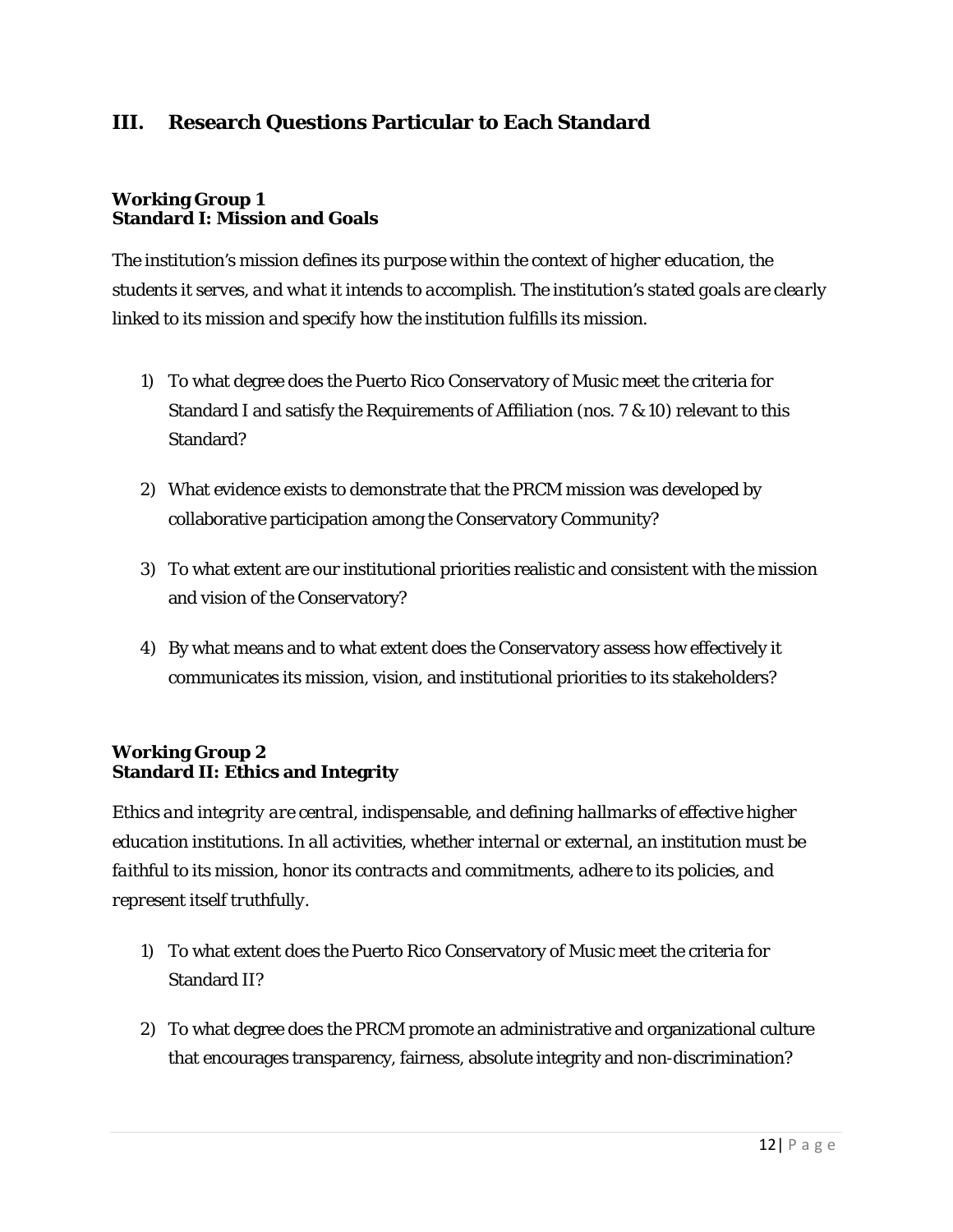- 3) In a territory where more than 45% of the population is living in poverty (New Fiscal Plan for Puerto Rico 2018), how well does the PRCM promote affordability and accessibility?
- 4) How does the Conservatory periodically assess ethics and integrity in its institutional policies, procedures, and practices, and the manner in which these are implemented?

#### **Working Group 3 Standard III: Design and Delivery of the Student Learning Experience**

*An institution provides students with learning experiences that are characterized by rigor and coherence at all program, certificate, and degree levels, regardless of instructional modality. All learning experiences, regardless of modality, program pace/schedule, level, and setting are consistent with higher education expectations.*

- 1) To what extent does the Puerto Rico Conservatory of Music meet the criteria for Standard III and satisfy the Requirements of Affiliation (nos. 8, 9, 10, & 15) relevant to this Standard?
- 2) To what degree are stakeholders, other than full-time faculty (i.e., administrators, staff, and part-time faculty), integrated in the student learning experience?
- 3) What areas of opportunity exist for the Conservatory to improve the work the stakeholders do in support of its academic programs at a graduate level?
- 4) What institutional mechanisms and processes are available to ensure systematic, periodic and documented assessment not only of the development of musical skills (i.e., performance, composition, and music education), but also vis-à-vis general education skills? To what extent is the Conservatory's general education core designed to provide a solid and coherent preparation beyond the realm of music?

#### **Working Group 4 Standard IV: Support of the Student Experience**

*Across all educational experiences, settings, levels, and instructional modalities, the institution recruits and admits students whose interests, abilities, experiences, and goals are congruent with its mission and educational offerings. The institution commits to student retention,*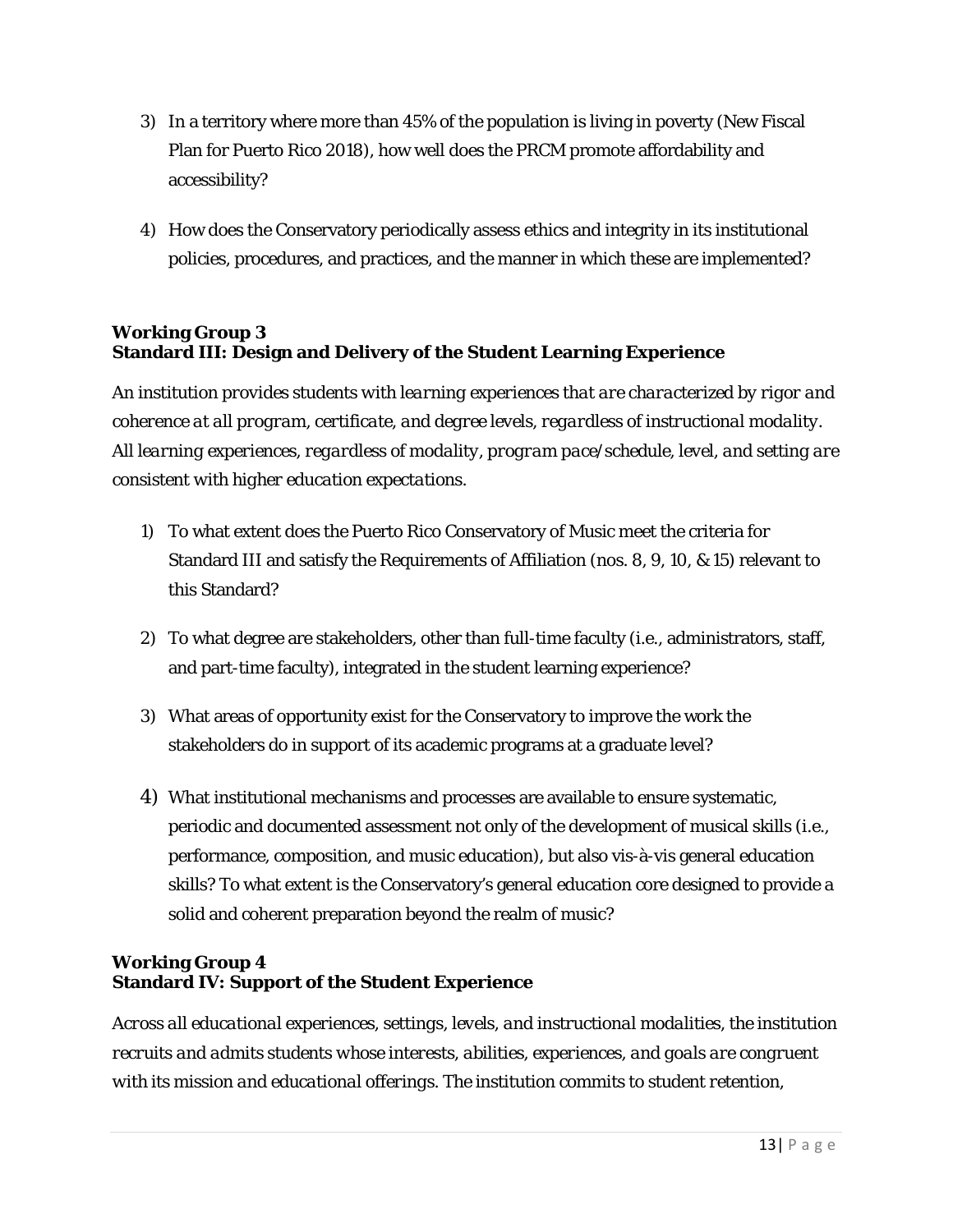*persistence, completion, and success through a coherent and effective support system sustained by qualified professionals, which enhances the quality of the learning environment, contributes to the educational experience, and fosters student success*.

- 1) To what extent does the Puerto Rico Conservatory of Music meet the criteria for Standard IV and satisfy the Requirements of Affiliation (nos. 8 & 10) relevant to this Standard?
- 2) Does the Conservatory have orientation and counseling programs to enhance retention and guide students throughout their educational experience?
- 3) In a territory where the student population has declined by over 40% since 2000, with an additional 16% decline expected by 2022 (New Fiscal Plan for Puerto Rico 2018), what specific initiatives have been put in place to enhance the admission, retention and academic success of students?
- 4) How well does the PRCM engage in the assessment of the effectiveness of the offices and services supporting the student learning experience?

#### **Working Group 5 Standard V: Educational Effectiveness Assessment**

*Assessment of student learning and achievement demonstrates that the institution's students have accomplished educational goals consistent with their program of study, degree level, the institution's mission, and appropriate expectations for institutions of higher education.*

- 1) To what extent does the Puerto Rico Conservatory of Music meet the criteria for Standard V and satisfy the Requirements of Affiliation (nos. 8, 9 & 10) relevant to this Standard?
- 2) In what ways, if any, does the PRCM utilize the assessment efforts for the improvement of the educational effectiveness of the (relatively new) graduate programs at the Conservatory?
- 3) What decisions or significant changes have occurred in the Conservatory as a result of an effective institutional assessment?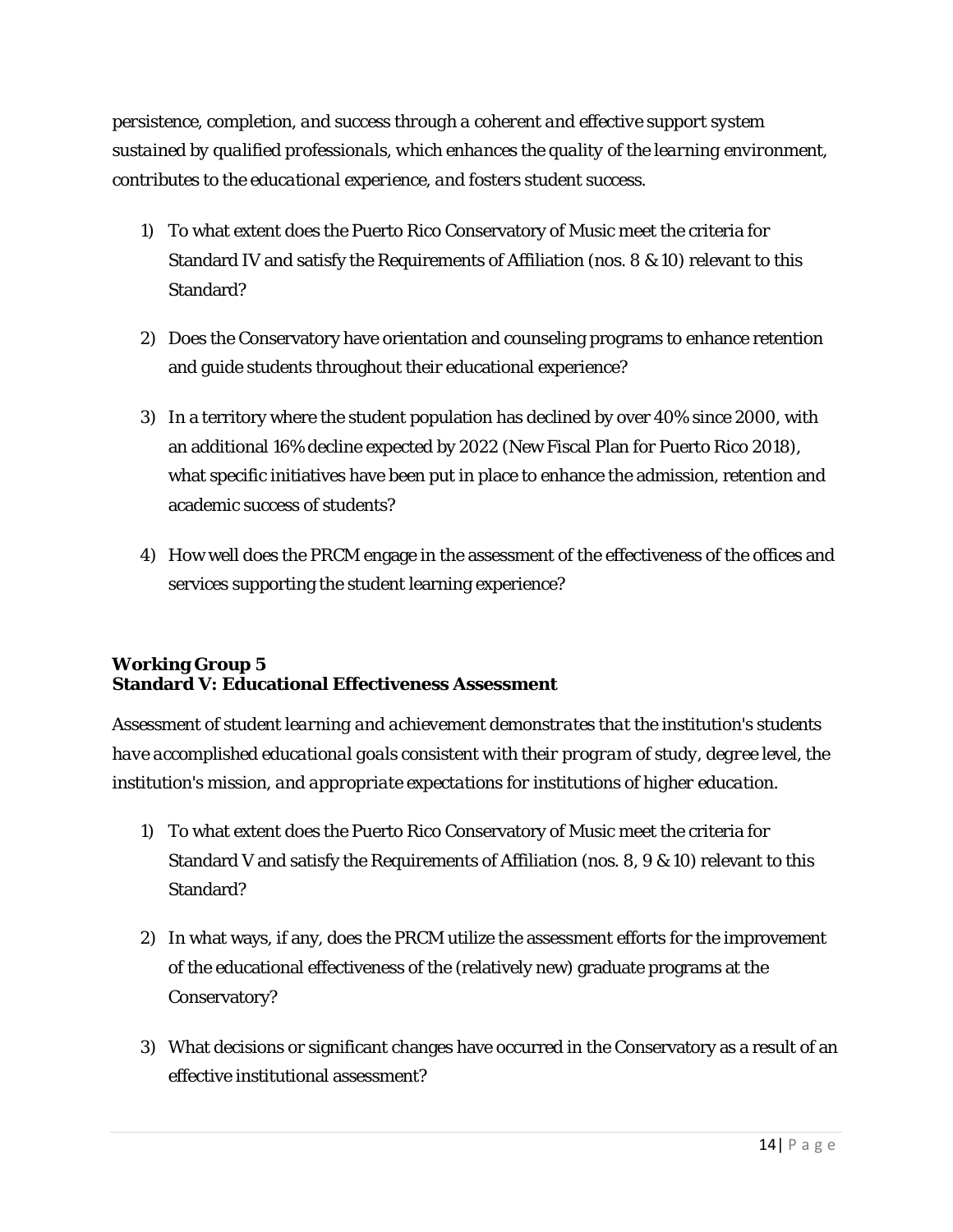4) In what ways and to what extent does the Conservatory ensure that the assessment of student learning is based on active and direct participation of faculty and students

#### **Working Group 6 Standard VI: Planning, Resources, and Institutional Improvement**

*The institution's planning processes, resources, and structures are aligned with each other and are sufficient to fulfill its mission and goals, to continuously assess and improve its programs and services, and to respond effectively to opportunities and challenges.*

- 1) To what extent does the Puerto Rico Conservatory of Music meet the criteria for Standard VI and satisfy the Requirements of Affiliation (nos. 8, 10 & 11) relevant to this Standard?
- 2) Considering the current economic, political, and social climate of Puerto Rico, what challenges and barriers does the PRCM face over the next three to five years in regard to providing the resources needed to accomplish the institution's mission and priorities?
- 3) In the light of Puerto Rico's dire fiscal and budgetary situation, how does the Conservatory—as a public institution of higher education—ensure that the fiscal, human, physical, and technical resources are adequate to meet the needs of the institution?
- 4) What evidence exists regarding periodic assessment of this Standard?

#### **Working Group 7 Standard VII: Governance, Leadership, and Administration**

*The institution is governed and administered in a manner that allows it to realize its stated mission and goals in a way that effectively benefits the institution, its students, and the other constituencies it serves, even when supported by or affiliated with governmental, corporate, religious, educational system, or other unaccredited organizations, the institution has education as its primary purpose, and it operates as an academic institution with appropriate autonomy*.

1) To what extent does the Puerto Rico Conservatory of Music meet the criteria for Standard VII and satisfy the Requirements of Affiliation (nos. 12 & 13) relevant to this Standard?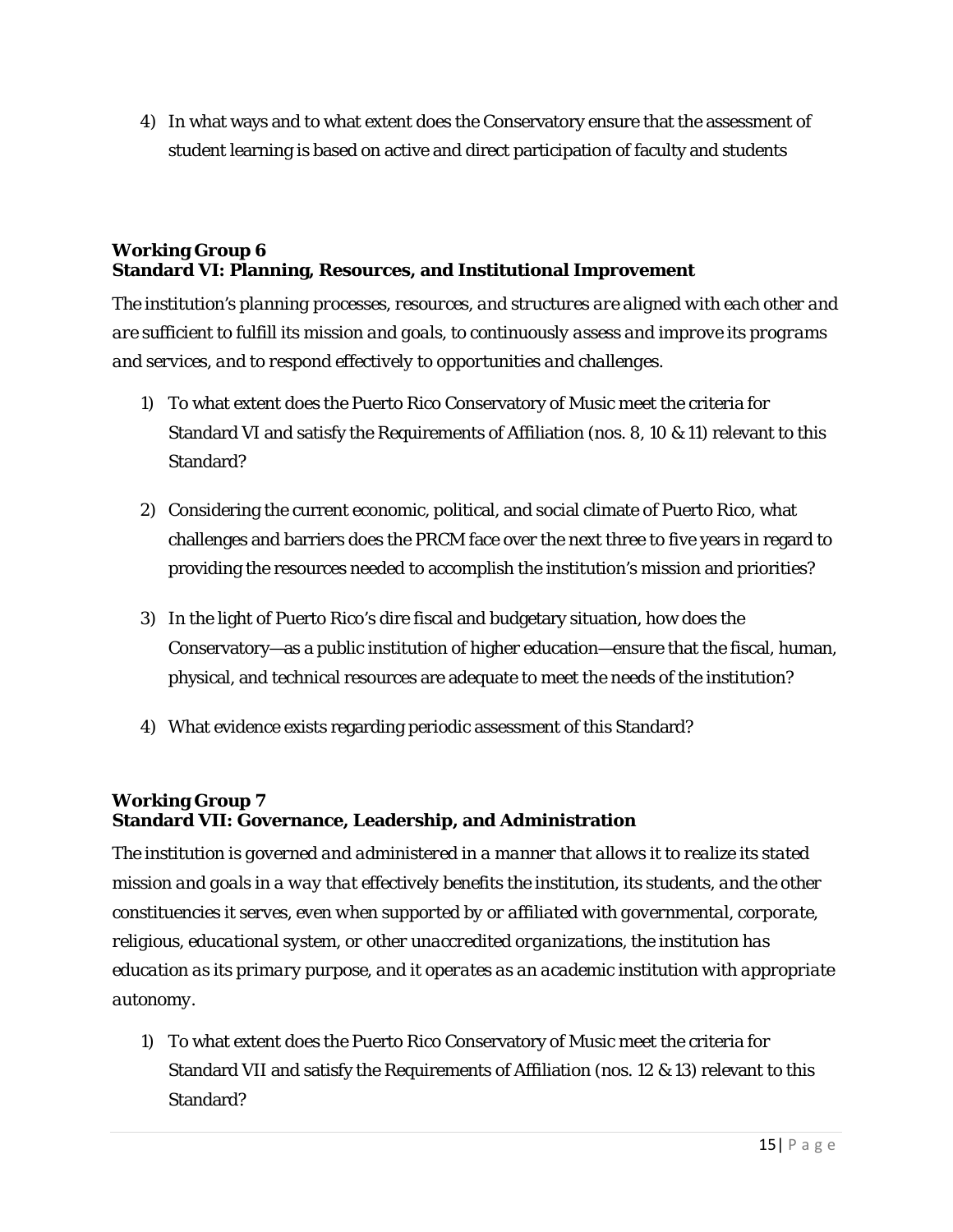- 2) How has the Board of Directors—as a body appointed by the Governor of Puerto Rico demonstrated and ensured sufficient integrity, independence and objectivity so as not to allow political considerations to improperly interfere, even indirectly, with the operations of the Conservatory?
- 3) To what extent does the Chancellor have the autonomy and authority to (a) develop and implement institutional planning (consistent with the Conservatory's mission and vision) and (b) delineate and allocate an organizational structure adequate both in size and expertise?
- 4) How effective is the Board of Directors in advancing the mission and institutional priorities of the Conservatory? How—and by whom—is this effectiveness assessed, and in what ways are the results of this assessment communicated to the PRCM community?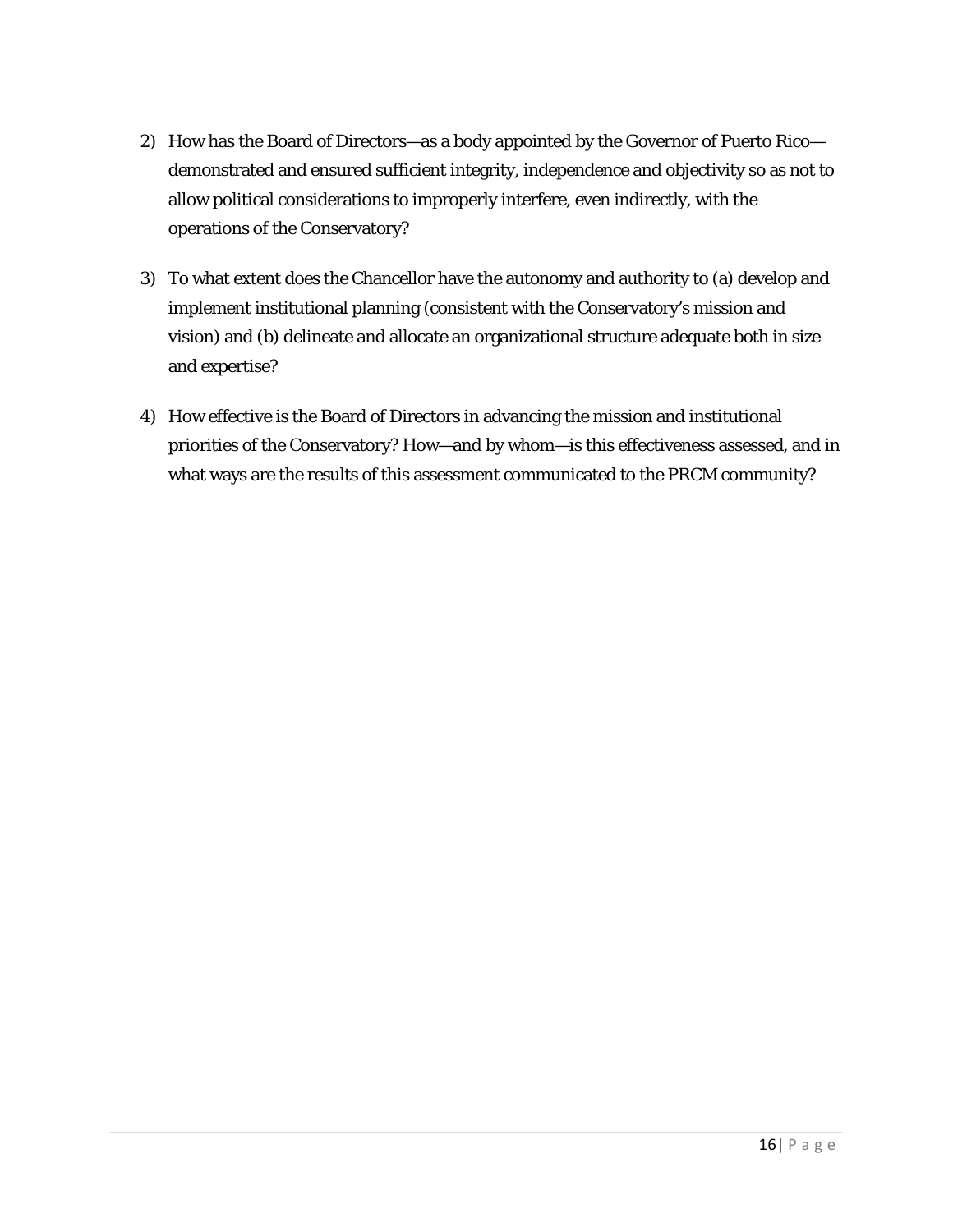## **ORGANIZATION OF THE FINAL SELF-STUDY REPORT**

The Self-Study report will be organized around chapters for each of the seven Standards for Accreditation. The final report will be approximately 80-100 pages in length, exclusive of appendices, thus, Working Group reports should not exceed the limit of 10 pages. Each report should be completed in Microsoft Office Word and submitted electronically via Microsoft OneDrive. The Steering Committee will incorporate these reports into a Self-Study draft report. The final document will be structured as follows:

**I. Cover Page**

#### **II. Table of Contents**

**III. Executive Summary** a. Executive Summary of Findings, Areas of Improvement and Recommendations

#### **IV. Institutional Profile**

- a. A Concise Overview of Institutional History and Recent Developments
- b. PRCM Mission, Vision, and Values

#### **V. Description of the Self-Study Process at the Puerto Rico Conservatory of Music**

[Each Standard will be organized as follows:]

- a. Overview of the Standard and Requirement(s) of Affiliation
- b. Analytical Discussion
- c. Strengths and Challenges
- d. Identification of Standard-Specific Areas of Improvement and Recommendations

#### **VI. Presentation of Standards for Accreditation and Requirements of Affiliation**

#### **VII. Conclusion: Summary of Findings, Areas for Improvement, and Recommendations**

#### **VIII. Appendices**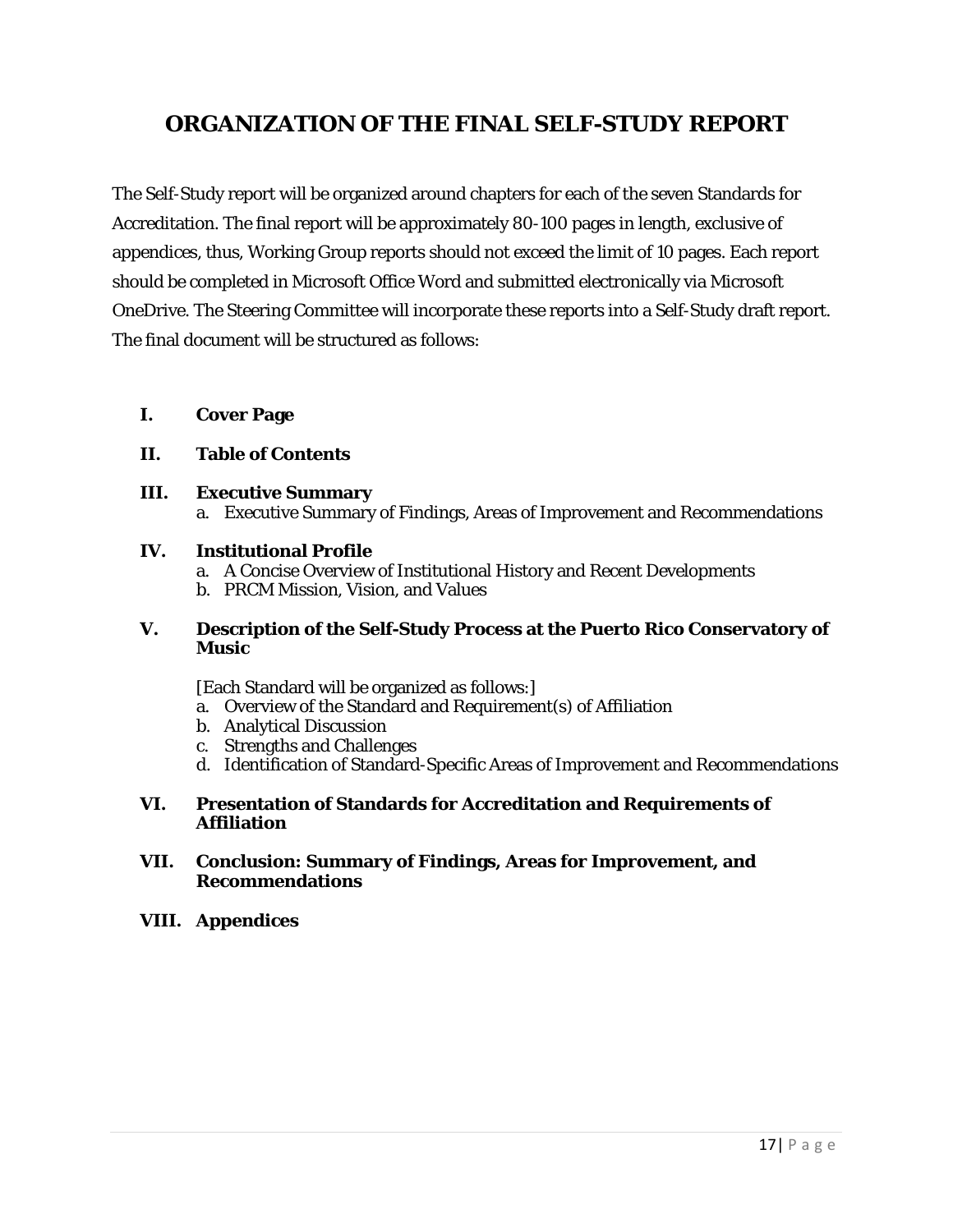## **EDITORIAL STYLE AND FORMAT**

The Co-Chairs of the Steering Committee will edit and organize the final Self-Study document. In this context, it is important to point out that the preliminary reports prepared by the Working Groups may not appear verbatim in the final document. In the interest of efficiency, stylistic consistency, and economy of space, the Steering Committee can adjust and make editorial changes during the final review process.

Each Working Group will draft an individual report—as a Microsoft Word Document—using the following editorial style and format guidelines:

#### **Document Format**

- Text: 11-point Georgia font, single spacing.
- Margins: 1.0" margins on all sides
- Paragraph: No indentation
- Justification: Left

#### **Text Body Format**

- Chapter titles: Georgia, bold, all caps, centered, 16-point
- Main headings: Georgia, bold, headline-style capitalization, centered, 14-point
- Subheadings: Georgia, bold, headline-style capitalization, flush left, 12.5-point
- Page number: Bottom center of each page
- Tables: Numbered, titled and listed in the table of contents.
- Citation: Use *The Chicago Manual of Style*, 17<sup>th</sup> edition (2017)
- Citation style: Author-Date Style
- Refer to the institution as "Puerto Rico Conservatory of Music," "PRCM," or the "Conservatory."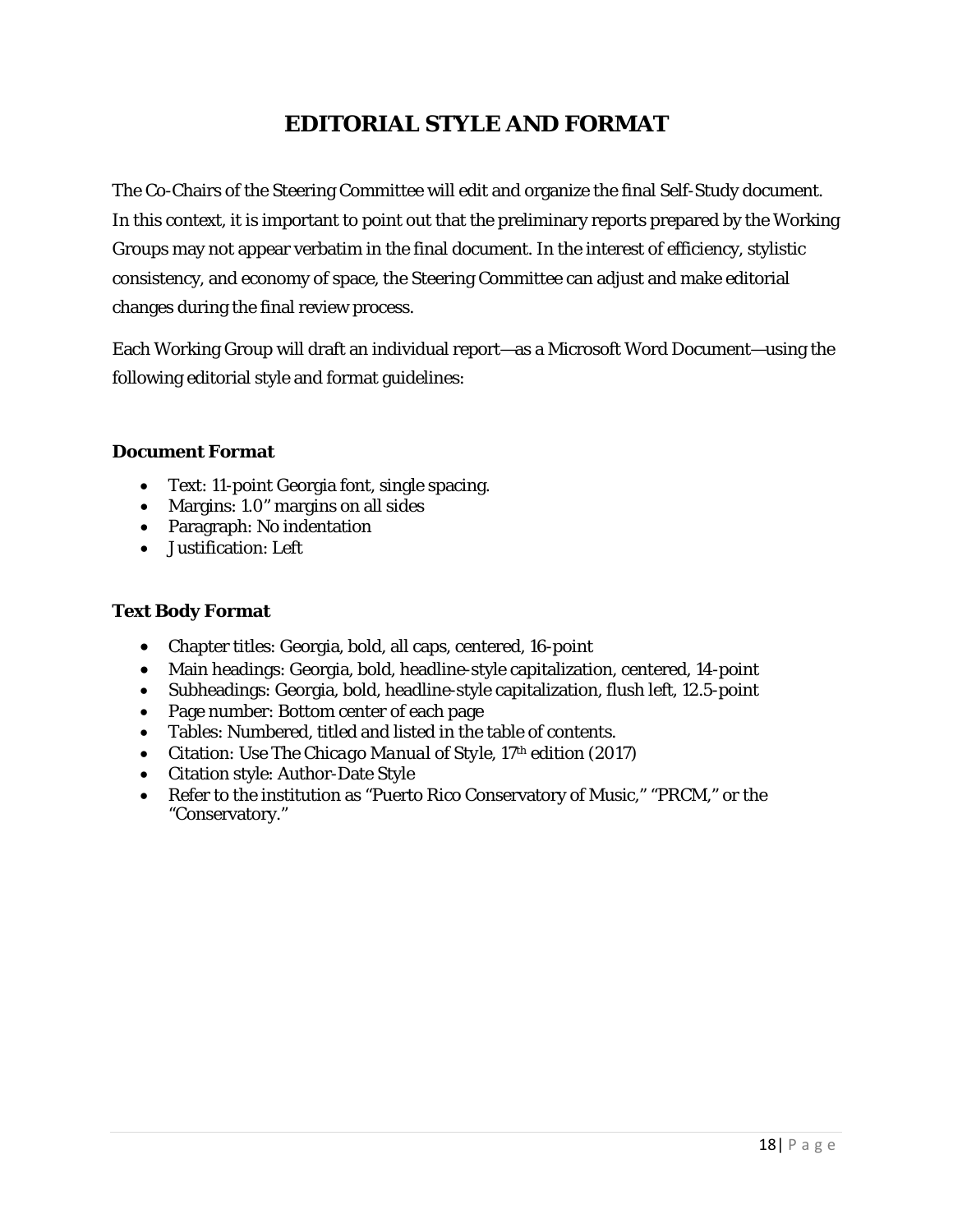## **TIMETABLE FOR THE SELF-STUDY**

#### **Fall 2017**

- The PRCM Chancellor appoints two Self-Study Co-Chairs: the Dean of Academic and Student Affairs (and ALO), and the Dean of Administration and Finances
- The Self-Study Co-Chairs attend the MSCHE Self-Study Institute in Philadelphia

#### **Spring 2018**

- Steering Committee Members selected (from the SPAC)
- The Co-Chairs of the Steering Committee draft the Self-Study Design
- The first draft of the Self-Study Design is finalized and submitted to MSCHE (May 31)
- MSCHE Liaison visits campus to provide feedback on the Self-Study Design (June 14)

#### **Summer 2018**

• Revised Self-Study Design submitted

#### **Fall 2018**

- The Steering Committee and the members of the Workings Groups participate in a training workshop led by the Co-Chairs of the Steering Committee and the Director of Institutional Research
- Working Groups meet, gather documents and evidence, review and discuss data, conduct interviews and meet with Steering Committee
- Working Groups report progress to Steering Committee (interim reports for each group due on November 9)
- Board of Directors updated on Self-Study process (December)

#### **Spring 2019**

- First draft of Self-Study sections due from Working Groups (January 25)
- Steering Committee returns sections with comments and observations (March 15)
- Second draft of Self-Study sections due from Working Groups (May 3)

#### **Summer 2019**

- Steering Committee compiles Self-Study sections.
- Co-Chairs produce the first draft of complete Self-Study Report (August 1)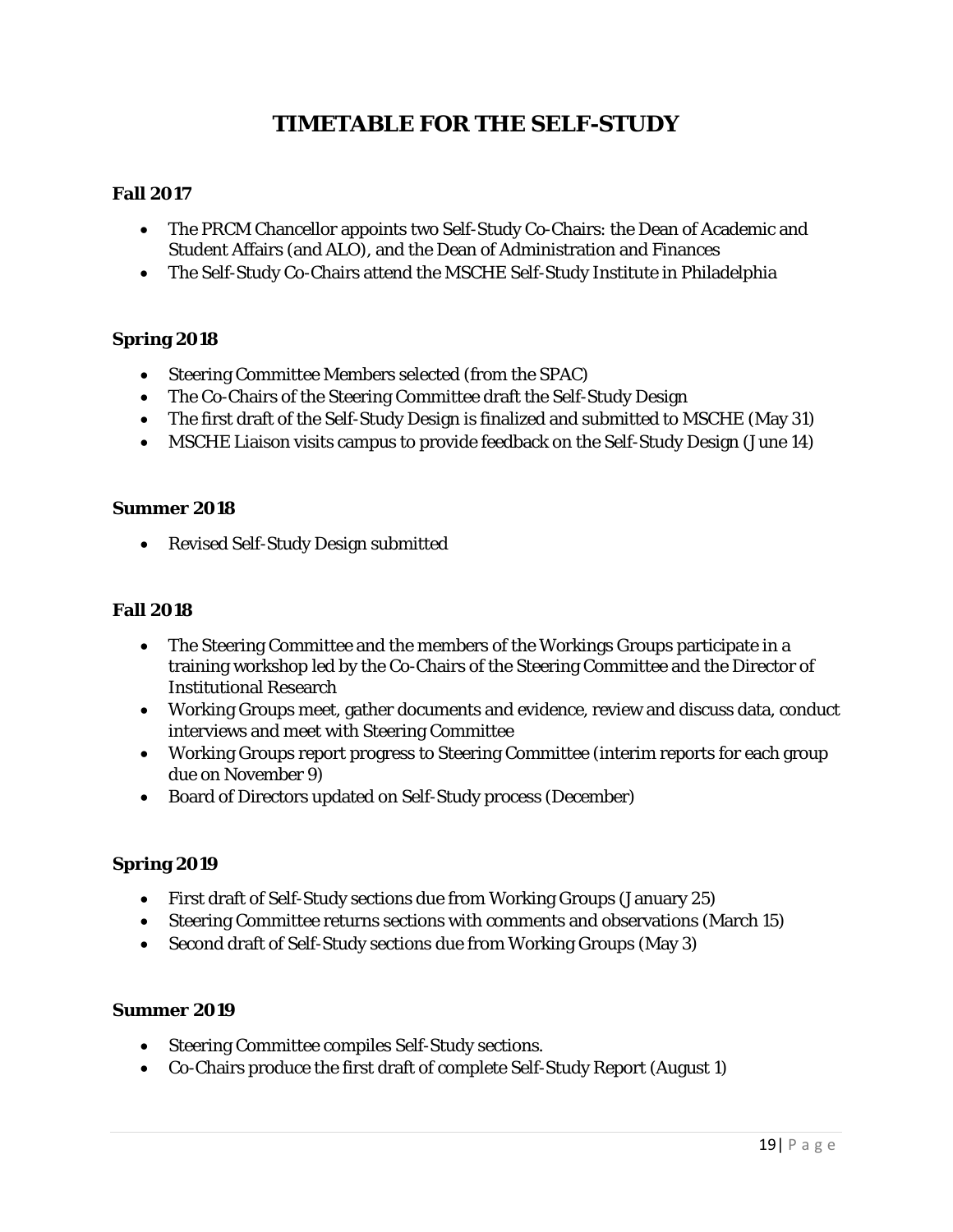#### **Fall 2019**

- Campus feedback on Self-Study Draft
- Team Chair makes preliminary visit
- Further/final revisions and editorial changes to Self-Study Draft
- Steering Committee approves final Self-Study report; Co-Chairs present the report to the Office of the Chancellor and the Board of Directors.

#### **Spring 2020**

- Final Draft of Self-Study Submitted to MSCHE Evaluation Team (January)
- Conservatory host Evaluation Team visit (March/April)
- Evaluation Team submits its report
- PRCM submits institutional report

#### **Summer 2020**

• PRCM receives MSCHE action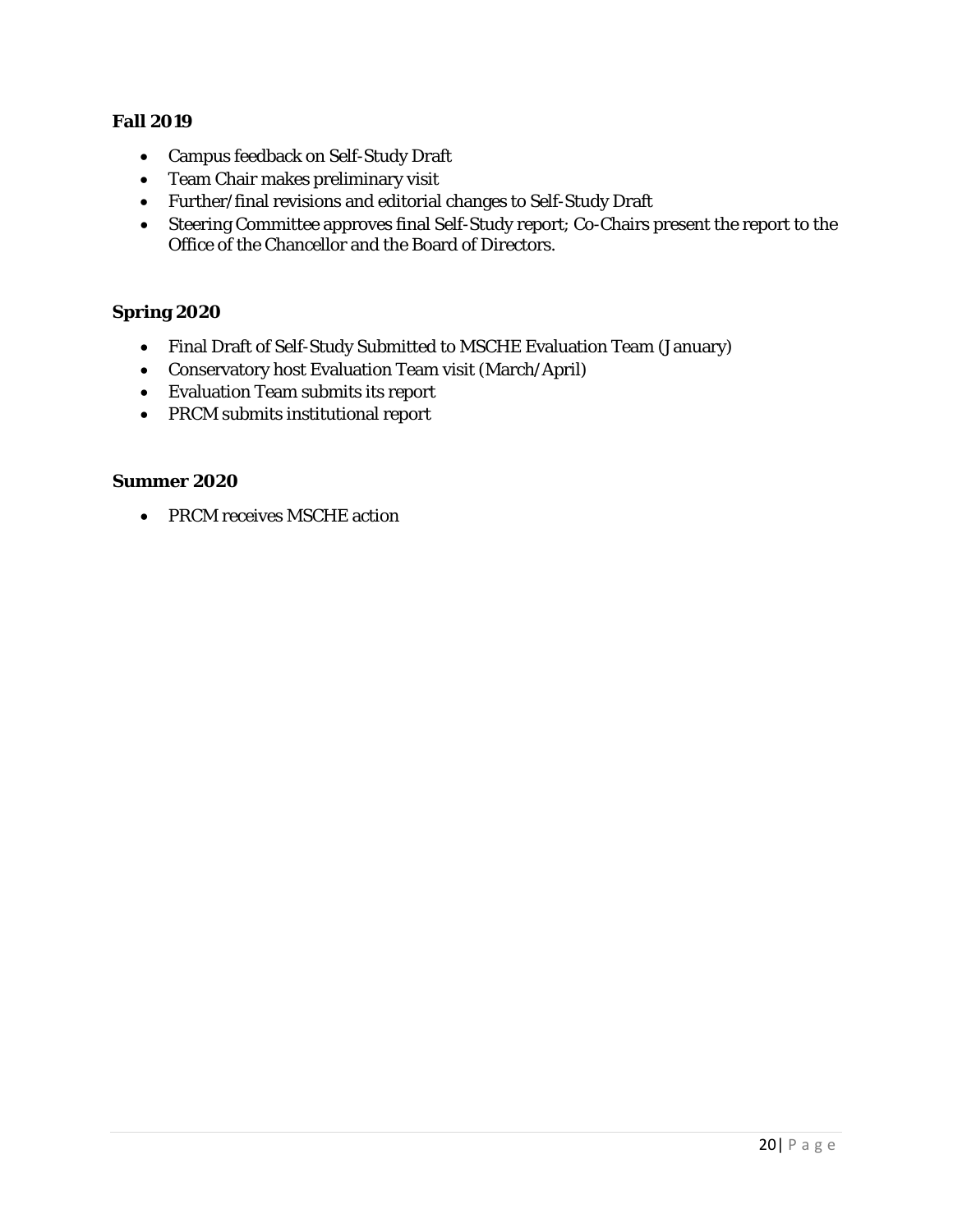## **PROFILE OF THE VISITING EVALUATION TEAM**

The PRCM maintains a reputation as Puerto Rico's leading producer of graduates in the fields of music (performance and composition) and music education, with a faculty of music professionals and educators who are recognized nationally and internationally. In the light of the Conservatory's character as a specialized institution, it would be especially useful if the external peer Evaluation Team includes reviewers who are familiar with the environment of a small school of music or arts. The Steering Committee strongly suggests that the Chair of the Evaluation Team should be a provost-level administrator or Academic Dean with substantial experience in the field of music. Members of the Evaluation Team may have experience in the following areas or fields:

- Institutions with both undergraduate and graduate degrees in performance, music education, composition, and jazz.
- Institutions in urban settings
- Institutions with pre-college programs in the realm of music
- An understanding of the financial tradeoffs of a small, public school
- Institutions that have a significant international student population
- Institutions with effective institutional assessment programs

Peer and aspirational institutions (including colleges and schools of music within a university or college) with a similar degree of specialization and from the MSCHE region include: Manhattan School of Music; Eastman School of Music (University of Rochester) Bard College Conservatory of Music; Curtis Institute of Music; Conservatory of Music at Brooklyn College (CUNY); Aaron Copland School of Music at Queens College (CUNY); Mannes School of Music (The New School); Peabody Institute (Johns Hopkins University).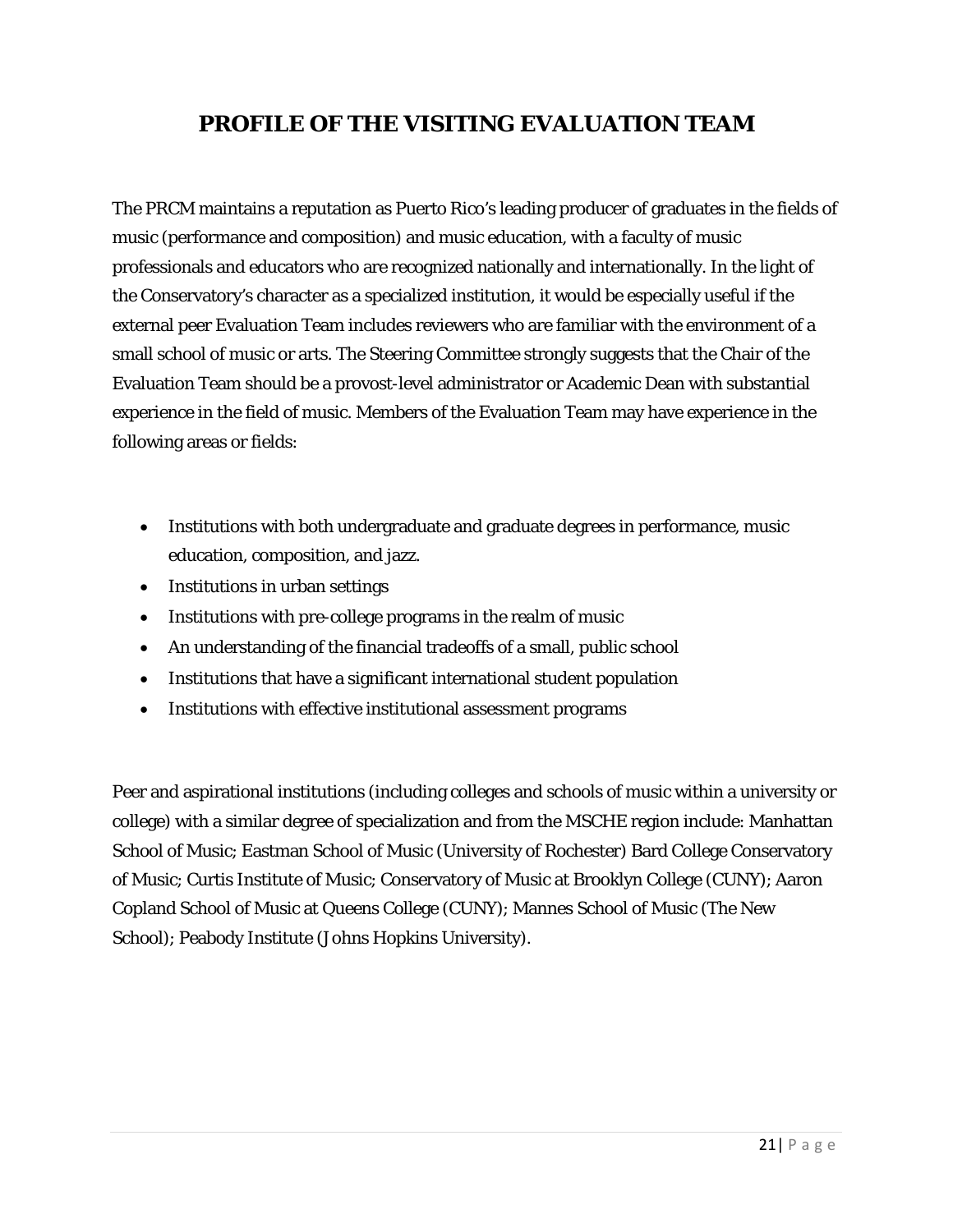## **SELF-STUDY COMMUNICATION PLAN**

As noted above, the PRCM Steering Committee and the Working Groups will use Microsoft OneDrive as editing and sharing tool during the development of the Self-Study. However, the Steering Committee will create and maintain a dedicated site within the PRCM webpage to (1) encourage the input of ideas and feedback from key institutional audiences on the progress of the Self-Study process—as it evolves—and (2) maintain an open and well-organized conversation between the Steering Committee and the PRCM community about the accreditation process—its objectives and outcomes.[1](#page-24-0)

The main objectives of the communication plan are:

- To inform and update the broader PRCM community about the Self-Study process (i.e., the accreditation Standards, objectives, and outcomes), thus promoting a culture of inclusiveness and transparency
- To solicit and gather adequate feedback about Working Group Reports
- To solicit and gather adequate feedback from key institutional audiences (students, faculty, administration, PRCM Board of Directors, alumni) on draft Self-study Report.

| <b>Objective</b>                                                                                | <b>Audience</b> | <b>Method</b>                                                                                                                                                                                                            | <b>Time Frame</b> |
|-------------------------------------------------------------------------------------------------|-----------------|--------------------------------------------------------------------------------------------------------------------------------------------------------------------------------------------------------------------------|-------------------|
| To inform and<br>update the broader<br><b>PRCM</b> community<br>about the Self-Study<br>process | <b>Students</b> | Webpage; Institutional email;<br>Student representatives on<br><b>Steering Committee and</b><br><b>Working Groups; student</b><br>representatives reports at<br><b>Student meetings</b>                                  |                   |
|                                                                                                 | Faculty         | Webpage; Institutional email;<br><b>Faculty representative on</b><br><b>Steering Committee and</b><br><b>Working Groups; presentations</b><br>at Faculty meetings,<br>Department chairs meetings,<br>and Academic Senate | Ongoing           |

<span id="page-24-0"></span><sup>&</sup>lt;sup>1</sup> The launch of this site is expected by October 2018. l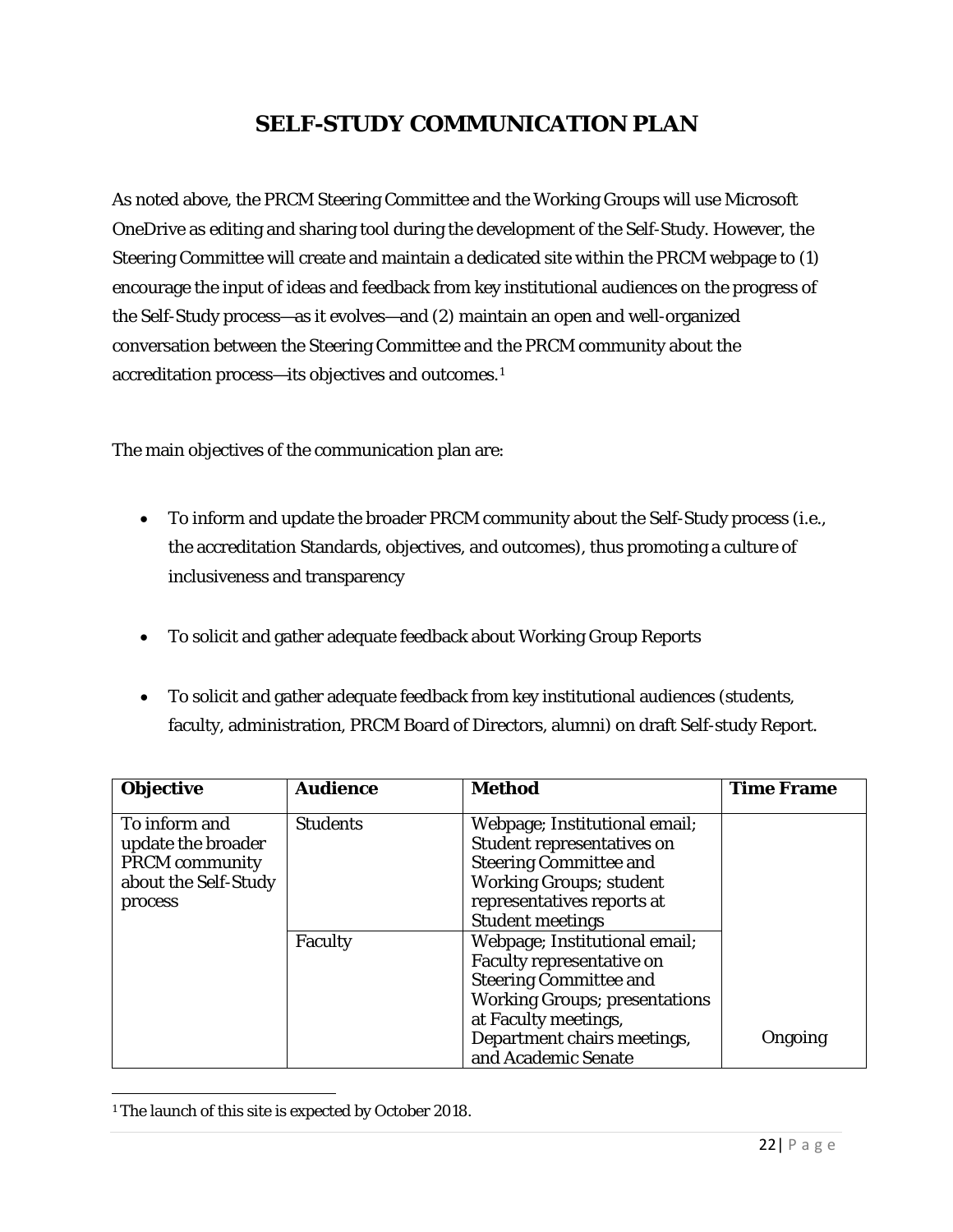|                                                                                                                           | Administration/Staff<br><b>PRCM Board of</b><br><b>Directors</b><br>Alumni | Webpage; Institutional email;<br>Staff representatives on<br><b>Steering Committee and</b><br><b>Working Groups; regular</b><br>updates at Staff meetings<br>Webpage; Institutional email;<br><b>Board members on working</b><br>groups; presentations at Board<br>meetings<br>Webpage; Alumni<br>representatives on Working |                       |
|---------------------------------------------------------------------------------------------------------------------------|----------------------------------------------------------------------------|------------------------------------------------------------------------------------------------------------------------------------------------------------------------------------------------------------------------------------------------------------------------------------------------------------------------------|-----------------------|
|                                                                                                                           |                                                                            | Groups                                                                                                                                                                                                                                                                                                                       |                       |
| To solicit and gather<br>adequate feedback<br>about Working<br><b>Group Reports</b>                                       | All institutional<br>audiences                                             | Share the drafts of the chapters<br>(related to the 7 Standards)<br>through the dedicated site on<br>the PRCM webpage                                                                                                                                                                                                        | Spring/Summer<br>2019 |
| To solicit and gather<br>adequate feedback<br>from key<br>institutional<br>audiences on draft<br><b>Self-Study Report</b> | <b>Students</b>                                                            | Town hall meeting led by<br>Student representatives on<br><b>Steering Committee and</b><br><b>Working Groups. Feedback</b><br>gathered from email and<br>dedicated site on the PRCM<br>webpage                                                                                                                               |                       |
|                                                                                                                           | Faculty                                                                    | Town hall meeting led by Dean<br>of Academic and Student<br>Affairs (Co-Chair and ALO) and<br><b>Faculty representative on</b><br><b>Working Group No. 5.</b><br>Feedback gathered from email<br>and dedicated site on the<br><b>PRCM</b> webpage                                                                            | <b>Fall 2019</b>      |
|                                                                                                                           | Administration/Staff                                                       | Town hall meeting led by the<br>Dean of Administration and<br><b>Finance and the Director of</b><br><b>Institutional Research.</b><br>Feedback gathered from email<br>and dedicated site on the<br>PRCM webpage                                                                                                              |                       |
|                                                                                                                           | PRCM Board of<br><b>Directors</b>                                          | Focused meeting led by the<br>Chancellor (Co-Chair) and the<br>President of the Board of<br><b>Directors</b>                                                                                                                                                                                                                 |                       |
|                                                                                                                           | Alumni                                                                     | Feedback gathered from email<br>and dedicated site on the<br><b>PRCM</b> webpage                                                                                                                                                                                                                                             |                       |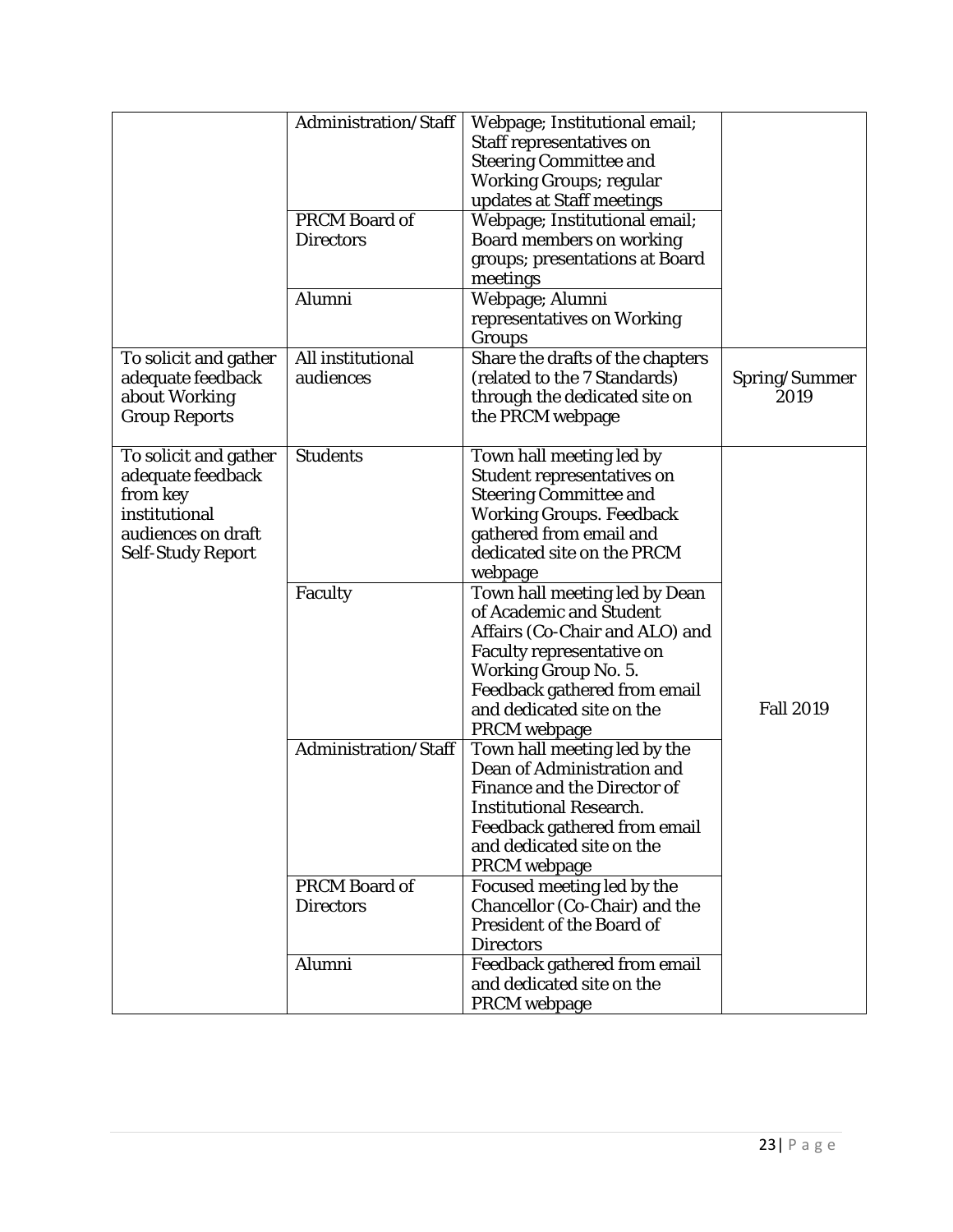## **DOCUMENTATION ROADMAP**

#### **STANDARD I: Mission and Goals**

*The institution's mission defines its purpose within the context of higher education, the students it serves, and what it intends to accomplish. The institution's stated goals are clearly linked to its mission and specify how the institution fulfills its mission.*

| <b>Standard I Criteria</b>                                                                                                                                                                                                                       | <b>Documents, Processes,</b><br>and Procedures               |
|--------------------------------------------------------------------------------------------------------------------------------------------------------------------------------------------------------------------------------------------------|--------------------------------------------------------------|
| <b>Compliance process:</b>                                                                                                                                                                                                                       |                                                              |
| Requirement 7 - Mission and Goals                                                                                                                                                                                                                |                                                              |
| Requirement 10 - Institutional Planning                                                                                                                                                                                                          |                                                              |
|                                                                                                                                                                                                                                                  |                                                              |
| 1. Clearly defined mission and goals that:<br>are developed through appropriate<br>a.                                                                                                                                                            | <b>Mission and Vision Statement</b>                          |
| collaborative participation by all who facilitate<br>or are otherwise responsible for institutional                                                                                                                                              | Mission Certification by the<br><b>Board of Directors</b>    |
| development and improvement;<br>b. address external as well as internal contexts<br>and constituencies;                                                                                                                                          | Mission on Website, Outlook<br><b>Communications, Moodle</b> |
| are approved and supported by the governing<br>$\mathbf{c}$ .<br>body;                                                                                                                                                                           | <b>Mission Development</b><br><b>Throughout the Years</b>    |
| d. guide faculty, administration, staff, and<br>governing structures in making decisions<br>related to planning, resource allocation,<br>program and curriculum development, and the<br>definition of institutional and educational<br>outcomes; | <b>Institutional Catalog</b>                                 |
| include support of scholarly inquiry and<br>e.<br>creative activity, at all levels and of the type<br>appropriate to the institution;                                                                                                            |                                                              |
| are publicized and widely known by the<br>f.<br>institution's internal stakeholders;                                                                                                                                                             |                                                              |
| are periodically evaluated;<br>g.                                                                                                                                                                                                                |                                                              |
| Institutional goals are realistic, appropriate to higher<br>2.<br>education, and consistent with mission;                                                                                                                                        | <b>PRCM Strategic Plan</b>                                   |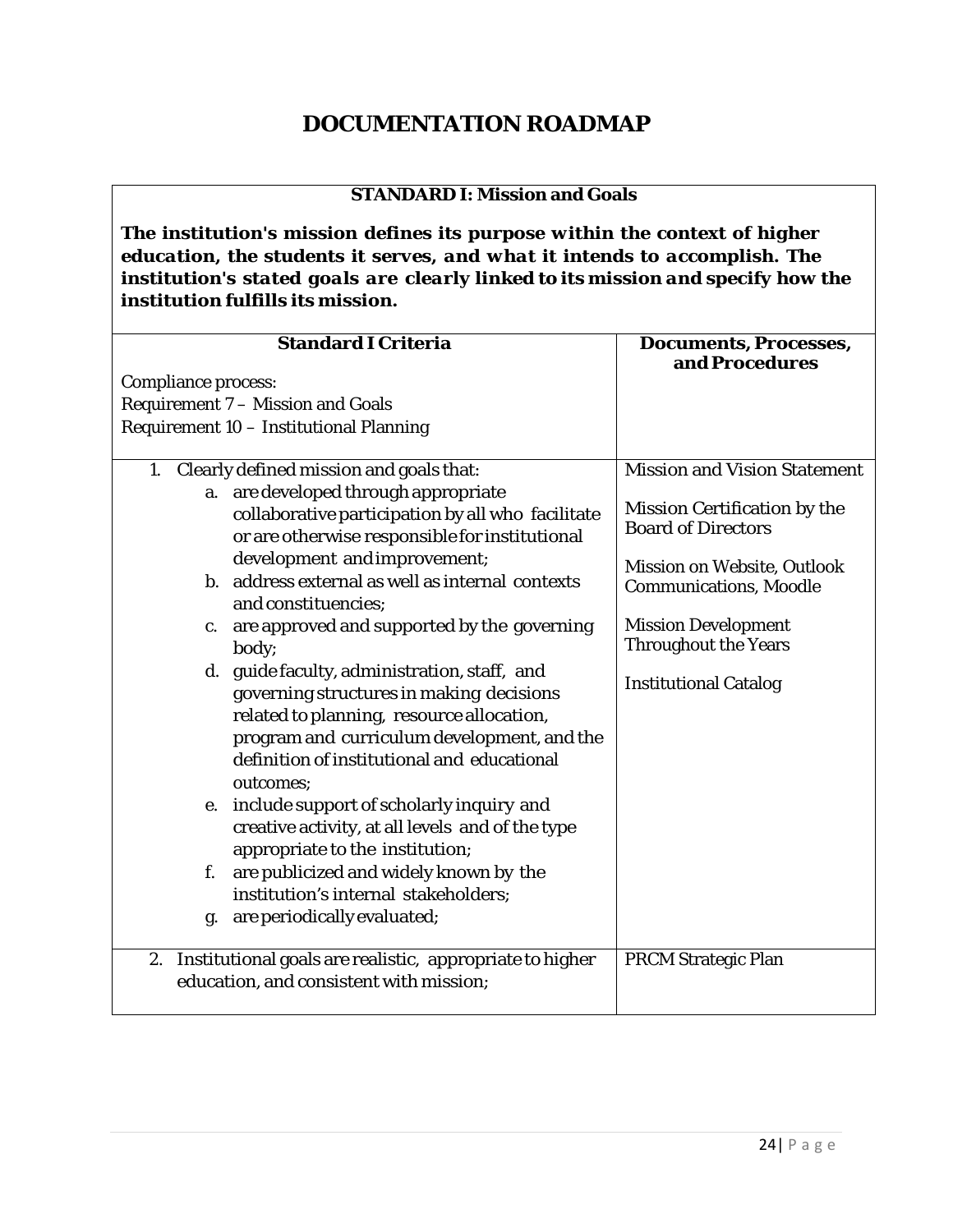| 3. Institutional goals focus on student learning and<br>related outcomes and on institutional improvement;<br>are supported by administrative, educational, and<br>student support programs and services; and are<br>consistent with institutional mission; and | <b>PRCM Strategic Plan</b>                                                                                                                                                                                                                                                                                                                             |
|-----------------------------------------------------------------------------------------------------------------------------------------------------------------------------------------------------------------------------------------------------------------|--------------------------------------------------------------------------------------------------------------------------------------------------------------------------------------------------------------------------------------------------------------------------------------------------------------------------------------------------------|
| 4. Periodic assessment of mission and goals to ensure<br>that they are relevant and achievable.                                                                                                                                                                 | <b>Assessment Plan</b><br><b>SWOT Analysis on PRCM</b><br><b>Strategic Plan Progress</b><br><b>Working Document (Grupo</b><br>Erantonio)<br>Mission, Vision and<br><b>Institutional Objectives Surveys</b><br><b>Students, Employees and</b><br><b>Faculty Surveys</b><br><b>Steering Committee Meetings</b><br><b>Minutes</b><br><b>Alumni Survey</b> |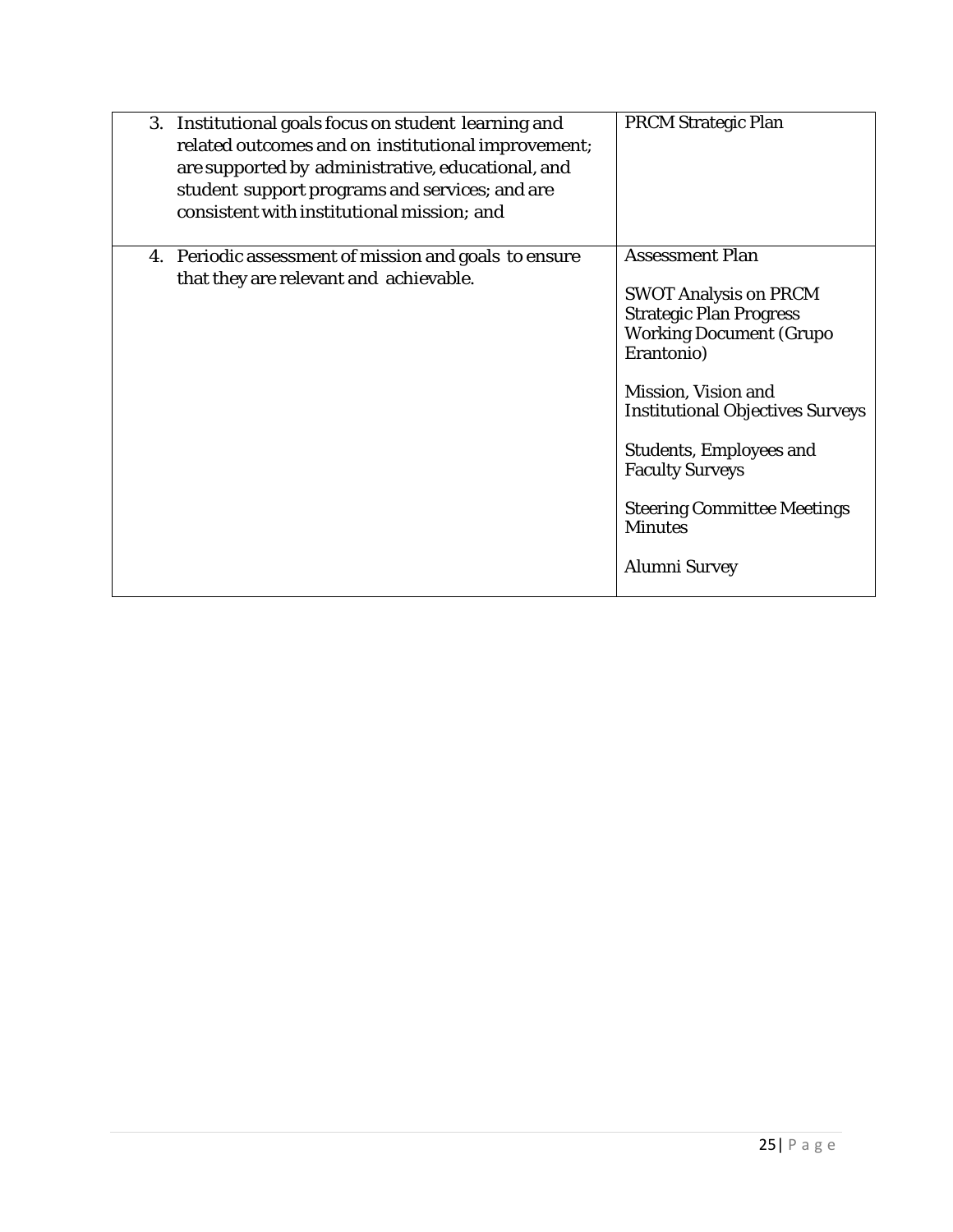## **STANDARD II: Ethics and Integrity**

*Ethics and integrity are central, indispensable, and defining hallmarks of effective higher education institutions. In all activities, whether internal or external, an institution must be faithful to its mission, honor its contracts and commitments, adhere to its policies, and represent itself truthfully.*

| <b>Standard II Criteria</b>                                                                                                                                                                                                                                                                            | <b>Documents, Processes,</b><br>and Procedures                                                                                                                                                                                                                                                                    |
|--------------------------------------------------------------------------------------------------------------------------------------------------------------------------------------------------------------------------------------------------------------------------------------------------------|-------------------------------------------------------------------------------------------------------------------------------------------------------------------------------------------------------------------------------------------------------------------------------------------------------------------|
| A Commitment to academic freedom, intellectual<br>1.<br>freedom, freedom of expression, and respect for<br>intellectual property rights;                                                                                                                                                               | <b>Faculty Manual</b><br><b>Academic Honesty Policy</b>                                                                                                                                                                                                                                                           |
|                                                                                                                                                                                                                                                                                                        | <b>Copyright Law Policy</b><br><b>Commonwealth of Puerto Rico</b><br><b>Code of Ethics</b>                                                                                                                                                                                                                        |
| 2. A climate that fosters respect among students,<br>faculty, staff, and administration from a range of<br>diverse backgrounds, ideas, and perspectives;                                                                                                                                               | <b>PRCM Code of Conduct</b><br><b>Students Counseling Program</b><br><b>Brochure</b><br><b>Computer and Technology Use</b><br><b>Policies</b><br><b>Telephone use Policies</b><br><b>Sexual Harassment Policy</b><br><b>Commonwealth of Puerto Rico</b><br><b>Code of Ethics</b><br><b>PRCM Ethics Principles</b> |
| 3. A grievance policy that is documented and<br>disseminated to address complaints or grievances<br>raised by students, faculty, or staff. The institution's<br>policies and procedures are fair and impartial, and<br>assure that grievances are addressed promptly,<br>appropriately, and equitably; | <b>Institutional Catalog</b><br><b>Employee By-laws and</b><br><b>Regulations Manual</b><br><b>Faculty Handbook</b><br><b>Sexual Harassment</b><br><b>Complaints Policy</b>                                                                                                                                       |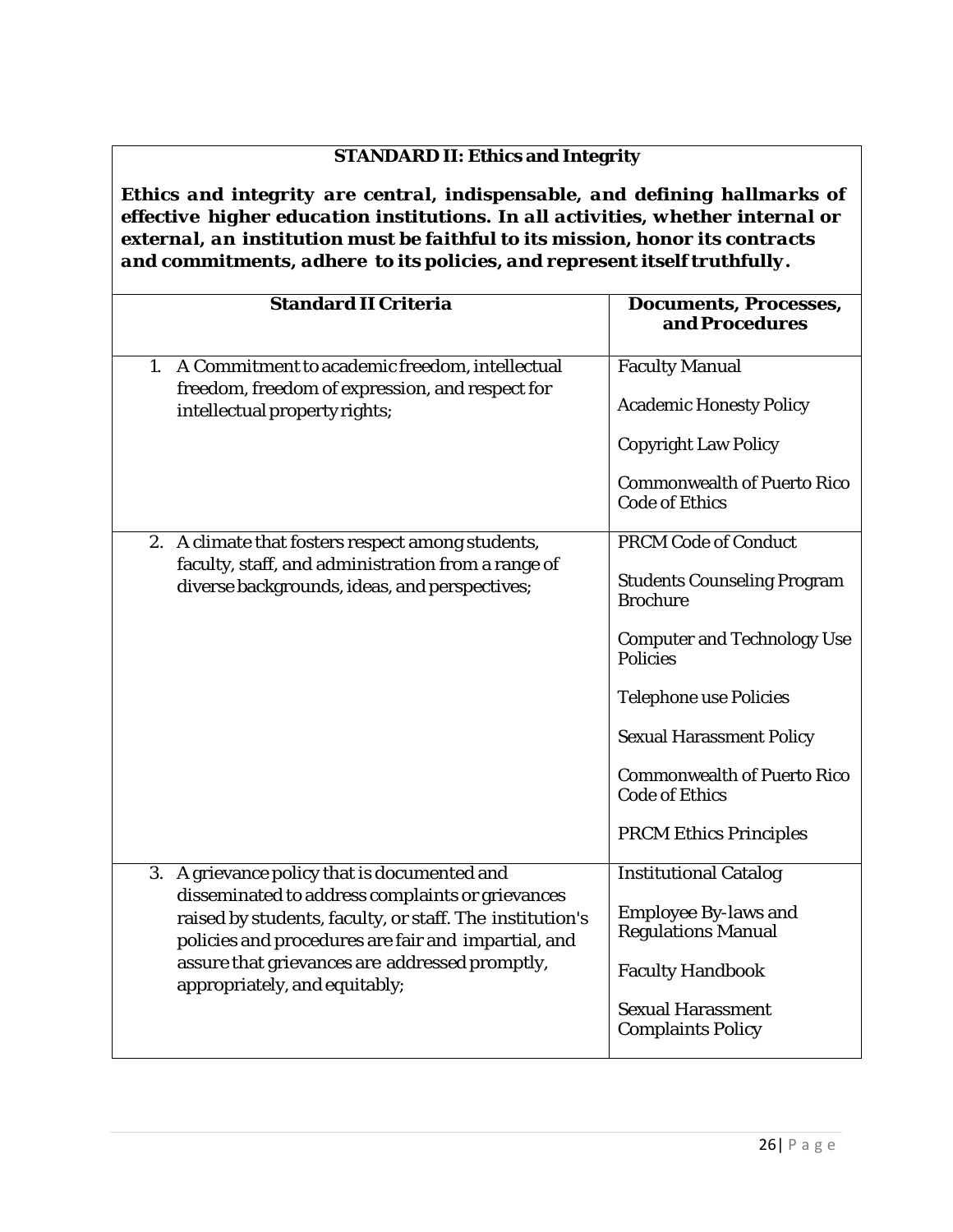| $\mathbf{4}$ . | The avoidance of conflict of interest or the        | <b>Conflict of Interests</b>          |
|----------------|-----------------------------------------------------|---------------------------------------|
|                | appearance of such conflict in all activities and   | <b>Prevention Manual</b>              |
|                |                                                     |                                       |
|                | among all constituents;                             |                                       |
|                |                                                     | <b>Nondiscrimination Policy</b>       |
|                |                                                     |                                       |
|                |                                                     | <b>Board of Directors Conflict of</b> |
|                |                                                     | <b>Interest Statement</b>             |
|                |                                                     |                                       |
|                | 5. Fair and impartial practices in the hiring,      | <b>Employee By-laws and</b>           |
|                |                                                     |                                       |
|                | evaluation, promotion, discipline and separation of | <b>Regulations Manual</b>             |
|                | employees;                                          |                                       |
|                |                                                     | <b>Nondiscrimination Policy</b>       |
|                |                                                     |                                       |
|                |                                                     | <b>Affirmative Action Policy</b>      |
|                |                                                     |                                       |
|                |                                                     | <b>Employee Evaluation System</b>     |
|                |                                                     |                                       |
|                |                                                     | <b>Faculty By-laws and</b>            |
|                |                                                     |                                       |
|                |                                                     | <b>Regulation Manual</b>              |
|                |                                                     |                                       |
|                | 6. Honesty and truthfulness in public relations     | <b>Advertising: Recruitment,</b>      |
|                | announcements, advertisements, recruiting and       | <b>Activities, Human Resources</b>    |
|                | admissions materials and practices, as well as in   |                                       |
|                |                                                     | <b>Undergraduate Students</b>         |
|                | internal communications;                            | <b>Admission Manual</b>               |
|                |                                                     |                                       |
|                |                                                     |                                       |
|                |                                                     | <b>Graduate Students Admission</b>    |
|                |                                                     | <b>Manual</b>                         |
|                |                                                     |                                       |
|                |                                                     | <b>Preparatory School Booklet for</b> |
|                |                                                     | <b>Parents and Students</b>           |
|                |                                                     |                                       |
|                |                                                     | <b>International Students</b>         |
|                |                                                     | <b>Admission Manual</b>               |
|                |                                                     |                                       |
|                |                                                     |                                       |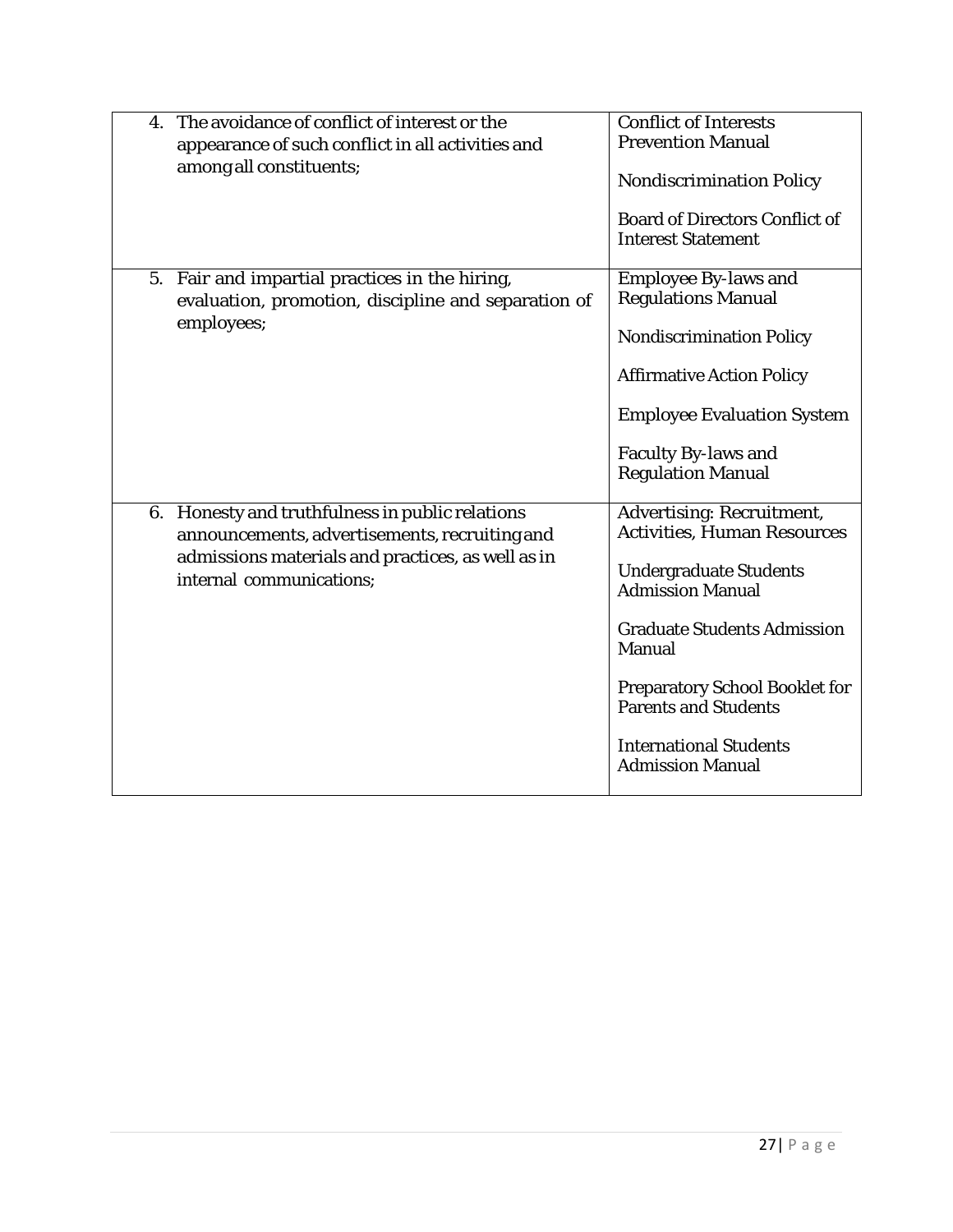| 7.<br>As appropriate to mission, services or programs in<br>place:<br>to promote affordability and accessibility;<br>a.<br>b. to enable students to understand funding<br>sources and options, value received for cost,<br>and methods to make informed decisions<br>about incurring debt;                                                                                                                                                                                                                                                                                                                                                                                                                                                                                | <b>Institutional Catalog</b><br><b>International Students</b><br><b>Admission Manual</b><br><b>Undergraduate Students</b><br><b>Admission Manual</b><br><b>Graduate Students Admission</b><br><b>Manual</b><br><b>Students Counseling Program</b><br><b>Brochure</b><br><b>Financial Aid Orientation</b>                                                                                                                                                                                                                              |
|---------------------------------------------------------------------------------------------------------------------------------------------------------------------------------------------------------------------------------------------------------------------------------------------------------------------------------------------------------------------------------------------------------------------------------------------------------------------------------------------------------------------------------------------------------------------------------------------------------------------------------------------------------------------------------------------------------------------------------------------------------------------------|---------------------------------------------------------------------------------------------------------------------------------------------------------------------------------------------------------------------------------------------------------------------------------------------------------------------------------------------------------------------------------------------------------------------------------------------------------------------------------------------------------------------------------------|
| Compliance with all applicable federal, state, and<br>8.<br>Commission reporting policies, regulations, and<br>requirements to include reporting regarding:<br>The full disclosure of information on<br>a.<br>institution-wide assessments, graduation,<br>retention, certification and licensure or<br>licensing board pass rates;<br>The institution's compliance with the<br>$\mathbf{b}$ .<br>Commission's Requirements of Affiliation;<br>Substantive changes affecting institutional<br>c.<br>mission, goals, programs, operations, sites,<br>and other material issues which must be<br>disclosed in a timely and accurate fashion;<br>d. The institution's compliance with the<br>Commission's policies; and<br>9. Periodic assessment of ethics and integrity as | <b>Booklet</b><br><b>PRCM Website - Institutional</b><br><b>Research Statistics</b><br><b>Board of Directors By-laws</b><br><b>Statement of Accreditation</b><br><b>Status</b><br><b>MSCHE Verification</b><br><b>Compliance with Accreditation</b><br><b>Federal and State Regulations</b><br><b>Board of Directors Disclosure</b><br>on Website<br><b>Board of Directors Self-</b><br><b>Evaluations</b><br>Descriptions and<br><b>Responsibilities of the Board</b><br>of Directors Sub Committees<br><b>SWOT Analysis on PRCM</b> |
| evidenced in institutional policies, processes,<br>practices, and the manner in which these are<br>implemented.                                                                                                                                                                                                                                                                                                                                                                                                                                                                                                                                                                                                                                                           | <b>Strategic Plan</b><br><b>Institutional Assessment</b>                                                                                                                                                                                                                                                                                                                                                                                                                                                                              |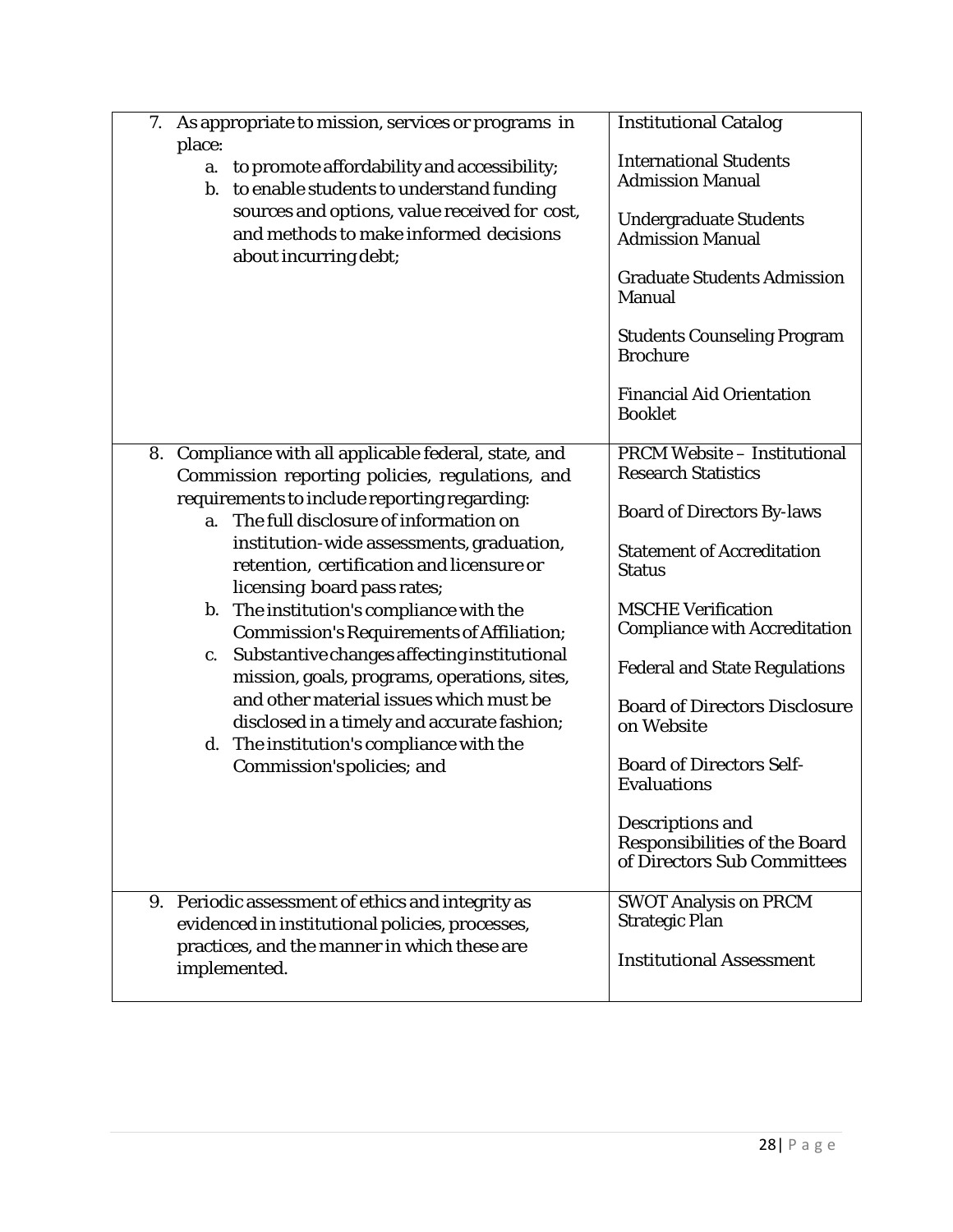## **STANDARD III: Design and Delivery of the Student Learning Experience**

*An institution provides students with learning experiences that are characterized by rigor and coherence of all program, certificate, and degree levels, regardless ofinstructional modality. All learning experiences, regardless of modality, program pace/schedule, level, and setting are consistent with higher education expectations.*

| <b>Standard III Criteria</b><br><b>Compliance Process:</b><br>Requirement 8 - Systematic Evaluations of all Programs<br>Requirement 9 - Rigor, Coherence and Assessment<br>Requirement 10 - Institutional Planning<br>Requirement 15 - Faculty           | <b>Documents, Processes,</b><br>and Procedures                                                                                                                                                                                                                                                                                                                           |
|----------------------------------------------------------------------------------------------------------------------------------------------------------------------------------------------------------------------------------------------------------|--------------------------------------------------------------------------------------------------------------------------------------------------------------------------------------------------------------------------------------------------------------------------------------------------------------------------------------------------------------------------|
| Certificate, undergraduate, graduate and/or<br>1.<br>professional programs leading to a degree or other<br>recognized higher education credential, designed to<br>foster a coherent student learning experience and to<br>promote synthesis of learning; | <b>Institutional Catalog</b><br><b>Council of Education of</b><br>Puerto Rico - Academic<br><b>Offerings Certification</b><br><b>Academic Offerings Table</b><br>with CIP Code - NASM<br>Accreditation<br><b>Consumer Information:</b><br><b>Student Right-to-Know</b><br>Website<br><b>Academic Senate By-laws</b><br><b>Academic Senate Meetings</b><br><b>Minutes</b> |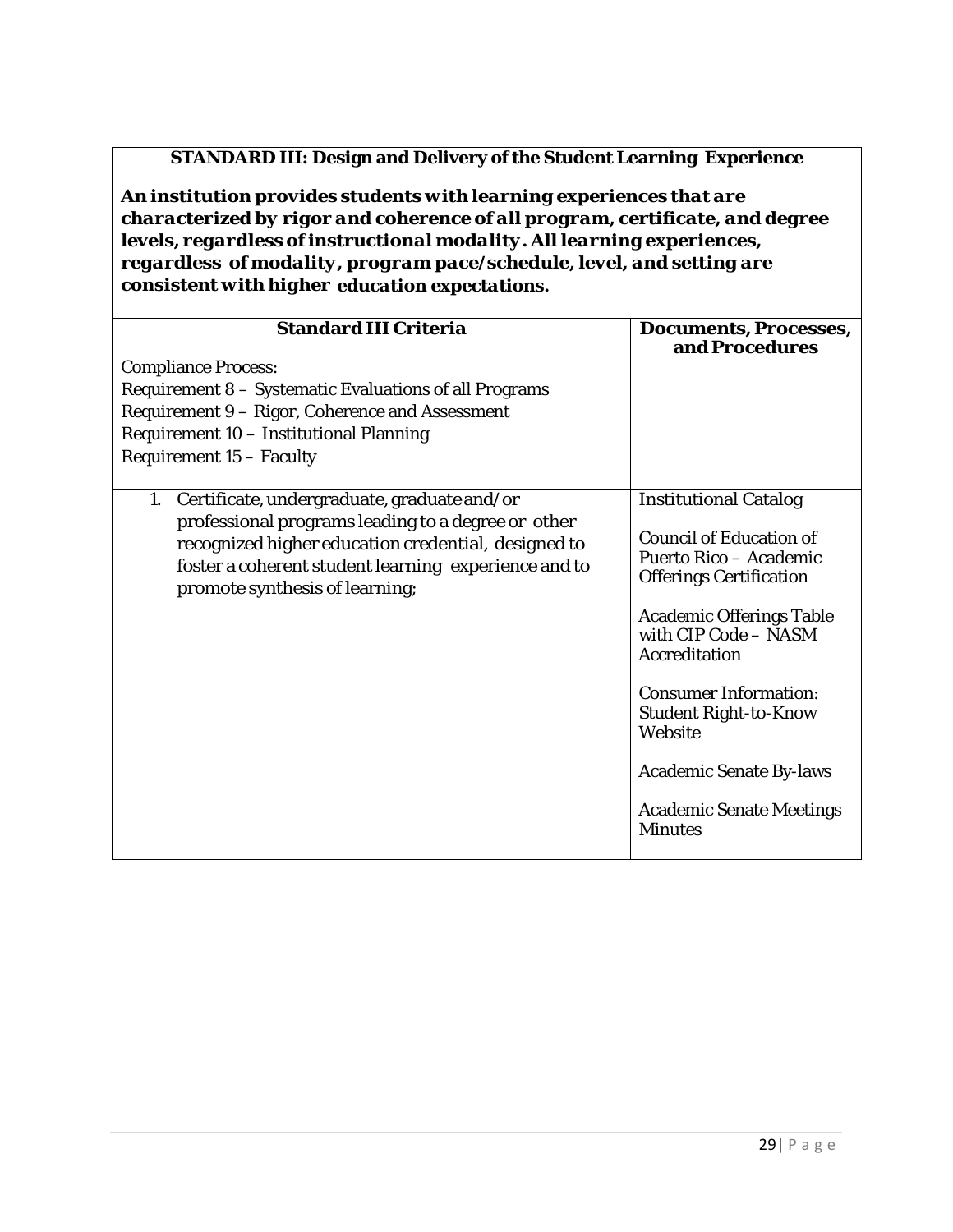| 2. Student learning experiences that are designed,                                                                          | <b>Faculty Schedules</b>                                  |
|-----------------------------------------------------------------------------------------------------------------------------|-----------------------------------------------------------|
| delivered, and assessed by faculty (full-time or part-<br>time) and /or other appropriate professionals who are:            | <b>Student Jury Exams</b>                                 |
| a. rigorous and effective in teaching, assessment of<br>student learning, scholarly inquiry, and service,                   | <b>Size and Scope</b>                                     |
| as appropriate to the institution's mission, goals,<br>and policies;                                                        | <b>Academic Counselor's</b><br>Program                    |
| b. qualified for the positions they hold and the<br>work they do;                                                           | <b>Academic Advising</b><br>Program                       |
| c. sufficient in number;                                                                                                    |                                                           |
| d. provided with and utilize sufficient opportunities,<br>resources, and support for professional growth and<br>innovation; | <b>Faculty Professional</b><br><b>Development Reports</b> |
| e. reviewed regularly based on written, disseminated,<br>clear, and fair criteria, expectations, policies, and              | <b>Learning Assessment Plan</b><br>Time-line              |
| procedures;                                                                                                                 | <b>Faculty Handbook</b>                                   |
|                                                                                                                             | <b>Faculty Evaluations</b>                                |
|                                                                                                                             | <b>Student's Perception on the</b><br>Faculty             |
|                                                                                                                             | <b>Institutional Archives</b><br><b>Access Policy</b>     |
| 3. Academic programs of study that are clearly and                                                                          | <b>Institutional Catalog</b>                              |
| accurately described in official publications of the<br>institution in a way that students are able to understand           | Course Syllabi                                            |
| and follow degree and program requirements and<br>expected time to completion;                                              | <b>Academic Programs</b><br>Descriptions                  |
|                                                                                                                             |                                                           |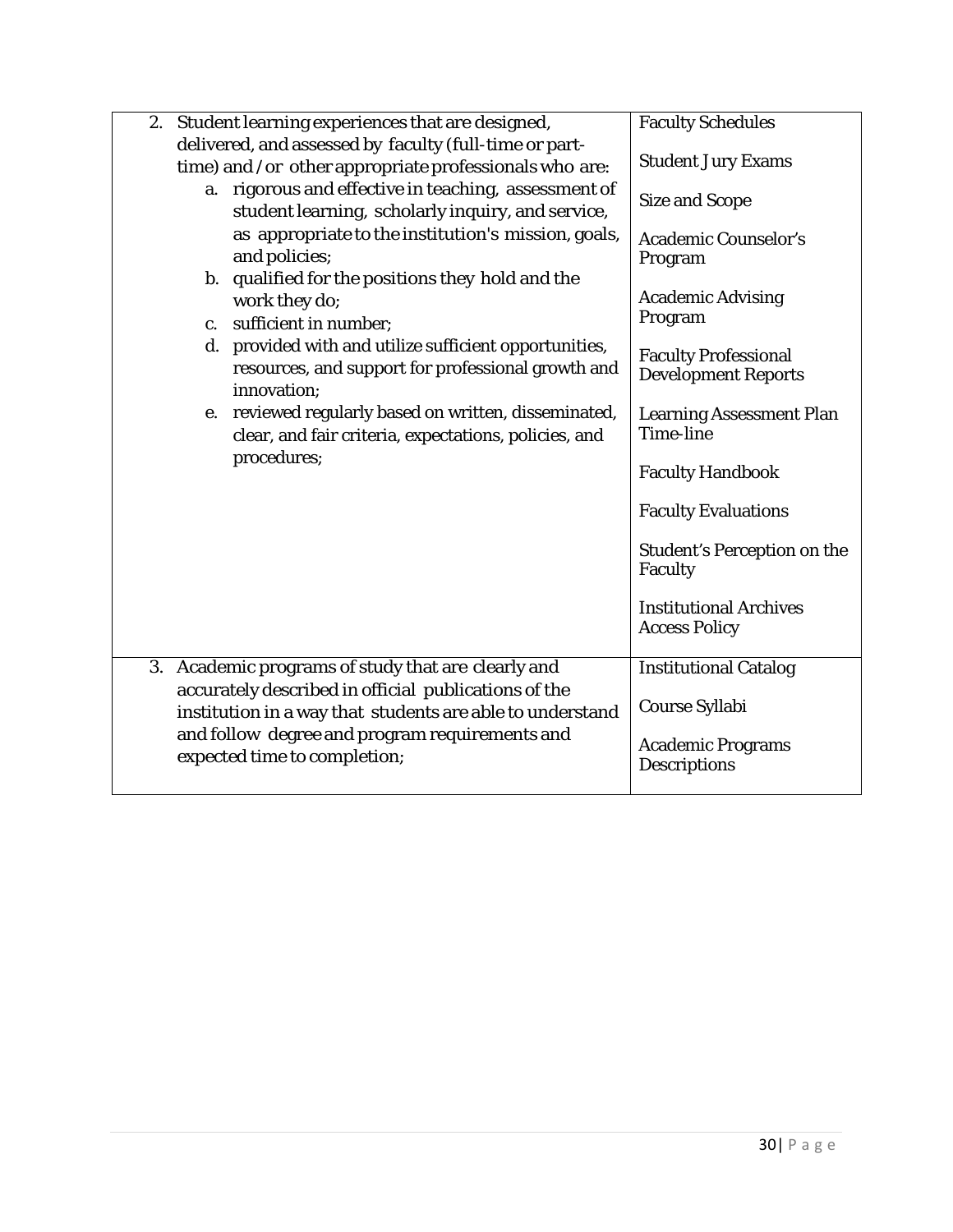| Sufficient learning opportunities and resources to<br>4. | <b>Academic Department</b><br><b>Policies</b>                                                                                           |
|----------------------------------------------------------|-----------------------------------------------------------------------------------------------------------------------------------------|
| support both the institution's programs of study and     |                                                                                                                                         |
| students' academic progress;                             | <b>Academic Counseling</b><br>Program                                                                                                   |
|                                                          | <b>Academic Advising</b><br>Program                                                                                                     |
|                                                          | <b>Extracurricular Activities</b>                                                                                                       |
|                                                          | <b>Music Theory Courses</b><br><b>Integrated Support</b><br><b>Website: Teoria.com</b>                                                  |
|                                                          | <b>Summer Studies Grants</b><br>Program                                                                                                 |
|                                                          | <b>Puerto Rico Conservatory of</b><br><b>Music - Puerto Rican Arts</b><br>Alliance (PRCM-PRAA)<br><b>Summer and Fall</b><br>Internships |
|                                                          | <b>Master Classes</b>                                                                                                                   |
|                                                          | <b>Visiting Professors</b>                                                                                                              |
|                                                          | <b>Student's Concert Series</b>                                                                                                         |
|                                                          | <b>Ensembles Concert Series</b>                                                                                                         |
|                                                          | <b>Solo Concerto Competition</b>                                                                                                        |
|                                                          | <b>Music Education Forum</b>                                                                                                            |
|                                                          | <b>Weekly Family Concert</b><br><b>Series</b>                                                                                           |
|                                                          | <b>Music Theory and</b><br>Musicology Symposium                                                                                         |
|                                                          | <b>Percussion Festival</b>                                                                                                              |
|                                                          | <b>Jazz Festival</b>                                                                                                                    |
|                                                          | <b>Opera Workshop</b>                                                                                                                   |
|                                                          | <b>Violin Festival</b>                                                                                                                  |
|                                                          | Annual Multi-Piano Festival                                                                                                             |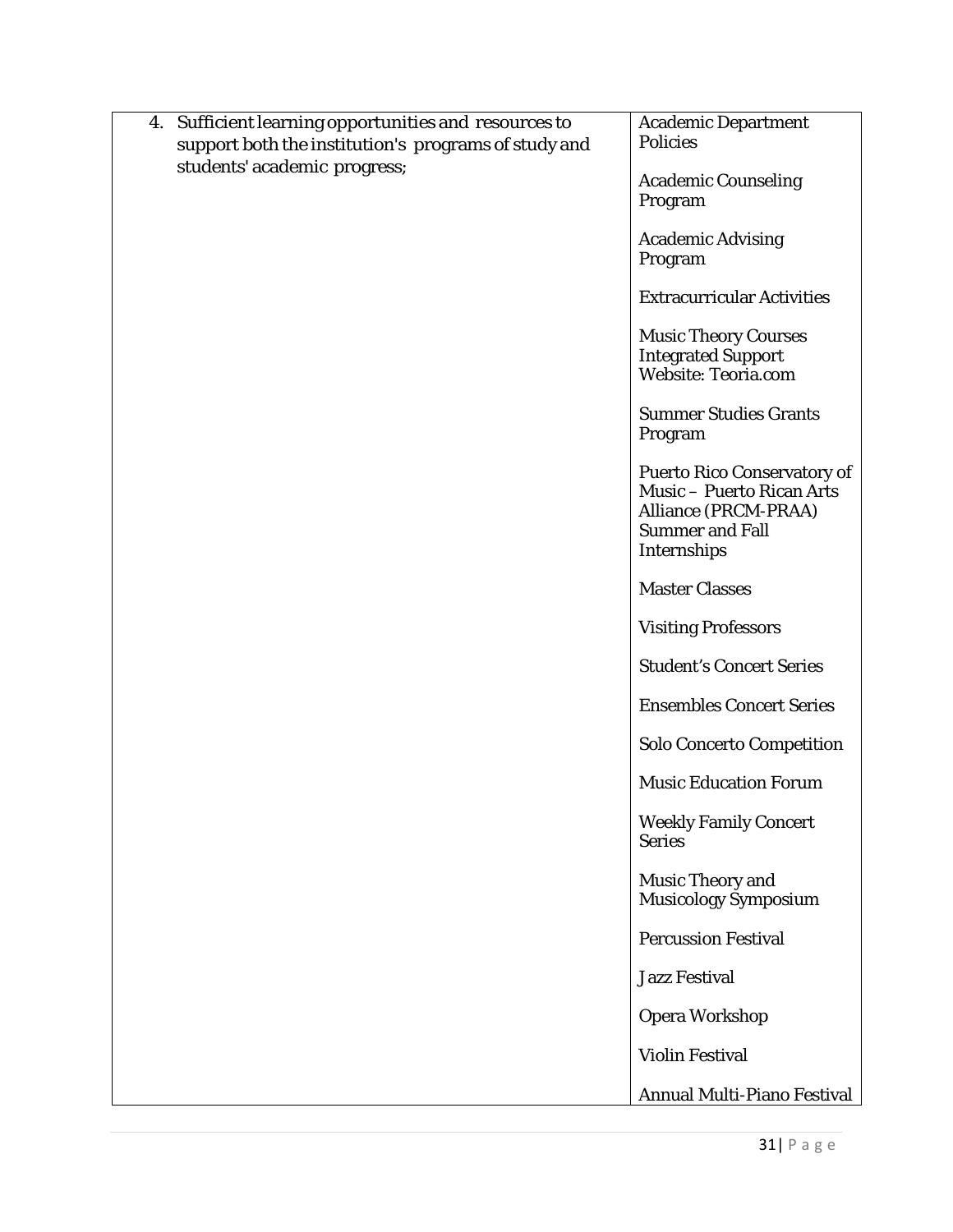|                                                                                                                                                                                                                                                                                                                                                                                                                                                                                                                                                                                                                                                                                                                                                                                                                                                                                                                                                                                                                                                            | Alea 21: Festival Flores y<br><b>Balas</b><br><b>Young Pianists Concerto</b><br>Competition                                                                                                               |
|------------------------------------------------------------------------------------------------------------------------------------------------------------------------------------------------------------------------------------------------------------------------------------------------------------------------------------------------------------------------------------------------------------------------------------------------------------------------------------------------------------------------------------------------------------------------------------------------------------------------------------------------------------------------------------------------------------------------------------------------------------------------------------------------------------------------------------------------------------------------------------------------------------------------------------------------------------------------------------------------------------------------------------------------------------|-----------------------------------------------------------------------------------------------------------------------------------------------------------------------------------------------------------|
| At institutions that offer undergraduate education: A<br>5.<br>general education program, free standing or integrated<br>into academic disciplines, that:<br>a. offers a sufficient scope to draw students into<br>new areas of intellectual experience, expanding<br>their cultural and global awareness and cultural<br>sensitivity, and preparing them to make well-<br>reasoned judgments outside as well as within<br>their academic field;<br>b. offers a curriculum designed so that students<br>acquire and demonstrate essential skills<br>including at least oral and written<br>communication, scientific and quantitative<br>reasoning, critical analysis and reasoning,<br>technological competency, and information<br>literacy. Consistent with mission, the general<br>education program also includes the study of<br>values, ethics, and diverse perspectives; and<br>In non-US institutions that do not include<br>$\mathbf{c}$ .<br>general education, provides evidence that<br>students can demonstrate general education<br>skills; | <b>General Education Program</b><br>Course Syllabi<br><b>Student Visit to Hospitals</b><br>and Elderly Homes<br><b>Student Participating in</b><br><b>Children Activities</b><br>Home-Made Garden Project |
| 6. In institutions that offer graduate and professional<br>education, opportunities for the development of<br>research, scholarship, and independent thinking,<br>provided by faculty and/or other professionals with<br>credentials appropriate to graduate-level curricula;                                                                                                                                                                                                                                                                                                                                                                                                                                                                                                                                                                                                                                                                                                                                                                              | <b>Academic Resources</b><br><b>Center Ángel Ramos</b><br>Foundation (CRAFAR)                                                                                                                             |
| Adequate and appropriate institutional review and<br>7.<br>approval on any student learning opportunities<br>Designed, delivered, or assessed by third party<br>providers; and                                                                                                                                                                                                                                                                                                                                                                                                                                                                                                                                                                                                                                                                                                                                                                                                                                                                             |                                                                                                                                                                                                           |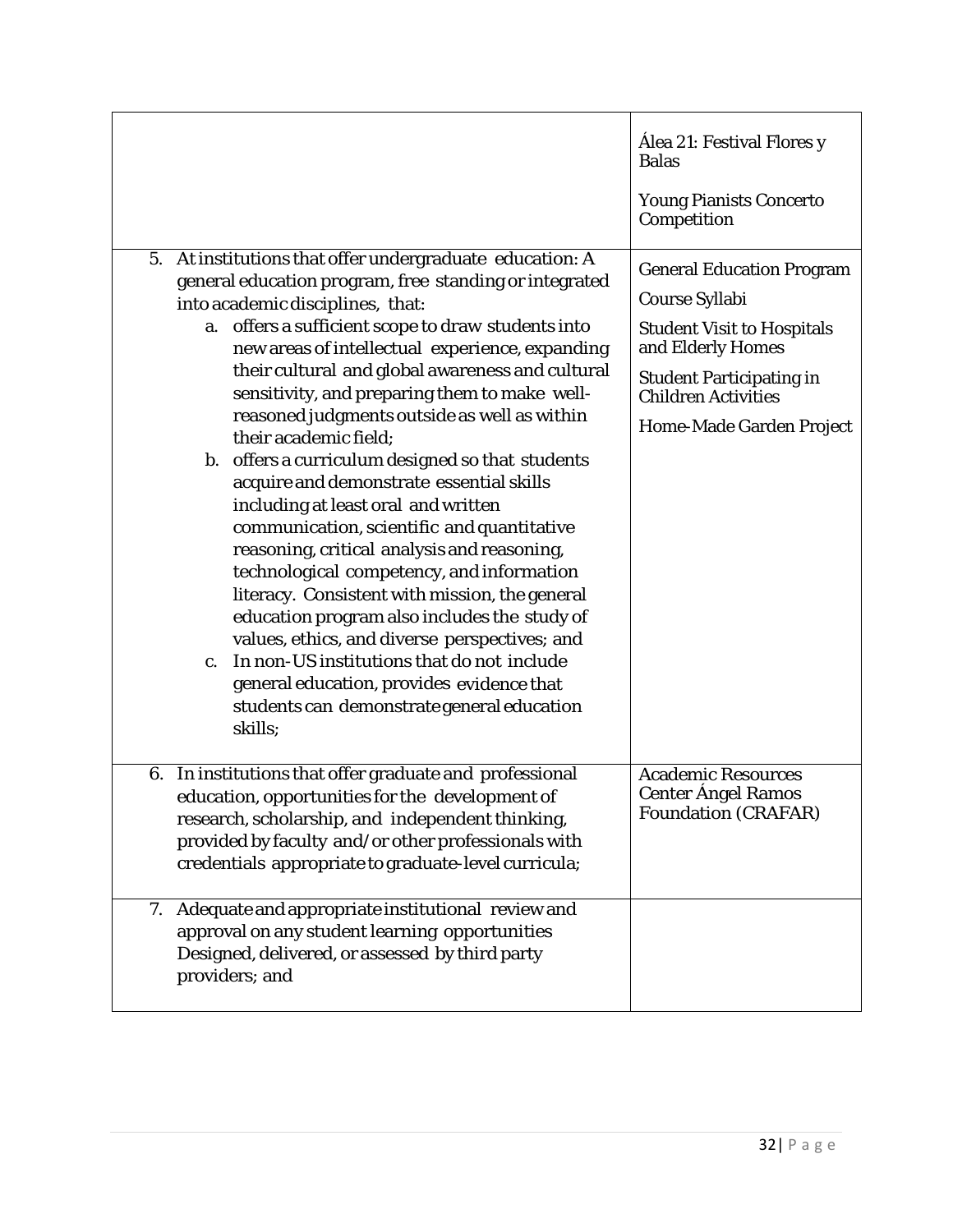| 8. Periodic assessment of the programs providing student<br>learning opportunities. | <b>Student's Academic</b><br><b>Programs Assessment</b> |
|-------------------------------------------------------------------------------------|---------------------------------------------------------|
|                                                                                     | <b>Student Learning</b><br><b>Assessment</b>            |
|                                                                                     | <b>Program Completers</b><br>(Students) Exit Survey     |
|                                                                                     | Alumni Survey                                           |
|                                                                                     | <b>Student's Perception on</b><br>Faculty               |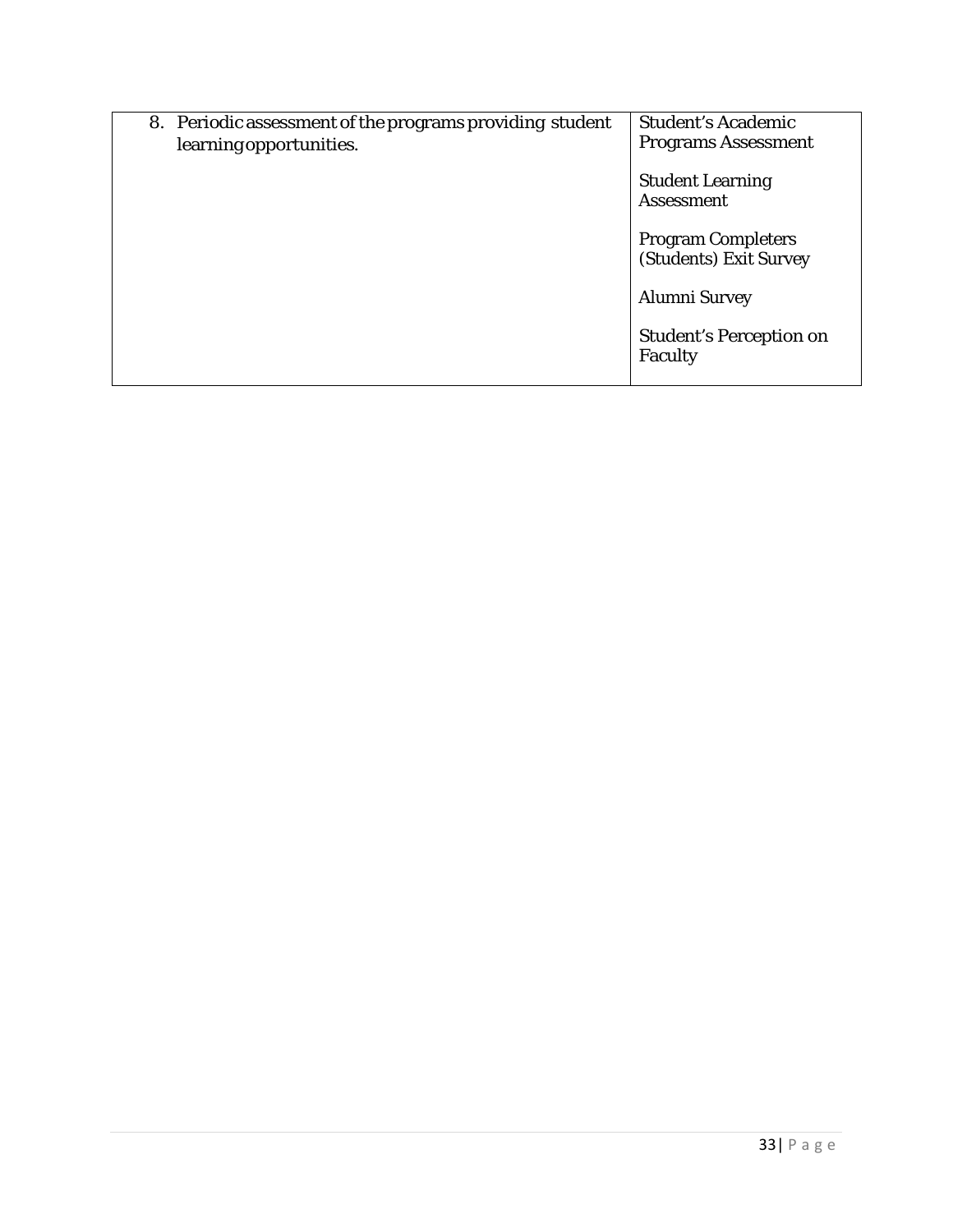#### **STANDARD IV: Support ofthe Student Experience**

*Across all educational experiences, settings,levels, and instructional modalities, the institution recruits and admits students whose interests, abilities, experiences, and goals are congruent with its mission and educational offerings. The institution commits to student retention, persistence, completion, and success through a coherent and effective support system sustained by qualified professionals, which enhances the quality of the learning environment, contributes to the educational experience, and fosters student success.*

|                                                             | <b>Documents, Processes,</b><br>and Procedures |
|-------------------------------------------------------------|------------------------------------------------|
| <b>Compliance Process:</b>                                  |                                                |
| <b>Requirement 8: Systematic Evaluation of All Programs</b> |                                                |
| <b>Requirement 10: Institutional Planning</b>               |                                                |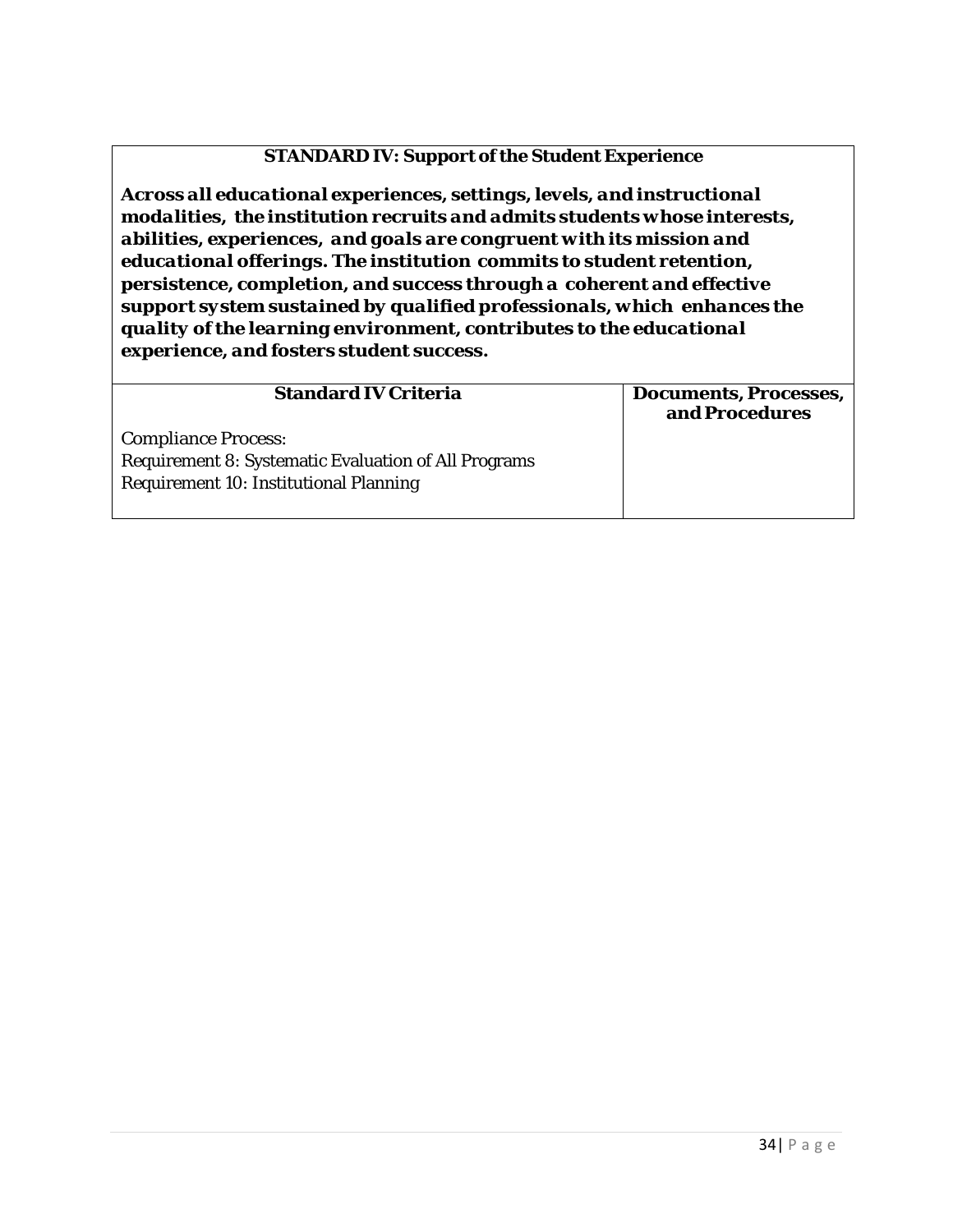| 1. Clearly stated, ethical policies and processes to admit,<br>retain, and facilitate the success of students whose<br>interests, abilities, experiences, and goals provide a<br>reasonable expectation for success and are compatible<br>with institutional mission, including:<br>a. accurate and comprehensive information<br>regarding expenses, financial aid, scholarships,<br>grants, loans, repayment, and refunds;<br>b. a process by which students who are not<br>adequately prepared for the study at the level<br>for which they have been admitted are<br>identified, placed, and supported in attaining<br>appropriate educational goals;<br>orientation, advisement, and counseling<br>c.<br>programs to enhance retention and guide<br>students throughout their educational<br>experience;<br>d. processes designed to enhance the successful<br>achievement of students' educational goals<br>including certificate and degree completion,<br>transfer to other institutions, and post-<br>completion placement; | <b>Institutional Catalog</b><br><b>Undergraduate Students</b><br><b>Admission Manual</b><br><b>Graduate Admission</b><br>Manual<br><b>International Students</b><br><b>Admission Manual</b><br><b>Academic Counseling</b><br>Program<br><b>Academic Advising</b><br>Program<br><b>PRCM Website</b><br><b>Student's Affairs Services</b><br><b>Consumer Information:</b><br><b>Student Right-to-Know</b><br>Website<br>Moodle<br>Reasonable<br><b>Accommodation Policy</b><br><b>New Students Orientation</b><br><b>Financial Aid Orientation</b> |
|-------------------------------------------------------------------------------------------------------------------------------------------------------------------------------------------------------------------------------------------------------------------------------------------------------------------------------------------------------------------------------------------------------------------------------------------------------------------------------------------------------------------------------------------------------------------------------------------------------------------------------------------------------------------------------------------------------------------------------------------------------------------------------------------------------------------------------------------------------------------------------------------------------------------------------------------------------------------------------------------------------------------------------------|--------------------------------------------------------------------------------------------------------------------------------------------------------------------------------------------------------------------------------------------------------------------------------------------------------------------------------------------------------------------------------------------------------------------------------------------------------------------------------------------------------------------------------------------------|
| 2. Policies and procedures regarding evaluation and<br>acceptance of transfer credits, and credits awarded<br>through experiential learning, prior non-academic<br>learning, competency-based assessment, and other                                                                                                                                                                                                                                                                                                                                                                                                                                                                                                                                                                                                                                                                                                                                                                                                                 | <b>Transfer Credits Policy</b>                                                                                                                                                                                                                                                                                                                                                                                                                                                                                                                   |
| alternative learning approaches;                                                                                                                                                                                                                                                                                                                                                                                                                                                                                                                                                                                                                                                                                                                                                                                                                                                                                                                                                                                                    |                                                                                                                                                                                                                                                                                                                                                                                                                                                                                                                                                  |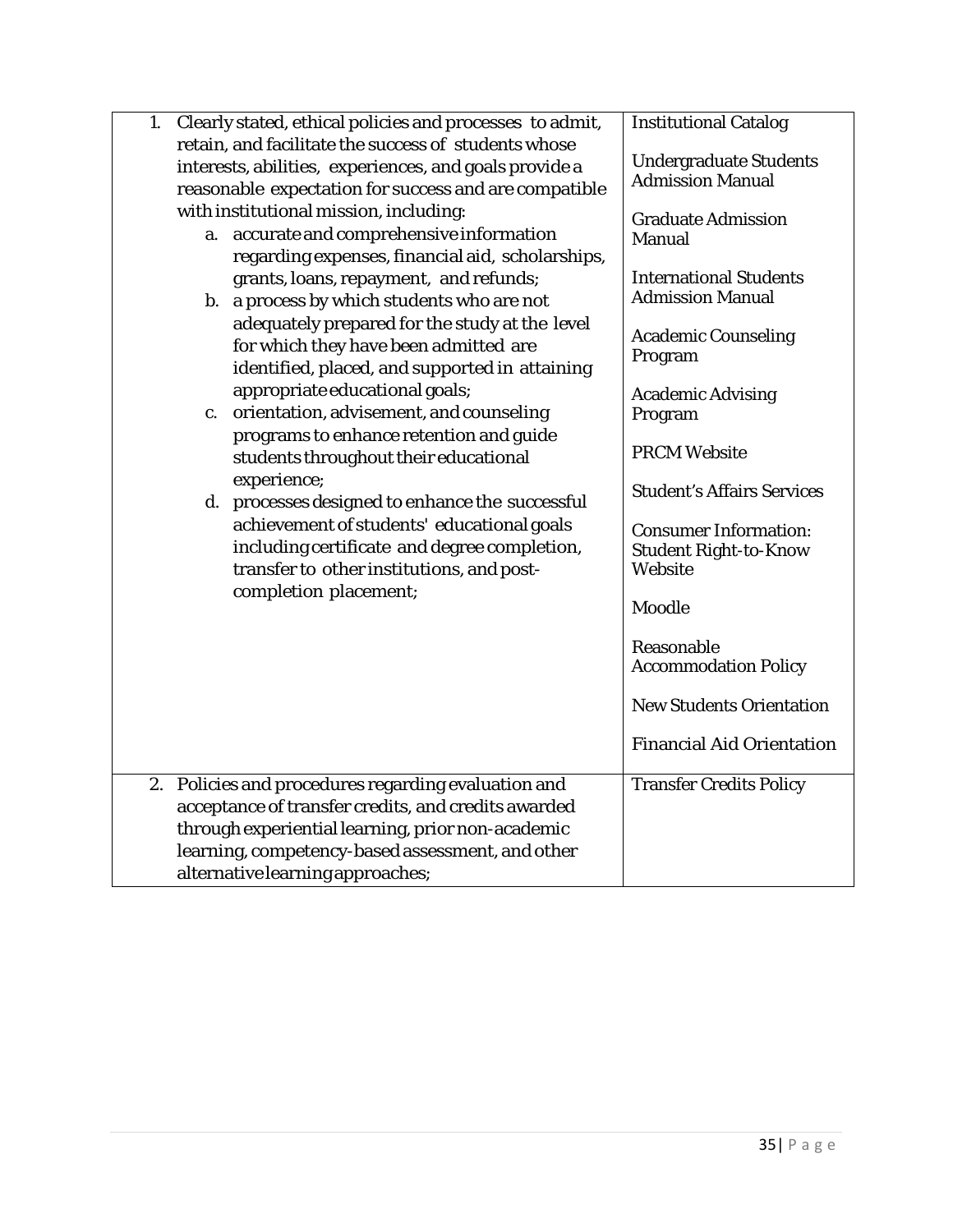|    | 3. Policies and procedures for the safe and secure<br>maintenance and appropriate release of student<br>information and records;                                                                                   | <b>Registrar Office Student</b><br><b>Information Manual</b><br><b>FERPA Compliance Policies</b><br><b>New Students Orientation</b><br><b>Student Bulletins</b><br><b>Student Life and Campus</b><br><b>Orientation</b><br><b>Campus Safety Reports</b><br><b>Access of Information</b><br><b>Policies</b> |
|----|--------------------------------------------------------------------------------------------------------------------------------------------------------------------------------------------------------------------|------------------------------------------------------------------------------------------------------------------------------------------------------------------------------------------------------------------------------------------------------------------------------------------------------------|
|    | 4. If offered, athletic, student life, and other<br>extracurricular activities that are regulated by the same<br>academic, fiscal, and administrative principles and<br>procedures that govern all other programs; |                                                                                                                                                                                                                                                                                                            |
| 5. | If applicable, adequate and appropriate institutional<br>review and approval of student support services,<br>Designed, delivered, or assessed by third- party<br>providers; and                                    |                                                                                                                                                                                                                                                                                                            |
|    | 6. Periodic assessment of the effectiveness of programs<br>supporting the student experience.                                                                                                                      | <b>Student Retention Statistics</b><br><b>Program Completers</b><br><b>Statistics</b><br><b>Institutional Assessment</b><br><b>Students Qualifications for</b><br>the Student Council                                                                                                                      |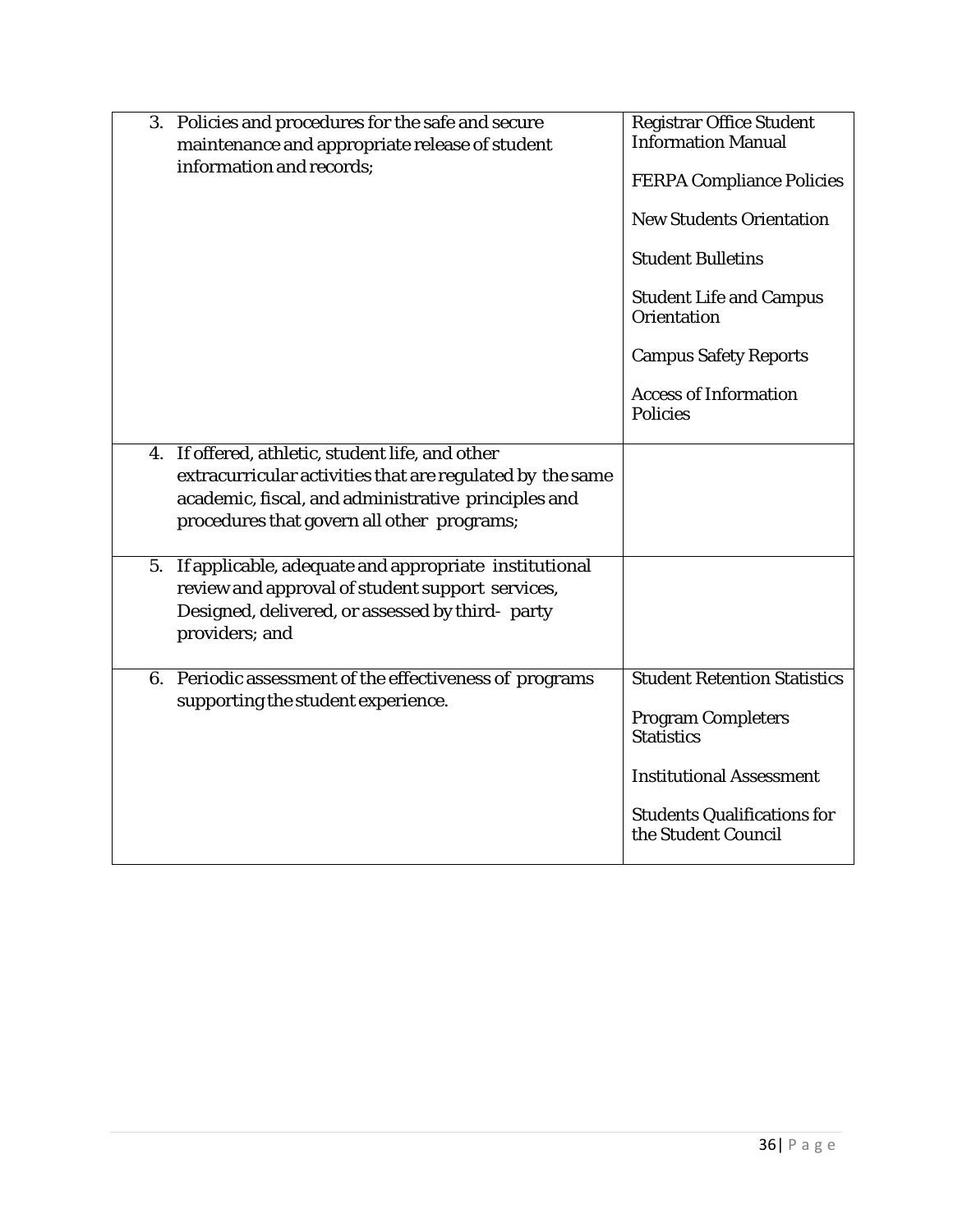## **STANDARD V: Educational EffectivenessAssessment**

*Assessment of student learning demonstrates that the institution's students have accomplished educational goals consistent with their programs of study, degree level, the institution's mission, and appropriate expectations for institutions of highereducation.*

| <b>Standard V Criteria</b>                                    | <b>Documents, Processes,</b><br>and Procedures |
|---------------------------------------------------------------|------------------------------------------------|
| <b>Compliance Process:</b>                                    |                                                |
| <b>Requirement: 8: Systematic Evaluations of All Programs</b> |                                                |
| Requirement 9: Rigor, Coherence and Assessment                |                                                |
| Requirement 10: Institutional Planning                        |                                                |
| <b>Requirement 15: Faculty</b>                                |                                                |
|                                                               |                                                |
| Clearly stated student learning outcomes, at the              | Course Syllabi                                 |
| institution and degree/program levels, which are              |                                                |
| interrelated with one another, with relevant                  | <b>Curricular Maps</b>                         |
| educational experiences, and with the institution's           |                                                |
| mission;                                                      |                                                |
|                                                               |                                                |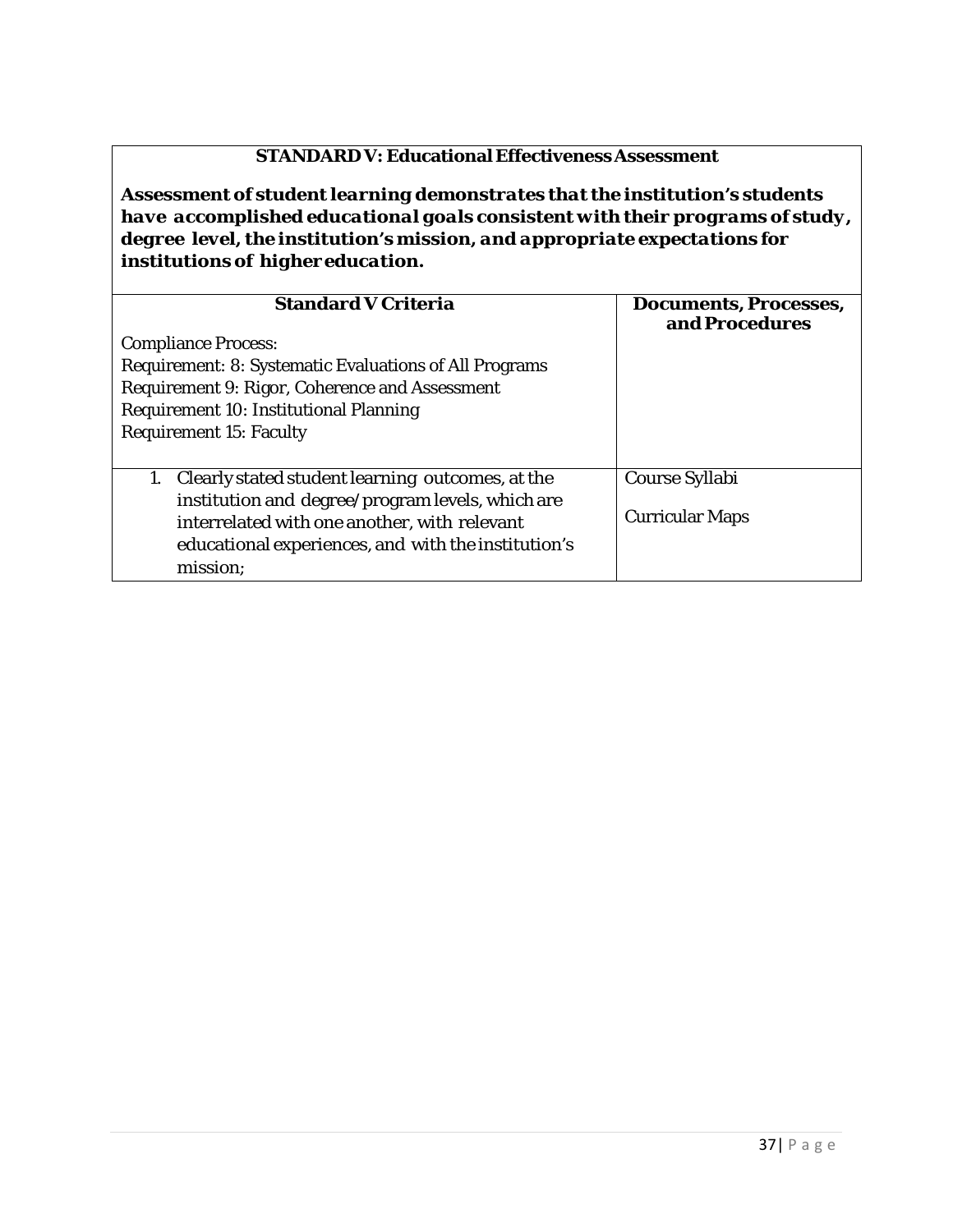| 2. |    | Organized and systematic assessments, conducted by                                                                                                                            | <b>Learning Assessment</b>                                                |
|----|----|-------------------------------------------------------------------------------------------------------------------------------------------------------------------------------|---------------------------------------------------------------------------|
|    |    | faculty and/or appropriate professionals, evaluating                                                                                                                          | <b>Organizational Chart</b>                                               |
|    |    | the extent of student achievement of institutional and<br>degree/program goals. Institutions should:                                                                          | <b>Learning Assessment Plan</b>                                           |
|    | a. | define meaningful curricular goals with<br>defensible standards for evaluating whether<br>students are achieving those goals;<br>b. articulate how they prepare students in a | <b>Student Jury Evaluation</b><br>Forms<br><b>Student Jury Procedures</b> |
|    |    | manner consistent with their missions for<br>successful careers, meaningful lives, and,                                                                                       | <b>Student's Concerts</b>                                                 |
|    |    | where appropriate, further education. They<br>should collect and provide data on the extent to                                                                                | <b>General Courses Activities</b>                                         |
|    |    | which they are meeting these goals;                                                                                                                                           | <b>Extracurricular Activities</b>                                         |
|    | c. | support and sustain assessment of student<br>achievement and communicate the results of<br>this assessment to stakeholders;                                                   | <b>Student Experience Surveys</b><br><b>Program Descriptions and</b>      |
|    |    |                                                                                                                                                                               | <b>Learning Objectives</b>                                                |
|    |    |                                                                                                                                                                               | <b>Student-Faculty Evaluations</b>                                        |
|    |    |                                                                                                                                                                               | <b>Student Jury Exams</b>                                                 |
|    |    |                                                                                                                                                                               | <b>Theory Departmental Exams</b>                                          |
|    |    |                                                                                                                                                                               | <b>Student Graduation Recitals</b>                                        |
|    |    |                                                                                                                                                                               | <b>Graduate Students Theses</b><br>Jury                                   |
|    |    |                                                                                                                                                                               | <b>Academic Advisors Reports</b>                                          |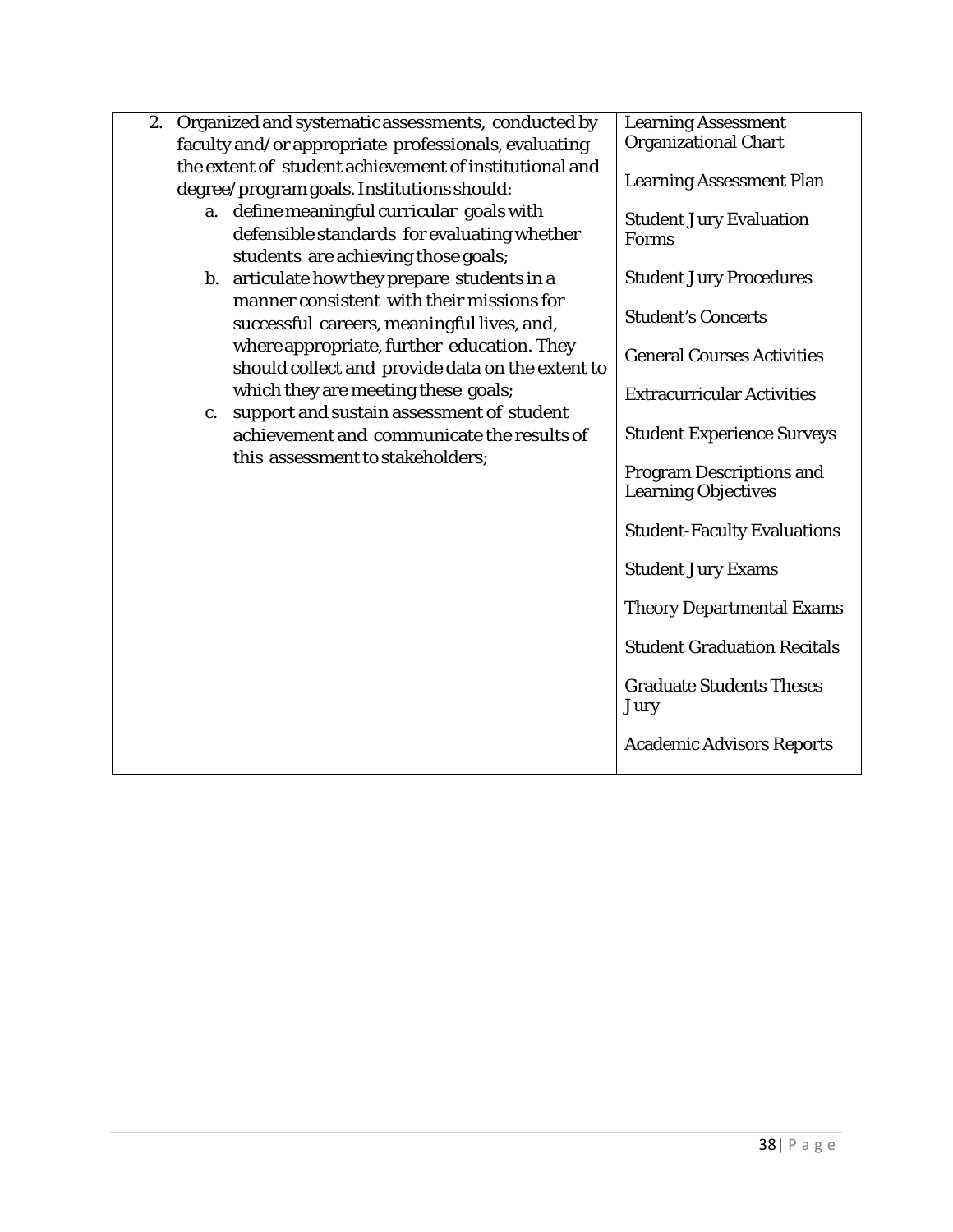| 3. | Consideration and use of assessment results for the                                                                                                                   | <b>Curriculum Revisions</b>                                    |
|----|-----------------------------------------------------------------------------------------------------------------------------------------------------------------------|----------------------------------------------------------------|
|    | improvement of educational effectiveness. Consistent<br>with the institution's mission, such uses include some                                                        | <b>Curricular Tables</b>                                       |
|    | combination of the following:<br>a. assisting students in improving their learning;                                                                                   | <b>Institutional Catalog</b>                                   |
|    | b. improving pedagogy and curriculum;<br>reviewing and revising academic programs and<br>c.                                                                           | <b>Student Retention Data</b>                                  |
|    | support services;                                                                                                                                                     | <b>Program Completers Data</b>                                 |
|    | d. planning, conducting, and supporting a range<br>of professional development activities;<br>planning and budgeting for the provision of<br>e.                       | <b>Alumni Job Placement</b><br><b>Statistics</b>               |
|    | academic programs and services;<br>informing appropriate constituents about the<br>f.<br>institution and its programs;                                                | <b>Institutional Effectiveness</b><br>Data                     |
|    | improving key indicators of student success,<br>g.                                                                                                                    | Alumni                                                         |
|    | such as retention, graduation, transfer, and<br>placement rates;                                                                                                      | <b>Faculty Profiles</b>                                        |
|    | h. implementing other processes and procedures<br>Designed to improve educational programs                                                                            | <b>Faculty Professional</b><br><b>Development Report</b>       |
|    | and services;                                                                                                                                                         | <b>Faculty Schedules</b>                                       |
| 4. | If applicable, adequate and appropriate institutional<br>review and approval of assessment services Designed,<br>delivered, or assessed by third party providers; and |                                                                |
| 5. | Periodic evaluation of the assessment processes                                                                                                                       | <b>Jury Evaluations</b>                                        |
|    | utilized by the institution for the improvement of<br>educational effectiveness.                                                                                      | <b>Student Assessment on</b><br><b>Institutional Ensembles</b> |
|    |                                                                                                                                                                       | <b>Student Assessment on</b><br><b>Seminars</b>                |
|    |                                                                                                                                                                       | <b>Student Assessment of</b><br><b>Academic Programs</b>       |
|    |                                                                                                                                                                       | <b>PRCM Strategic Plan</b>                                     |
|    |                                                                                                                                                                       | <b>Moodle Statistics</b>                                       |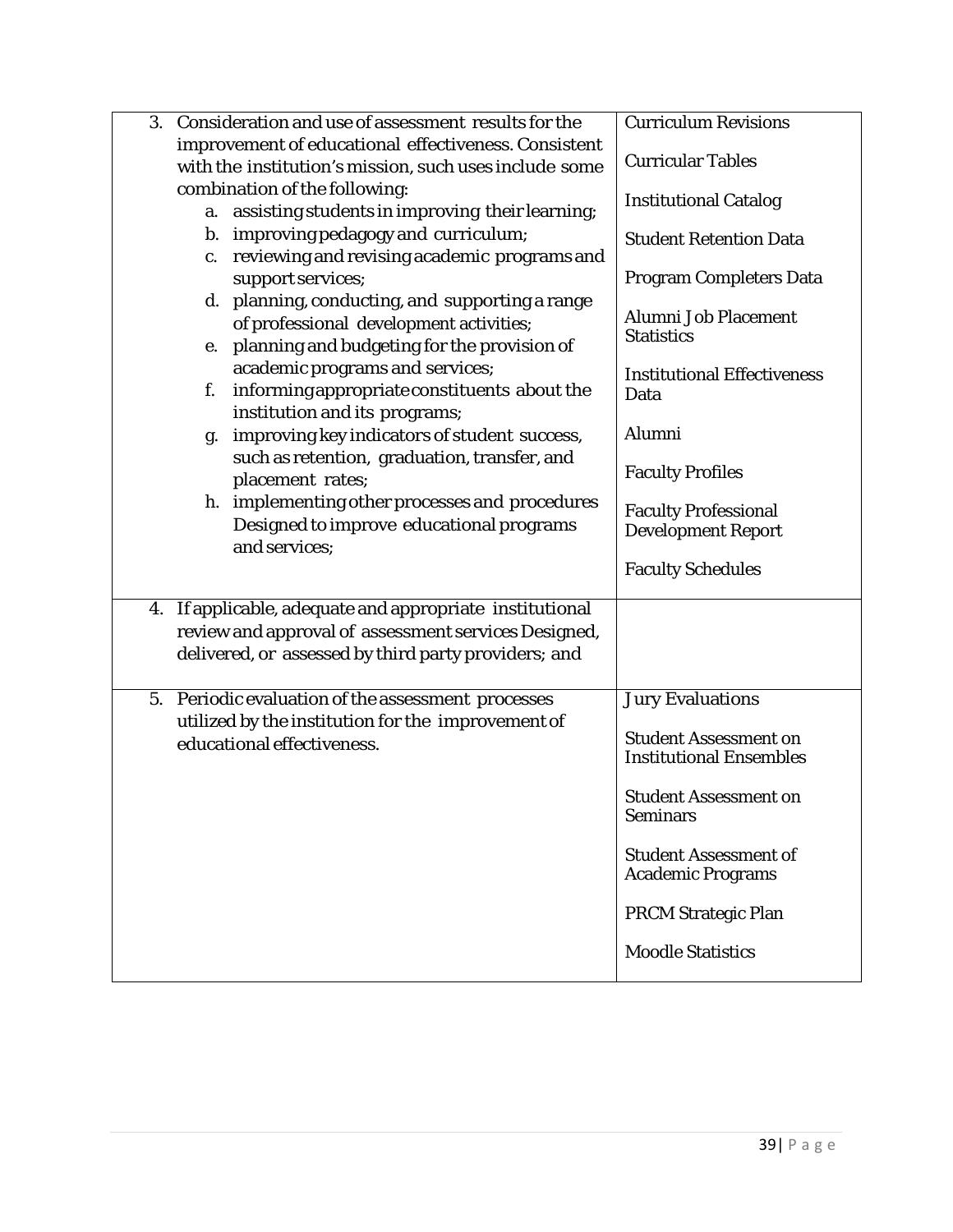#### **STANDARD VI: Planning, Resources, and Institutional Improvement**

*The institution's planning processes, resources, and structures are aligned with each other and are sufficient to fulfill its mission and goals, to continuously assess and improve its programs and services, and to respond effectively to opportunities and challenges.*

| <b>Standard VI Criteria</b>                                                                                          | <b>Documents, Processes,</b>                         |  |
|----------------------------------------------------------------------------------------------------------------------|------------------------------------------------------|--|
|                                                                                                                      | and Procedures                                       |  |
| <b>Compliance Process:</b>                                                                                           |                                                      |  |
| <b>Requirement 11: Financial Resources</b>                                                                           |                                                      |  |
| <b>Requirement 12: Governance Structure</b>                                                                          |                                                      |  |
|                                                                                                                      |                                                      |  |
| Institutional objectives, both institution-wide and for<br>1.<br>individual units, that are clearly stated, assessed | <b>PRCM Strategic Plan</b>                           |  |
| appropriately, linked to mission and goal<br>achievement, reflect conclusions drawn from                             | <b>Board of Director Meetings</b><br><b>Minutes</b>  |  |
| assessment results, and are used for planning and                                                                    |                                                      |  |
| resource allocation;                                                                                                 |                                                      |  |
|                                                                                                                      |                                                      |  |
| 2. Clearly documented and communicated planning and                                                                  | <b>Steering Committee</b>                            |  |
| improvement processes that provide for constituent                                                                   | Description                                          |  |
| participation and incorporate the use of assessment<br>results;                                                      | <b>Steering Committee Meetings</b><br><b>Minutes</b> |  |
| 3. A financial planning and budgeting process that is                                                                | <b>Description of Budgeting</b>                      |  |
| aligned with the institution's mission and goals,                                                                    | <b>Process</b>                                       |  |
| evidence-based, and clearly linked to the institution's<br>and unit's strategic plans/objectives;                    | <b>Institutional Finance Plan</b>                    |  |
|                                                                                                                      | <b>PROCIP</b>                                        |  |
|                                                                                                                      |                                                      |  |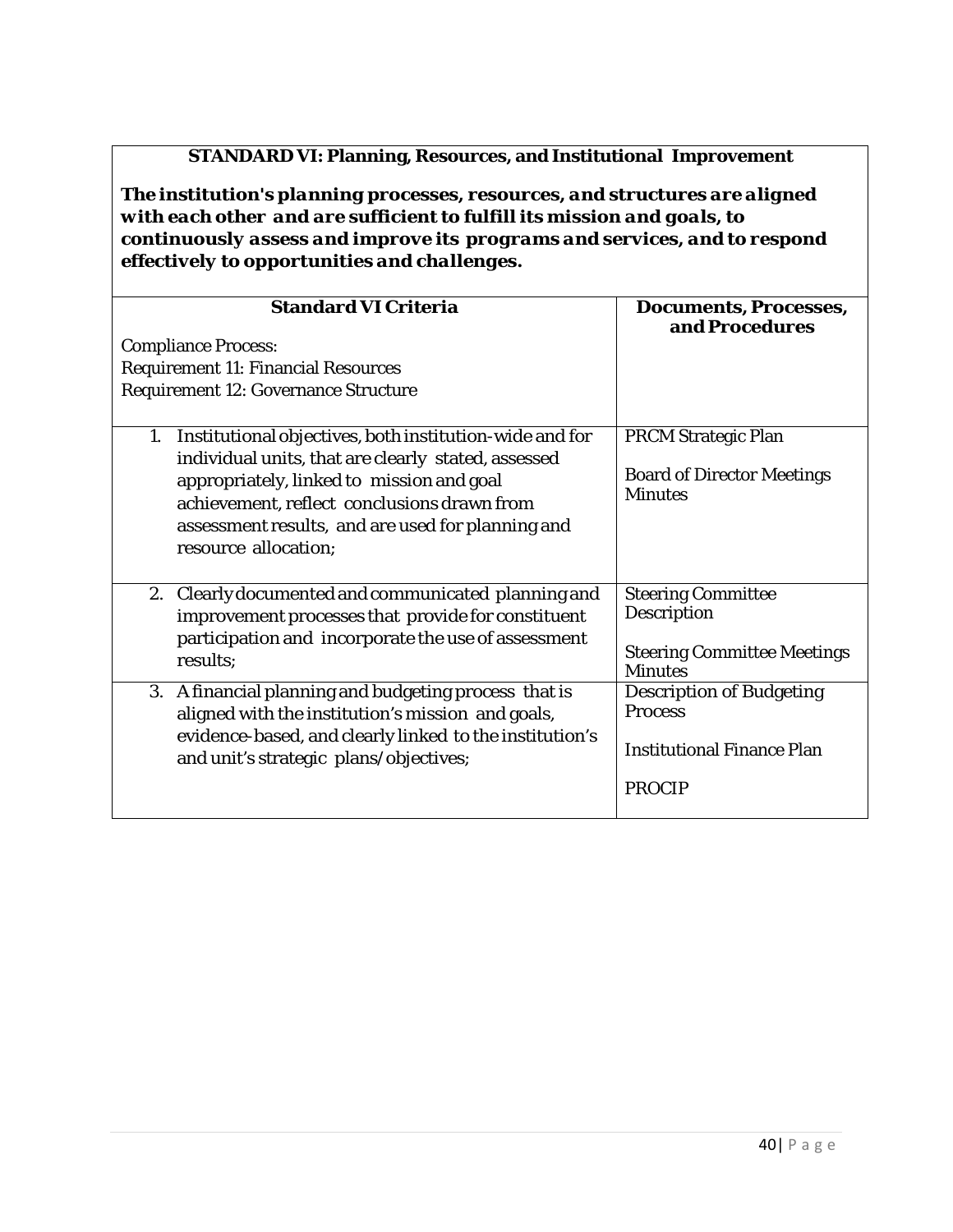|    | 4. Fiscal and human resources as well as the physical<br>and technical infrastructure are adequate to support<br>the institution's operations wherever and however<br>programs are delivered; | <b>List of Administrative</b><br><b>Employees</b><br><b>Facilities Distribution for</b><br>Music and Other Related<br><b>Activities</b> |
|----|-----------------------------------------------------------------------------------------------------------------------------------------------------------------------------------------------|-----------------------------------------------------------------------------------------------------------------------------------------|
|    |                                                                                                                                                                                               | <b>Technology Inventory</b><br><b>Department Directors</b>                                                                              |
|    |                                                                                                                                                                                               | Responsibilities<br><b>Permission of Usage Policy</b>                                                                                   |
|    |                                                                                                                                                                                               | <b>Purchases Regulations Manual</b>                                                                                                     |
|    |                                                                                                                                                                                               | <b>Vehicular Access and Transit</b><br><b>Regulations Manual</b>                                                                        |
|    |                                                                                                                                                                                               | <b>Travel and Representation</b><br><b>Expenses Regulations Manual</b>                                                                  |
|    |                                                                                                                                                                                               | <b>Food and Services Purchases</b><br><b>Regulations Manual</b>                                                                         |
|    |                                                                                                                                                                                               | <b>Accounts Receivable and Debt</b><br><b>Collection Policy Manual</b>                                                                  |
| 5. | Well-define decision-making processes and clear<br>assignment of responsibility and accountability;                                                                                           | <b>PRCM Organizational Chart</b>                                                                                                        |
|    |                                                                                                                                                                                               | <b>Employee By-laws and</b><br><b>Regulations Manual</b>                                                                                |
|    |                                                                                                                                                                                               | <b>Faculty By-laws and</b><br><b>Regulations Manual</b>                                                                                 |
|    |                                                                                                                                                                                               | <b>Accounting Regulations</b><br>Manual                                                                                                 |
|    |                                                                                                                                                                                               | <b>Internal Audit Regulations</b><br>Manual                                                                                             |
|    |                                                                                                                                                                                               | <b>Recording Studio Rates and</b><br><b>Services Procedures Manual</b>                                                                  |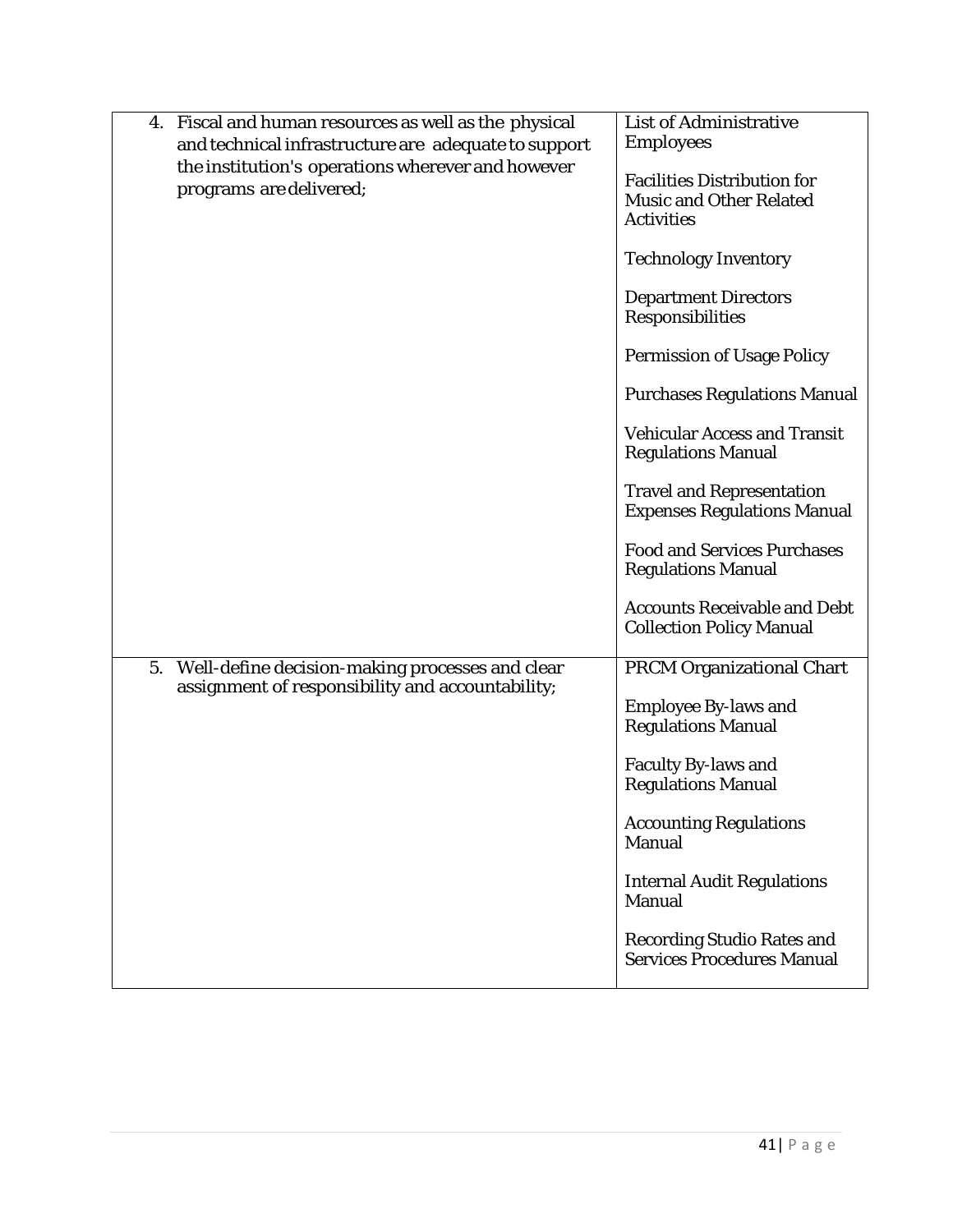| 6. Comprehensive planning for facilities, infrastructure,<br>and technology that includes consideration of<br>sustainability and deferred maintenance and is linked<br>to the institution's strategic and financial planning<br>processes; | <b>Facilities Maintenance Plan</b><br><b>Technology Maintenance Plan</b><br><b>Concert Hall and Facilities</b><br><b>Rental Regulations Manual</b><br><b>Emergency and Operational</b><br><b>Security Plan</b><br><b>Technological and Electronic</b><br><b>Systems Usage Policy</b><br><b>Musical Instruments</b><br>Inventory<br><b>Historic Building Spaces</b><br><b>Conservation Policy</b> |
|--------------------------------------------------------------------------------------------------------------------------------------------------------------------------------------------------------------------------------------------|--------------------------------------------------------------------------------------------------------------------------------------------------------------------------------------------------------------------------------------------------------------------------------------------------------------------------------------------------------------------------------------------------|
| 7. An annual independent audit confirming financial<br>viability with evidence of follow-up on any concerns<br>cited in the audit's accompanying management letter;                                                                        | <b>Audited Financial Statements</b>                                                                                                                                                                                                                                                                                                                                                              |
| 8. Strategies to measure and assess the adequacy and<br>efficient utilization of institutional resources required<br>to support the institution's mission and goals; and                                                                   | <b>PRCM Structural and</b><br><b>Population Change Reports</b><br><b>Facilities Distribution for</b><br><b>Music and Other Related</b><br><b>Activities</b>                                                                                                                                                                                                                                      |
| 9. Periodic assessment of the effectiveness of planning,<br>resource allocation, institutional renewal processes,<br>and availability of resources.                                                                                        | <b>SWOT Analysis on PRCM</b><br><b>Strategic Plan Progress</b><br><b>Working Document (Grupo</b><br>Erantonio)<br>Mission, Vision and                                                                                                                                                                                                                                                            |
|                                                                                                                                                                                                                                            | <b>Institutional Objectives</b><br><b>Surveys</b><br><b>Students, Faculty, Employees</b><br>and Community Members<br><b>Surveys</b>                                                                                                                                                                                                                                                              |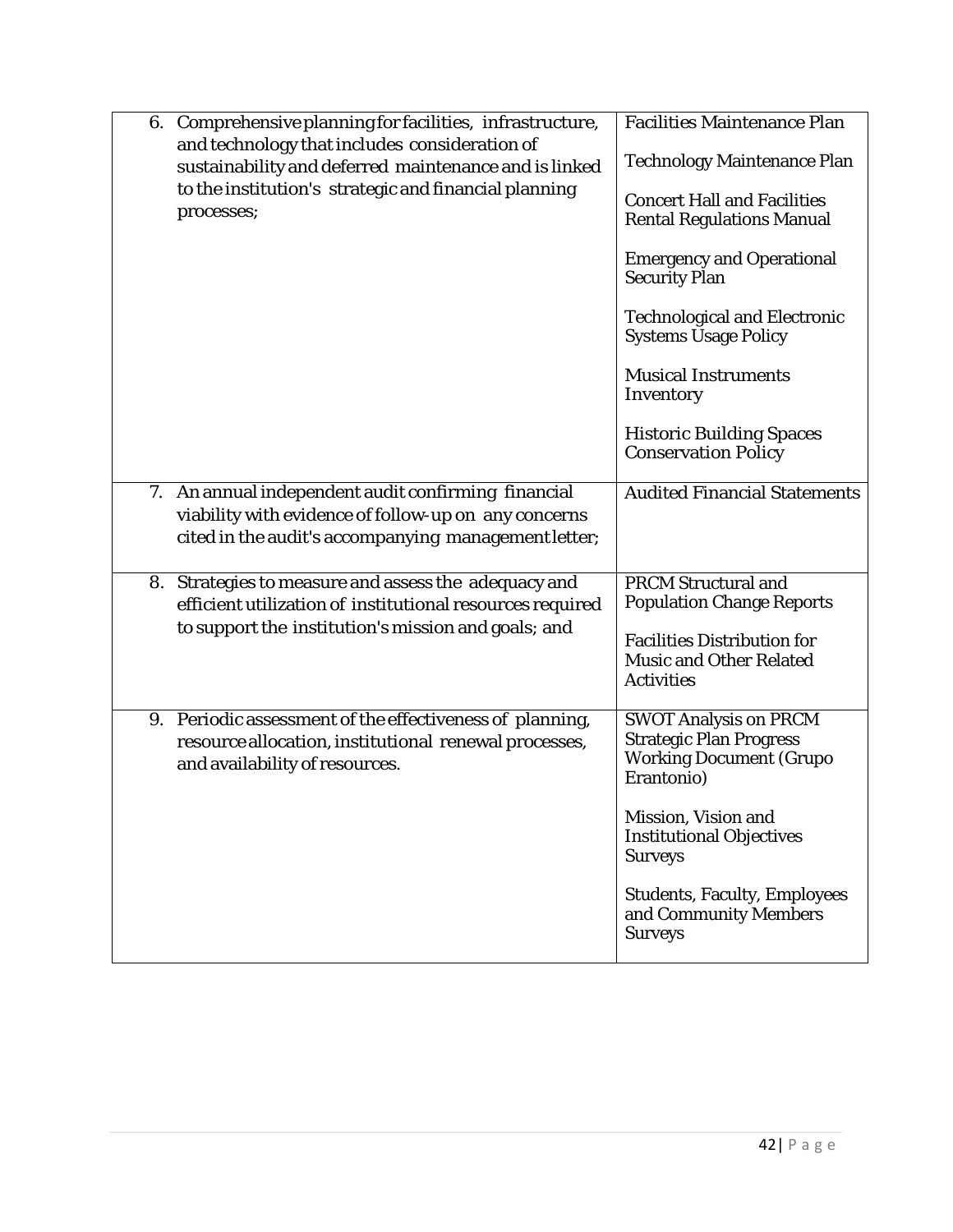#### **STANDARD VII: Governance, Leadership, and Administration**

*The institution is governed and administered in a manner that allows it to realize its stated mission and goals in a way that effectively benefits the institution, its students, and the other constituencies it serves. Even when supported by or affiliated with governmental, corporate, religious, educational system, or other unaccredited organizations, the institution has education as its primary purposed, and it operates as an academic institution with appropriateautonomy.*

| <b>Standard VII Criteria</b>                                | <b>Documents, Processes,</b><br>and Procedures |
|-------------------------------------------------------------|------------------------------------------------|
| <b>Compliance Process:</b>                                  |                                                |
| <b>Requirement 12: Governance Structure</b>                 |                                                |
| <b>Requirement 13: governing Board Conflict of Interest</b> |                                                |
|                                                             |                                                |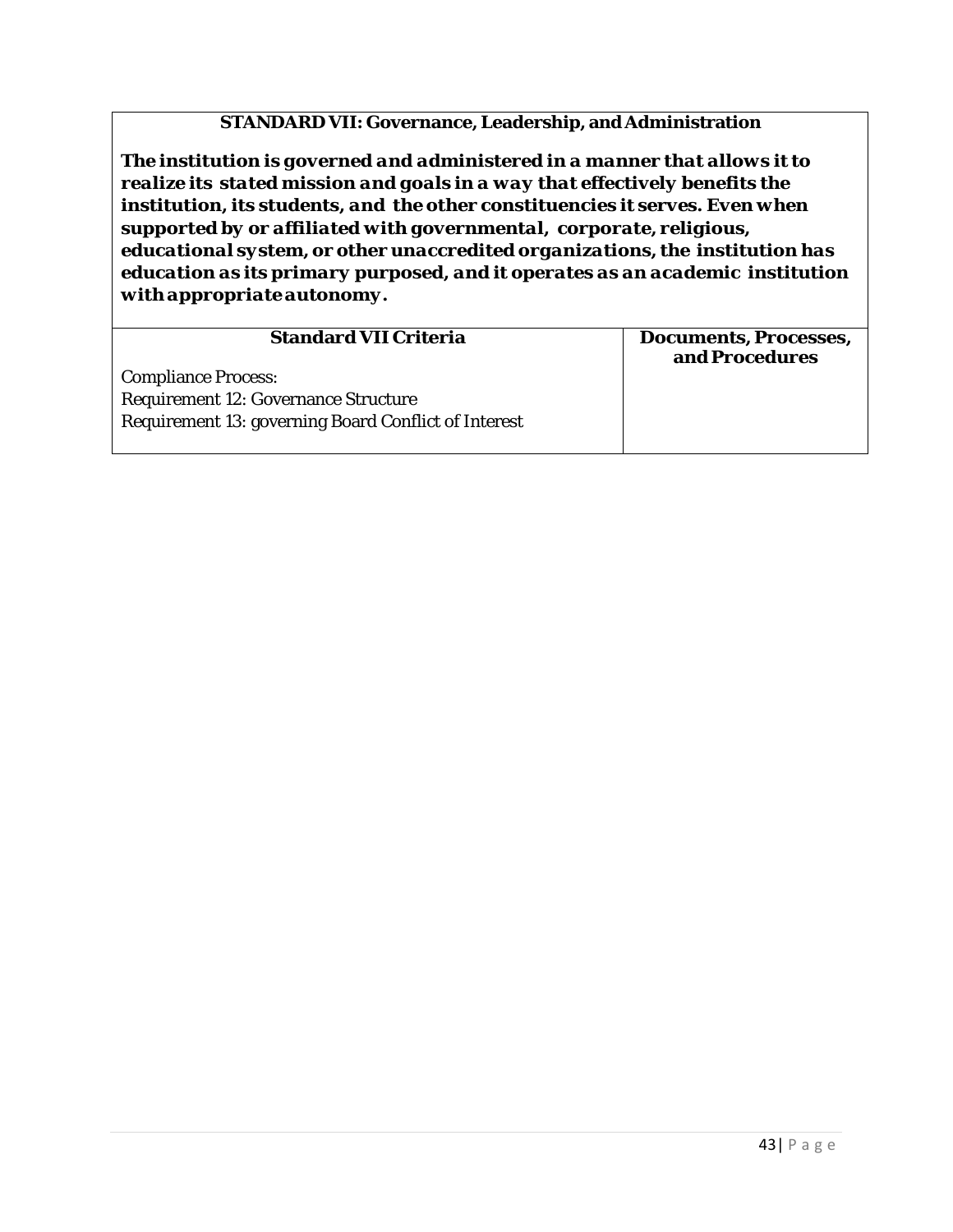| A clearly articulated and transparent governance<br>1.<br>structure that outlines its roles, responsibilities and<br>accountability for decision making by each<br>constituency, including governing body,<br>administration, faculty, staff, and students; | <b>PRCM Organizational Chart</b><br><b>Employee By-laws and</b><br><b>Regulations Manual</b><br><b>Faculty By-laws and</b><br><b>Regulations Manual</b><br><b>Emergency and Operational</b><br><b>Security Plan</b><br><b>Recycling Action Plan</b><br><b>Emergency Plan</b><br><b>Domestic Violence and Abuse</b><br>Policy<br><b>Domestic Violence and Abuse</b><br>Protocols<br><b>Discipline Policies Manual</b><br><b>Daycare Policy Manual</b><br><b>Lactation Accommodation</b><br>Policy<br><b>Substances and Drugs Abuse</b><br><b>Policies</b><br><b>Institutional Archives Access</b> |
|-------------------------------------------------------------------------------------------------------------------------------------------------------------------------------------------------------------------------------------------------------------|--------------------------------------------------------------------------------------------------------------------------------------------------------------------------------------------------------------------------------------------------------------------------------------------------------------------------------------------------------------------------------------------------------------------------------------------------------------------------------------------------------------------------------------------------------------------------------------------------|
|                                                                                                                                                                                                                                                             | Policy                                                                                                                                                                                                                                                                                                                                                                                                                                                                                                                                                                                           |
|                                                                                                                                                                                                                                                             | <b>Historic Building Spaces</b><br><b>Conservation Policy</b>                                                                                                                                                                                                                                                                                                                                                                                                                                                                                                                                    |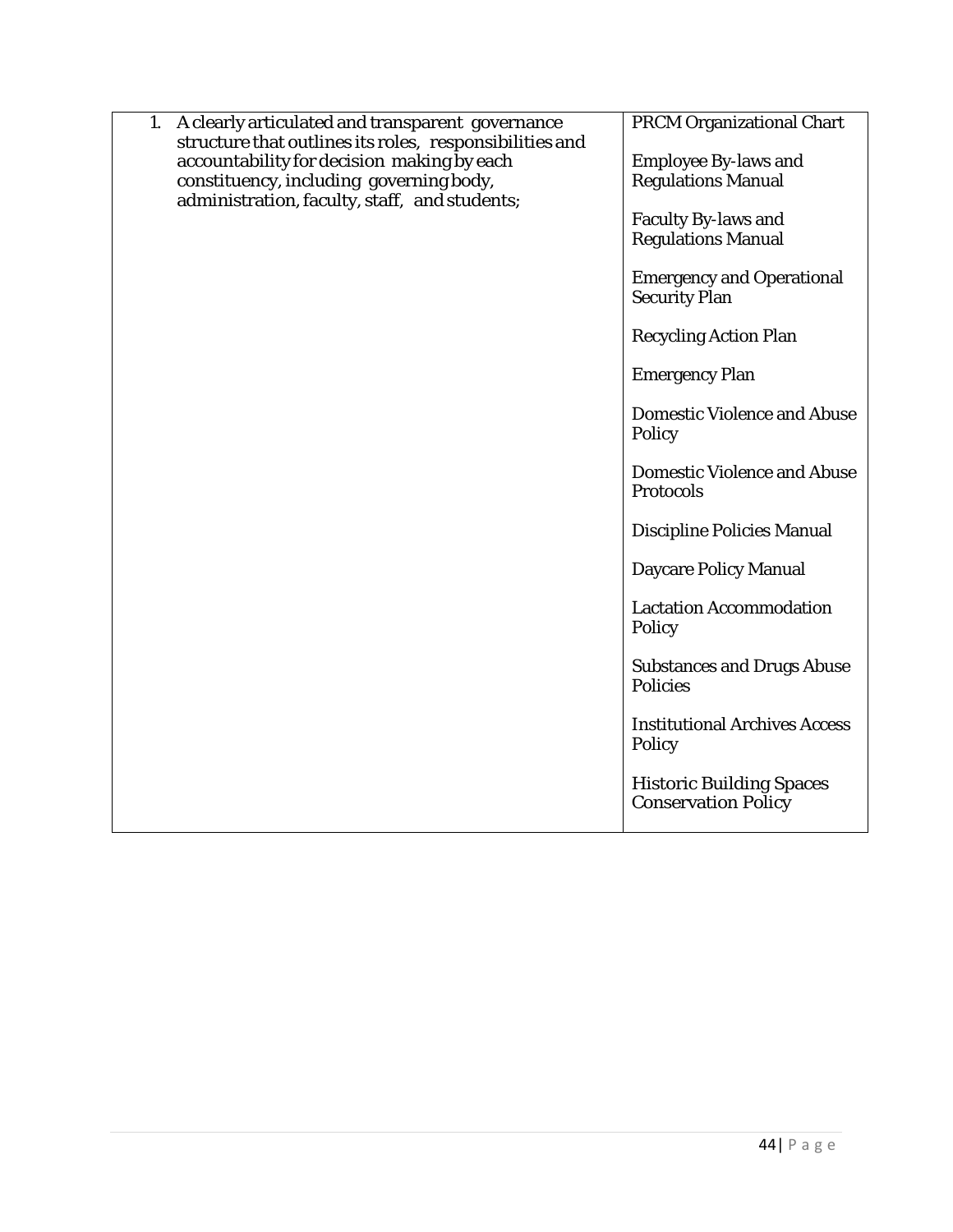|    | 2. A legally constituted governing body that:       | <b>Board of Directors Directory</b>   |
|----|-----------------------------------------------------|---------------------------------------|
| a. | Serves the public interest, ensures that the        |                                       |
|    | institution clearly states and fulfills its mission | <b>Board of Directors By-Laws</b>     |
|    | and goals, has fiduciary responsibility for the     | <b>Board of Directors Manual of</b>   |
|    | institution, and is ultimately accountable for the  | Responsibilities                      |
|    | academic quality, planning, and fiscal well-        |                                       |
|    | being of the institution;                           | <b>Board of Directors Conflict of</b> |
|    | b. Has sufficient independence and expertise to     | <b>Interest Form</b>                  |
|    | ensure the integrity of the institution. Members    |                                       |
|    | must have primary responsibility to the             | <b>Board of Directors Meeting</b>     |
|    | accredited institution and not allow political,     | <b>Minutes</b>                        |
|    | financial, or other influences to interfere with    | <b>Board of Directors</b>             |
|    | their governing responsibilities;                   | Certifications                        |
| c. | Ensures that neither the governing body nor         |                                       |
|    | individual members interferes in the day-to-day     | <b>Board of Directors</b>             |
|    | operations of the institution;                      | <b>Committees Responsibilities</b>    |
|    | d. Oversees at the policy level the quality of      |                                       |
|    | teaching and learning, the approval of degree       | <b>Chancellor Evaluations</b>         |
|    | programs and the awarding of degrees, the           | <b>Board of Directors Self-</b>       |
|    | establishment of personnel policies and             | <b>Evaluations</b>                    |
|    | procedures, the approval of policies and by         |                                       |
|    | laws, and the assurance of strong fiscal            |                                       |
|    | management;                                         |                                       |
| е. | Plays a basic policy-making role in financial       |                                       |
|    | affairs to ensure integrity and strong financial    |                                       |
|    | management. This may include a timely review        |                                       |
|    | of audited financial statements and/or other        |                                       |
|    | documents related to the fiscal viability of the    |                                       |
|    | institution;                                        |                                       |
| f. | Appoints and regularly evaluates the                |                                       |
|    | performance of the Chief Executive Officer;         |                                       |
| g. | Is informed in all its operations by principles of  |                                       |
|    | good practice in board governance;                  |                                       |
|    | h. Establishes and complies with a written conflict |                                       |
|    | of interest policy Designed to ensure that          |                                       |
|    | impartiality of the governing body by               |                                       |
|    | addressing matters such as payment for              |                                       |
|    | services, contractual relationships,                |                                       |
|    | employment, and family, financial or other          |                                       |
|    | interests that could pose or be perceived as        |                                       |
|    | conflicts of interest;                              |                                       |
| i. | <b>Supports the Chief Executive Officer in</b>      |                                       |
|    | maintaining the autonomy of the institution;        |                                       |
|    |                                                     |                                       |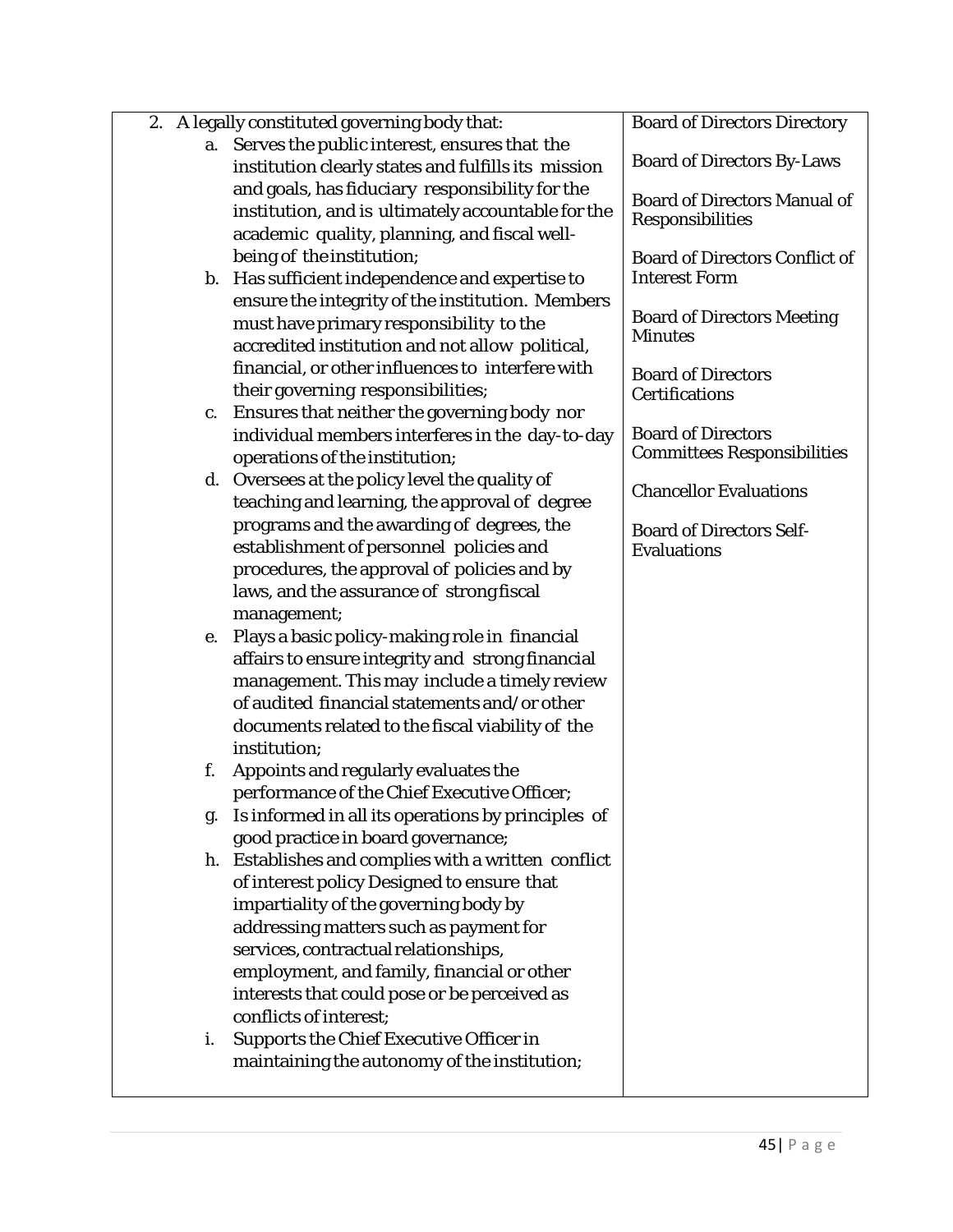| 3. | A Chief Executive Officer who:                     | <b>Chancellor Evaluations</b>       |
|----|----------------------------------------------------|-------------------------------------|
| a. | Is appointed by, evaluated by, and reports to the  |                                     |
|    | governing body and shall not chair the             | <b>Chancellor Curriculum Vitae</b>  |
|    | governing body;                                    |                                     |
|    | b. Has appropriate credentials and professional    | <b>Staff and Personnel Meetings</b> |
|    | experience consistent with the mission of the      | <b>Minutes</b>                      |
|    | organization;                                      | <b>Staff and Personnel</b>          |
|    | Has the authority and autonomy required to         | <b>Responsibilities List</b>        |
| c. | fulfill the responsibilities of the position,      |                                     |
|    | including developing and implementing              |                                     |
|    |                                                    |                                     |
|    | institutional plans, staffing the organization,    |                                     |
|    | identifying and allocating resources, and          |                                     |
|    | directing the institution toward attaining the     |                                     |
|    | goals and objectives set forth in its mission;     |                                     |
|    | d. Has the assistance of qualified administrators, |                                     |
|    | sufficient in number, to enable the Chief          |                                     |
|    | Executive Officer to discharge his/her duties      |                                     |
|    | effectively; and is responsible for establishing   |                                     |
|    | procedures for assessing the organization's        |                                     |
|    | efficiency and effectiveness;                      |                                     |
|    |                                                    |                                     |
|    |                                                    |                                     |
|    | 4. An administration possessing or demonstrating:  | <b>PRCM Organizational Chart</b>    |
| a. | An organizational structure that is clearly        | <b>Staff and Personnel</b>          |
|    | documented and that clearly defines reporting      | <b>Responsibilities List</b>        |
|    | relationships;                                     |                                     |
|    | b. An appropriate size and with relevant           | <b>Employee Evaluations</b>         |
|    | experience to assist the Chief Executive Officer   |                                     |
|    | in fulfilling his/her roles and responsibilities;  | <b>Office Performance</b>           |
| c. | Members with credentials and professional          | <b>Evaluations</b>                  |
|    | experience consistent with the mission of the      | <b>Office Documents Inventory</b>   |
|    | organization and their functional roles;           |                                     |
|    | d. Skills, time, assistance, technology, and       |                                     |
|    | information systems expertise required to          |                                     |
|    | perform their duties;                              |                                     |
|    | e. Regular engagement with faculty and students    |                                     |
|    | in advancing the institution's goals and           |                                     |
|    | objectives;                                        |                                     |
| f. | Systematic procedures for evaluating               |                                     |
|    | administrative units and for using assessment      |                                     |
|    | data to enhance operations; and                    |                                     |